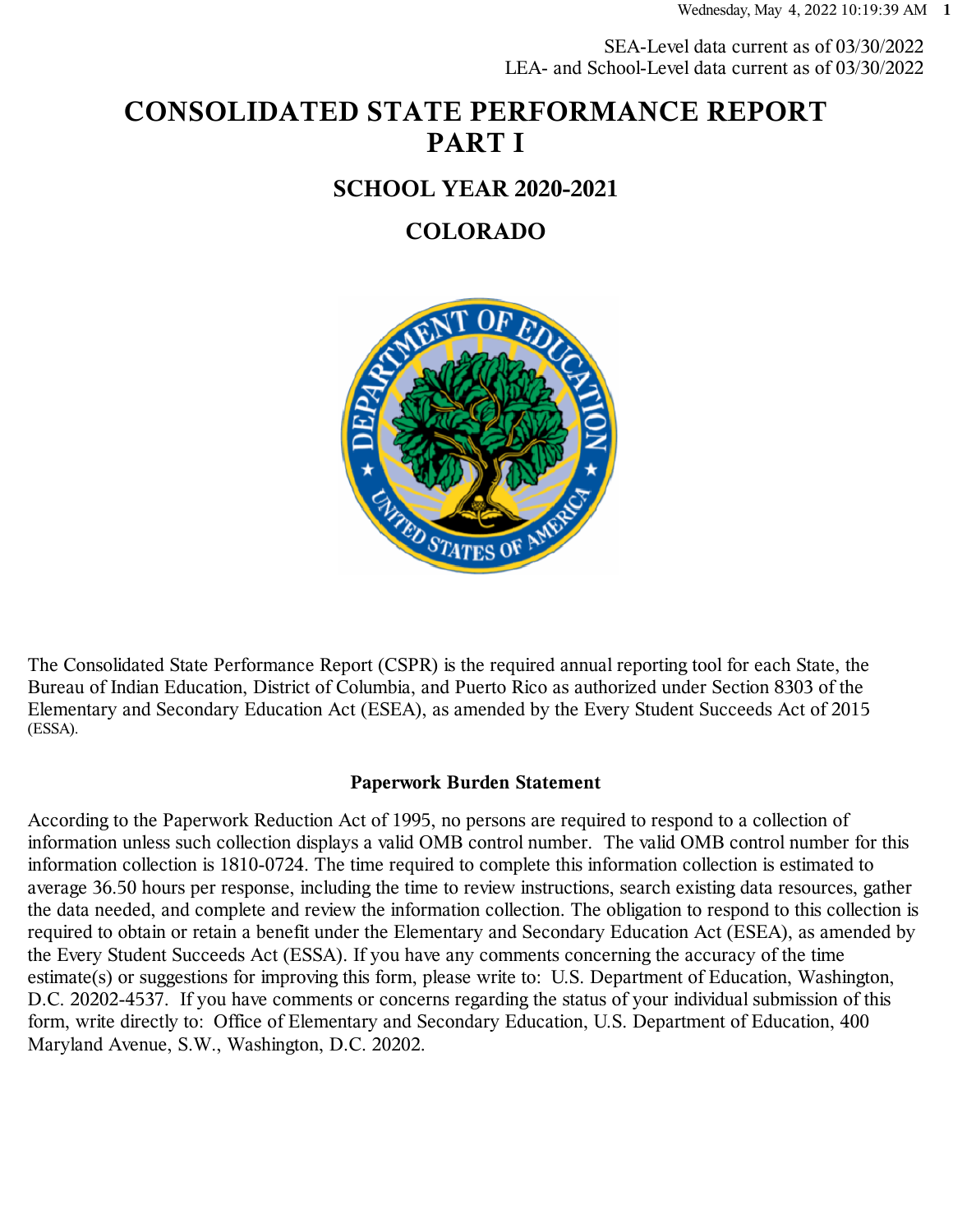## **1.1 GENERAL INFORMATION**

This section collects data on State's Annual State Report Card required under Section 1111(h)(1)(A) of the ESEA.

## **1.1.1 State Report Cards**

#### **State Report Card URL**

http://www.cde.state.co.us/fedprograms/statereportcard

#### **Data Quality Comment**

Local reports, along with financial transparency data, can be found at http://www.cde.state.co.us/ fedprograms/localreportcards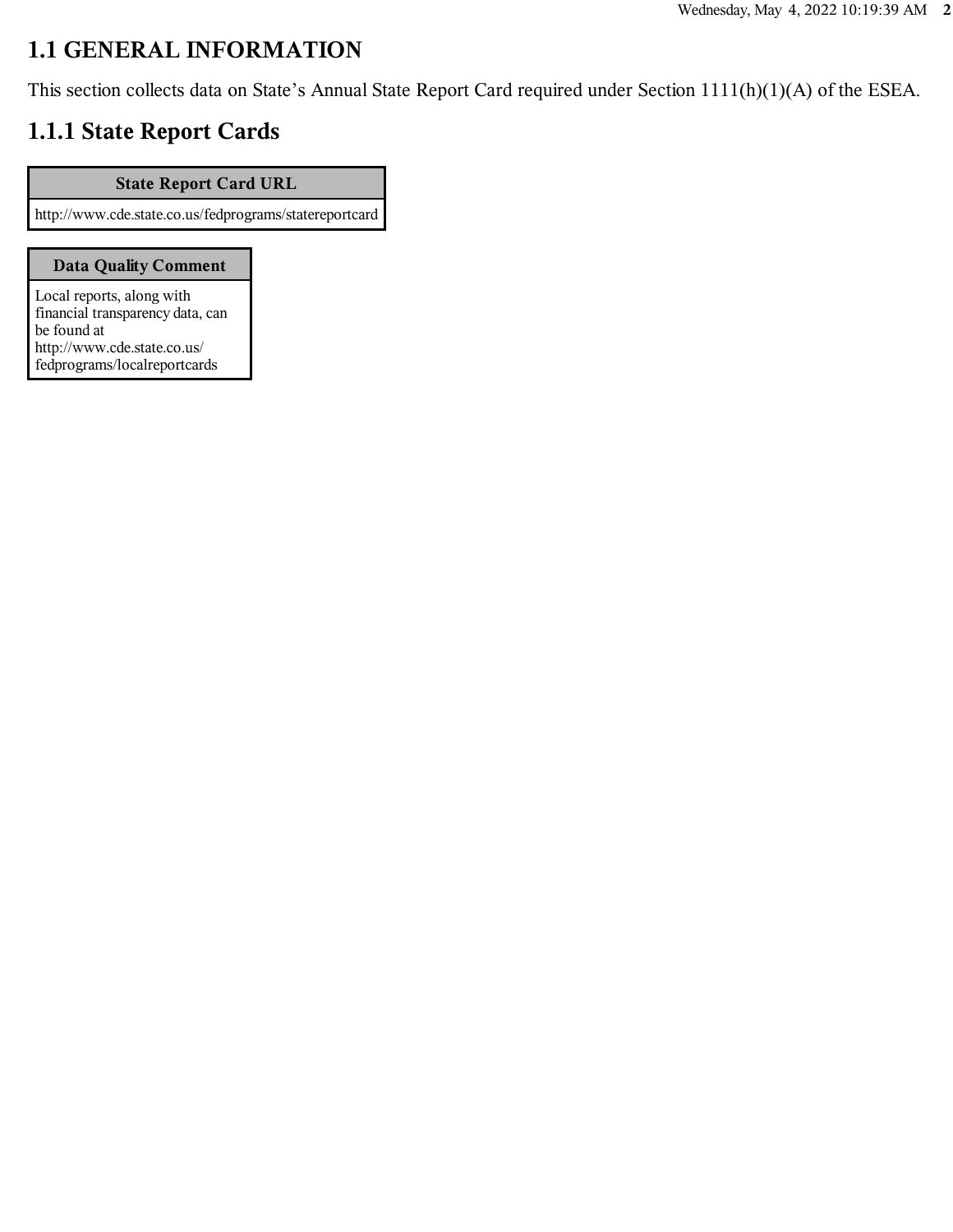## **1.2 STUDENT ACADEMIC ACHIEVEMENT AND PARTICIPATION IN STATE ASSESSMENTS**

This section collects data on student academic achievement and participation in the State assessments.

Note: States are not required to report these data by the racial/ethnic groups shown in the table below; instead, they are required to report these data by the major racial and ethnic groups that align with their accountability system.

#### **1.2.1 Academic Achievement and Participation in Mathematics Assessment**

In the table below, provide information on the achievement and participation of students on the mathematics assessments required under Section 1111(b)(2) of the ESEA by reporting on: the number of students enrolled during the State's testing window, the number of students who participated in the mathematics assessment, the number of students who took the mathematics assessment and received a valid score, and the number of students who scored at or above proficient. The percentage of students who participated in the assessment and the percentage of students scoring at or above proficient will be calculated automatically.

The student group "children with disabilities (IDEA)" includes children with disabilities, as defined under the Individuals with Disabilities Education Act (IDEA), who participated in the regular assessments with or without accommodations and alternate assessments. Do not include former children with disabilities (IDEA). Do not include students only covered under Section 504 of the Rehabilitation Act of 1973.

The student group "English learners" should include recently arrived students who are identified as English Learners (ELs) and who have attended schools in the U.S. for less than 12 months. Do not include former ELs (i.e., those who exited EL status prior to the testing window within the past four years).

This table is repeated for each of grades three through eight and once for high school.

Populated with SEA-LEVEL FS175/DG583 and FS185/DG588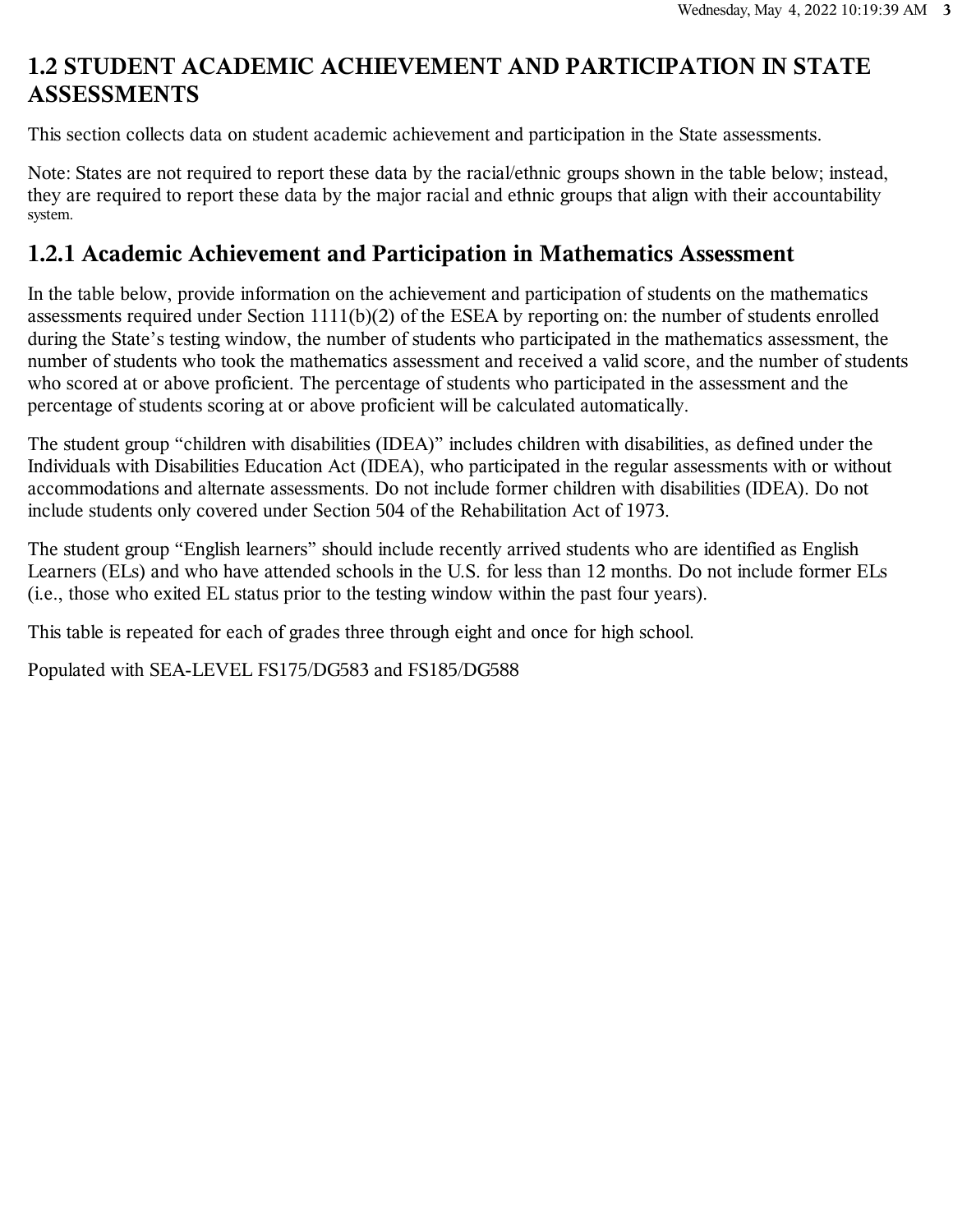| <b>Student Group</b>                                           | #<br><b>Students</b><br><b>Enrolled</b> | #<br><b>Students</b><br>Participating | Percent<br>Participating | #<br><b>Students</b><br><b>Tested</b> | #<br><b>Students</b><br>Proficient | Percent<br>Proficient |
|----------------------------------------------------------------|-----------------------------------------|---------------------------------------|--------------------------|---------------------------------------|------------------------------------|-----------------------|
| All Students                                                   | 61205                                   | 6007                                  | 9.8                      | 6007                                  | 2545                               | 42.4                  |
| American Indian \ Alaska Native \ Native American              | 422                                     | 34                                    | 8.1                      | 34                                    | 7                                  | 20.6                  |
| Asian                                                          | 2028                                    | 252                                   | 12.4                     | 252                                   | 171                                | 67.9                  |
| Black (not Hispanic) African American                          | 2804                                    | 127                                   | 4.5                      | 127                                   | 29                                 | 22.8                  |
| Children with one or more disabilities (IDEA)                  | 8101                                    | 706                                   | 8.7                      | 706                                   | 114                                | 16.1                  |
| Economically Disadvantaged (ED) Students                       | 24568                                   | 2094                                  | 8.5                      | 2094                                  | 437                                | 20.9                  |
| <b>English learners</b>                                        | 9549                                    | 530                                   | 5.6                      | 530                                   | 69                                 | 13                    |
| Female                                                         | 29544                                   | 2851                                  | 9.7                      | 2851                                  | 1109                               | 38.9                  |
| <b>Foster Care</b>                                             | 167                                     | 22                                    | 13.2                     | 22                                    | $\overline{2}$                     | 9.1                   |
| Hispanic \ Latino                                              | 20599                                   | 1472                                  | 7.1                      | 1472                                  | 332                                | 22.6                  |
| Homeless enrolled                                              | 973                                     | 72                                    | 7.4                      | 72                                    | 18                                 | 25                    |
| Male                                                           | 31661                                   | 3156                                  | 10                       | 3156                                  | 1436                               | 45.5                  |
| Migratory students                                             | 243                                     | 22                                    | 9.1                      | 22                                    | $\overline{2}$                     | 9.1                   |
| Military Connected                                             | 1495                                    | 106                                   | 7.1                      | 106                                   | 43                                 | 40.6                  |
| Multicultural \ Multiethnic \ Multiracial \ other              | 3048                                    | 296                                   | 9.7                      | 296                                   | 140                                | 47.3                  |
| Native Hawaiian \ other Pacific Islander \ Pacific<br>Islander | 177                                     | $\mathbf Q$                           | 5.1                      | $\mathbf Q$                           | 3                                  | 33.3                  |
| White (not Hispanic) $\setminus$ Caucasian                     | 32115                                   | 3816                                  | 11.9                     | 3816                                  | 1863                               | 48.8                  |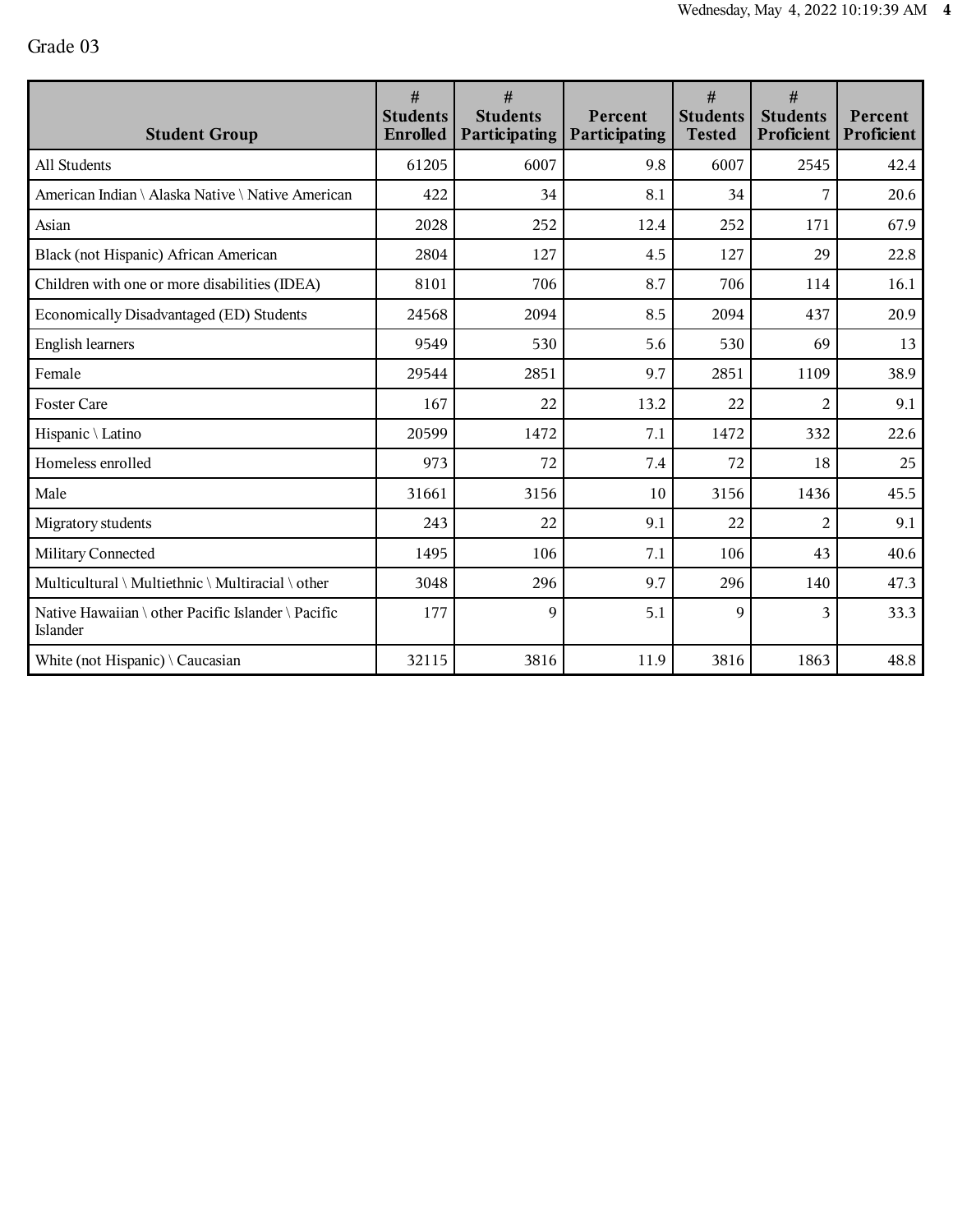| <b>Student Group</b>                                           | #<br><b>Students</b><br>Enrolled | #<br><b>Students</b><br>Participating | Percent<br><b>Participating</b> | #<br><b>Students</b><br><b>Tested</b> | #<br><b>Students</b><br>Proficient | Percent<br>Proficient |
|----------------------------------------------------------------|----------------------------------|---------------------------------------|---------------------------------|---------------------------------------|------------------------------------|-----------------------|
| All Students                                                   | 62284                            | 47069                                 | 75.6                            | 47069                                 | 13464                              | 28.6                  |
| American Indian \ Alaska Native \ Native American              | 390                              | 269                                   | 69                              | 269                                   | 44                                 | 16.4                  |
| Asian                                                          | 2072                             | 1527                                  | 73.7                            | 1527                                  | 748                                | 49                    |
| Black (not Hispanic) African American                          | 2882                             | 1772                                  | 61.5                            | 1772                                  | 231                                | 13                    |
| Children with one or more disabilities (IDEA)                  | 8809                             | 6054                                  | 68.7                            | 6054                                  | 607                                | 10                    |
| Economically Disadvantaged (ED) Students                       | 24760                            | 17809                                 | 71.9                            | 17809                                 | 2081                               | 11.7                  |
| <b>English learners</b>                                        | 8725                             | 6227                                  | 71.4                            | 6227                                  | 279                                | 4.5                   |
| Female                                                         | 30267                            | 22876                                 | 75.6                            | 22876                                 | 5908                               | 25.8                  |
| <b>Foster Care</b>                                             | 153                              | 121                                   | 79.1                            | 121                                   | 12                                 | 9.9                   |
| Hispanic \ Latino                                              | 21329                            | 15420                                 | 72.3                            | 15420                                 | 1892                               | 12.3                  |
| Homeless enrolled                                              | 895                              | 634                                   | 70.8                            | 634                                   | 46                                 | 7.3                   |
| Male                                                           | 32017                            | 24193                                 | 75.6                            | 24193                                 | 7556                               | 31.2                  |
| Migratory students                                             | 246                              | 213                                   | 86.6                            | 213                                   | 17                                 | $\,8\,$               |
| Military Connected                                             | 1479                             | 1135                                  | 76.7                            | 1135                                  | 392                                | 34.5                  |
| Multicultural \ Multiethnic \ Multiracial \ other              | 3166                             | 2289                                  | 72.3                            | 2289                                  | 769                                | 33.6                  |
| Native Hawaiian \ other Pacific Islander \ Pacific<br>Islander | 194                              | 128                                   | 66                              | 128                                   | 21                                 | 16.4                  |
| White (not Hispanic) $\setminus$ Caucasian                     | 32236                            | 25653                                 | 79.6                            | 25653                                 | 9757                               | 38                    |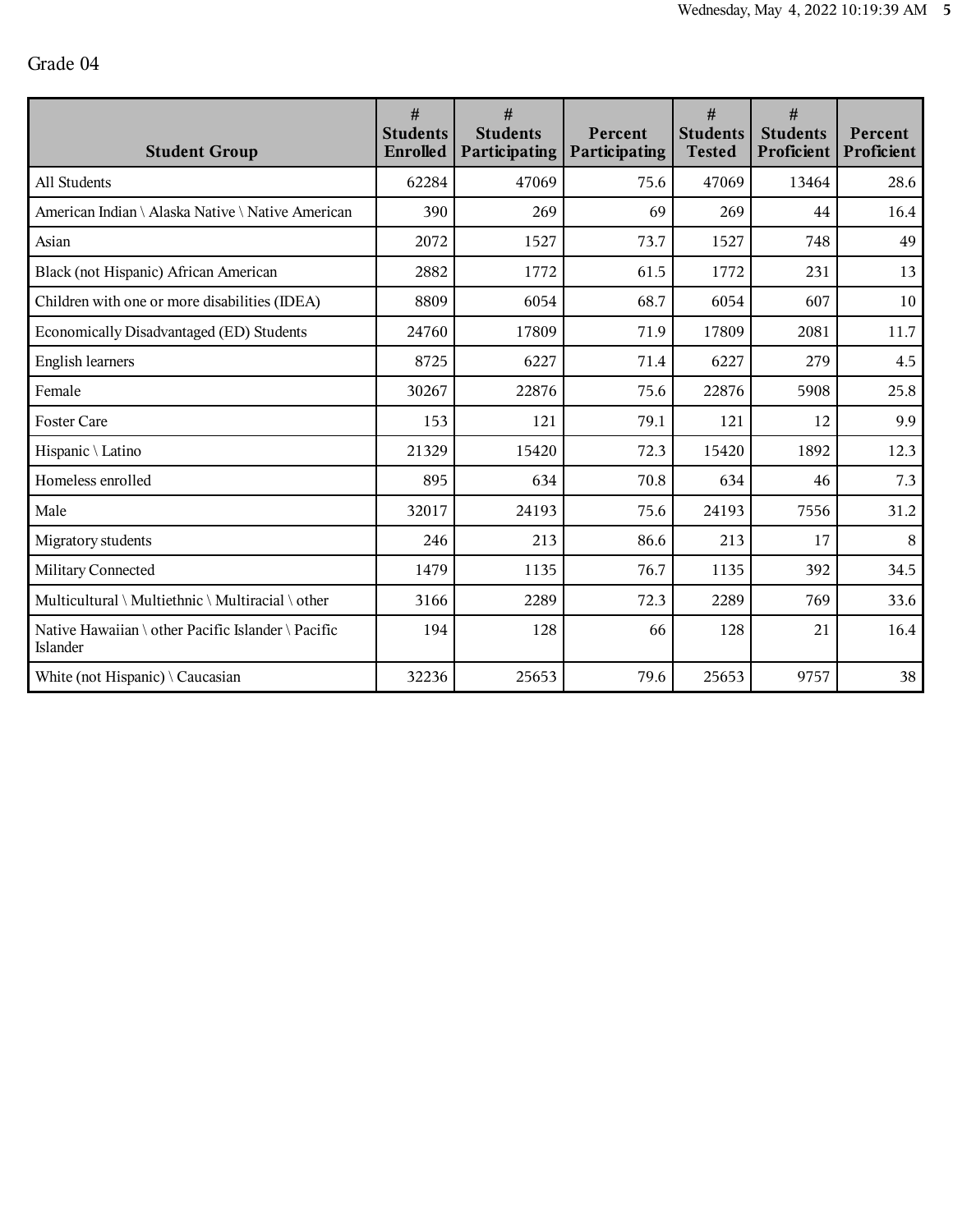| <b>Student Group</b>                                           | #<br><b>Students</b><br>Enrolled | #<br><b>Students</b><br>Participating | Percent<br><b>Participating</b> | #<br><b>Students</b><br><b>Tested</b> | #<br><b>Students</b><br>Proficient | Percent<br>Proficient |
|----------------------------------------------------------------|----------------------------------|---------------------------------------|---------------------------------|---------------------------------------|------------------------------------|-----------------------|
| All Students                                                   | 63664                            | 6035                                  | 9.5                             | 6035                                  | 2321                               | 38.5                  |
| American Indian \ Alaska Native \ Native American              | 420                              | 38                                    | $\mathbf Q$                     | 38                                    | 6                                  | 15.8                  |
| Asian                                                          | 1930                             | 234                                   | 12.1                            | 234                                   | 155                                | 66.2                  |
| Black (not Hispanic) African American                          | 2982                             | 165                                   | 5.5                             | 165                                   | 43                                 | 26.1                  |
| Children with one or more disabilities (IDEA)                  | 8891                             | 748                                   | 8.4                             | 748                                   | 90                                 | 12                    |
| Economically Disadvantaged (ED) Students                       | 25752                            | 2153                                  | 8.4                             | 2153                                  | 442                                | 20.5                  |
| <b>English learners</b>                                        | 7224                             | 409                                   | 5.7                             | 409                                   | 25                                 | 6.1                   |
| Female                                                         | 31070                            | 2940                                  | 9.5                             | 2940                                  | 1042                               | 35.4                  |
| <b>Foster Care</b>                                             | 179                              | 14                                    | 7.8                             | 14                                    | 3                                  | 21.4                  |
| Hispanic \ Latino                                              | 22276                            | 1607                                  | 7.2                             | 1607                                  | 343                                | 21.3                  |
| Homeless enrolled                                              | 914                              | 74                                    | 8.1                             | 74                                    | 11                                 | 14.9                  |
| Male                                                           | 32594                            | 3095                                  | 9.5                             | 3095                                  | 1279                               | 41.3                  |
| Migratory students                                             | 275                              | 29                                    | 10.5                            | 29                                    | 7                                  | 24.1                  |
| Military Connected                                             | 1376                             | 86                                    | 6.3                             | 86                                    | 41                                 | 47.7                  |
| Multicultural \ Multiethnic \ Multiracial \ other              | 3096                             | 254                                   | 8.2                             | 254                                   | 113                                | 44.5                  |
| Native Hawaiian \ other Pacific Islander \ Pacific<br>Islander | 170                              | 10                                    | 5.9                             | 10                                    | 1                                  | 10                    |
| White (not Hispanic) $\setminus$ Caucasian                     | 32780                            | 3726                                  | 11.4                            | 3726                                  | 1659                               | 44.5                  |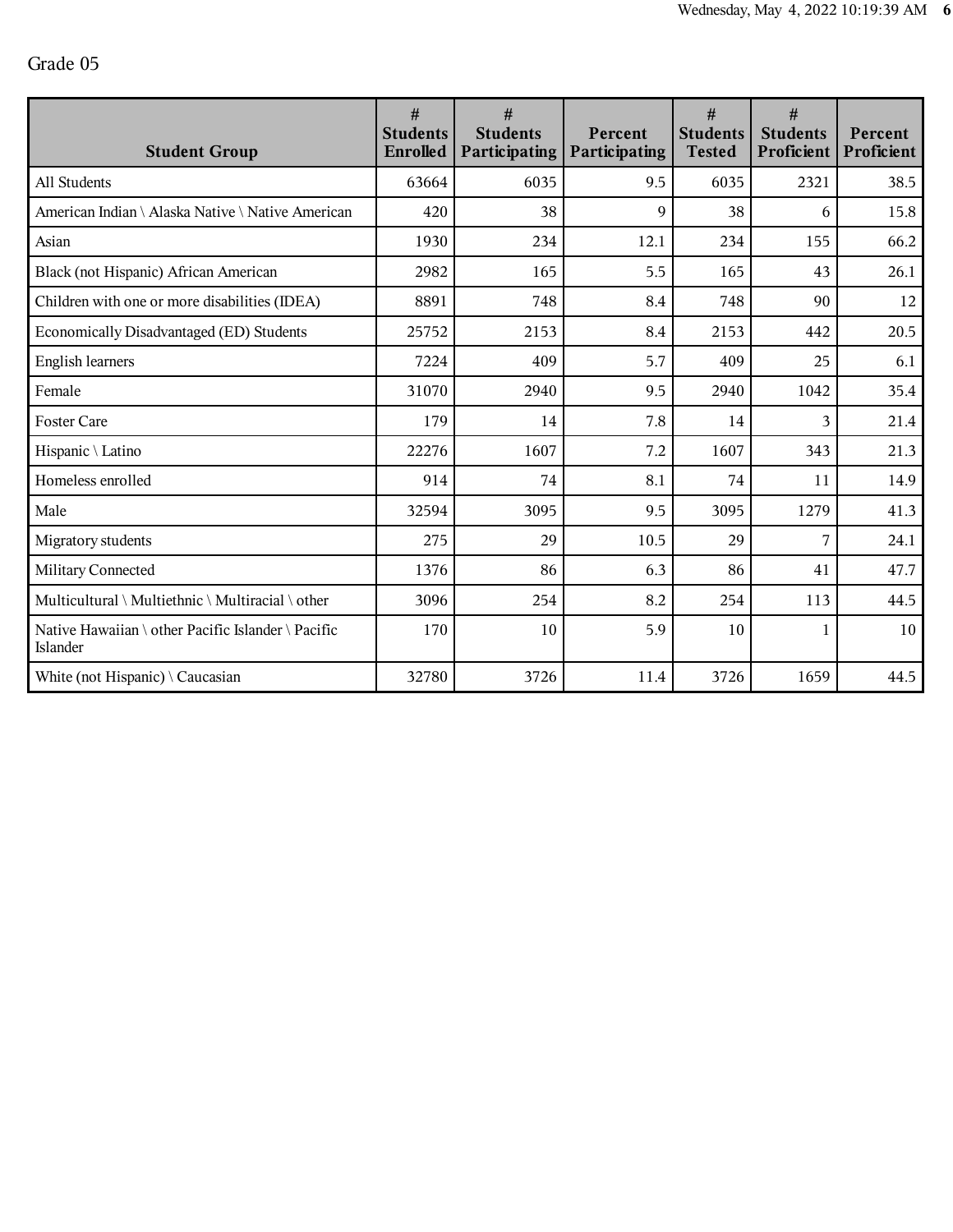| <b>Student Group</b>                                           | #<br><b>Students</b><br>Enrolled | #<br><b>Students</b><br>Participating | Percent<br>Participating | #<br><b>Students</b><br><b>Tested</b> | #<br><b>Students</b><br>Proficient | Percent<br>Proficient |
|----------------------------------------------------------------|----------------------------------|---------------------------------------|--------------------------|---------------------------------------|------------------------------------|-----------------------|
| All Students                                                   | 65962                            | 45142                                 | 68.4                     | 45142                                 | 10864                              | 24.1                  |
| American Indian \ Alaska Native \ Native American              | 435                              | 246                                   | 56.6                     | 246                                   | 29                                 | 11.8                  |
| Asian                                                          | 1976                             | 1373                                  | 69.5                     | 1373                                  | 660                                | 48.1                  |
| Black (not Hispanic) African American                          | 3089                             | 1652                                  | 53.5                     | 1652                                  | 178                                | 10.8                  |
| Children with one or more disabilities (IDEA)                  | 8766                             | 5504                                  | 62.8                     | 5504                                  | 251                                | 4.6                   |
| Economically Disadvantaged (ED) Students                       | 26420                            | 16992                                 | 64.3                     | 16992                                 | 1566                               | 9.2                   |
| <b>English learners</b>                                        | 6085                             | 4017                                  | 66                       | 4017                                  | 69                                 | 1.7                   |
| Female                                                         | 32045                            | 21651                                 | 67.6                     | 21651                                 | 4865                               | 22.5                  |
| <b>Foster Care</b>                                             | 175                              | 136                                   | 77.7                     | 136                                   | 7                                  | 5.1                   |
| Hispanic \ Latino                                              | 23503                            | 15557                                 | 66.2                     | 15557                                 | 1601                               | 10.3                  |
| Homeless enrolled                                              | 982                              | 608                                   | 61.9                     | 608                                   | 35                                 | 5.8                   |
| Male                                                           | 33917                            | 23491                                 | 69.3                     | 23491                                 | 5999                               | 25.5                  |
| Migratory students                                             | 273                              | 220                                   | 80.6                     | 220                                   | 8                                  | 3.6                   |
| Military Connected                                             | 1259                             | 890                                   | 70.7                     | 890                                   | 255                                | 28.7                  |
| Multicultural \ Multiethnic \ Multiracial \ other              | 3047                             | 1960                                  | 64.3                     | 1960                                  | 566                                | 28.9                  |
| Native Hawaiian \ other Pacific Islander \ Pacific<br>Islander | 188                              | 95                                    | 50.5                     | 95                                    | 16                                 | 16.8                  |
| White (not Hispanic) $\setminus$ Caucasian                     | 33717                            | 24252                                 | 71.9                     | 24252                                 | 7812                               | 32.2                  |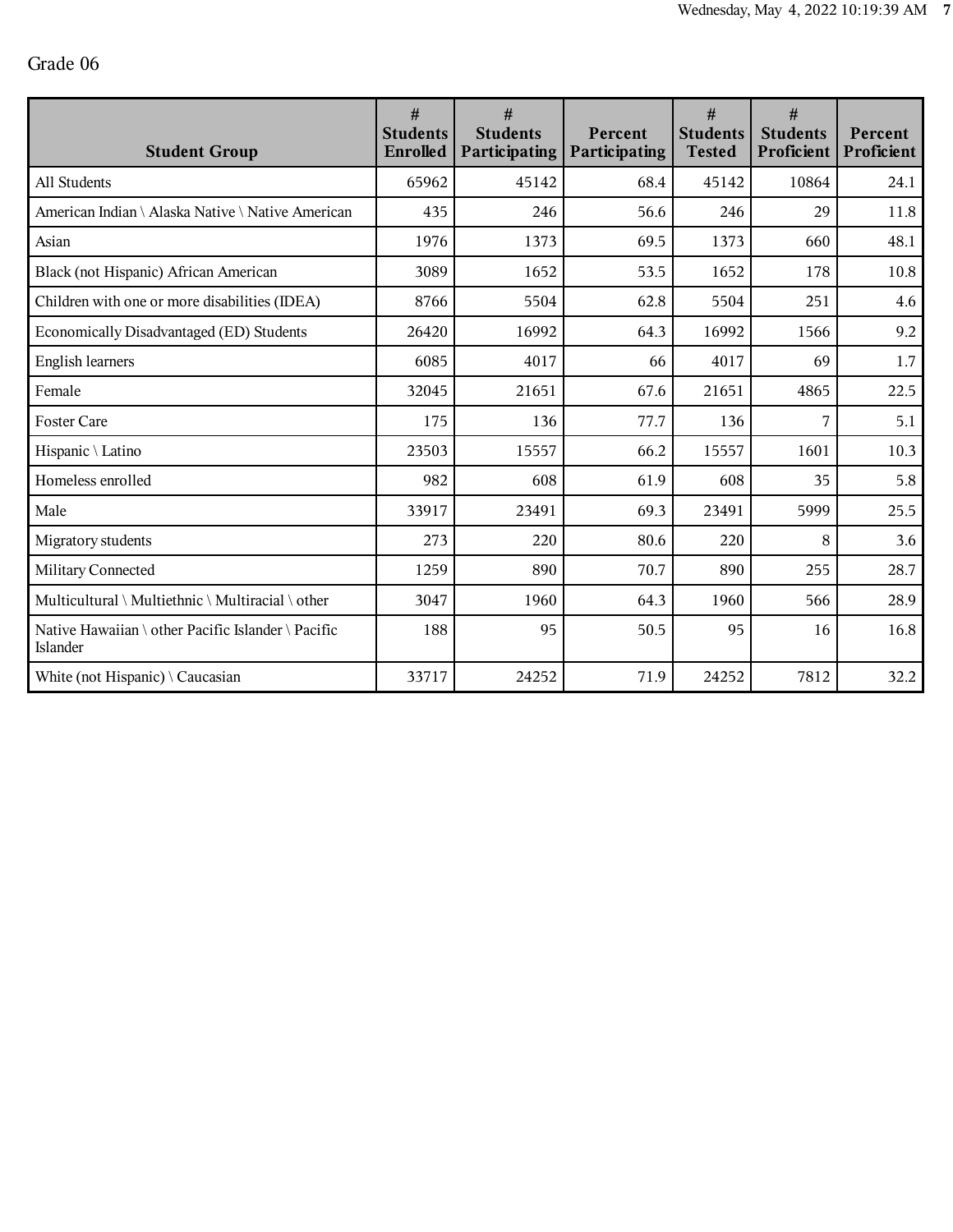| <b>Student Group</b>                                           | #<br><b>Students</b><br>Enrolled | #<br><b>Students</b><br>Participating | Percent<br><b>Participating</b> | #<br><b>Students</b><br><b>Tested</b> | #<br><b>Students</b><br>Proficient | Percent<br>Proficient |
|----------------------------------------------------------------|----------------------------------|---------------------------------------|---------------------------------|---------------------------------------|------------------------------------|-----------------------|
| All Students                                                   | 68064                            | 5623                                  | 8.3                             | 5623                                  | 1518                               | 27                    |
| American Indian \ Alaska Native \ Native American              | 424                              | 38                                    | 9                               | 38                                    | 3                                  | 7.9                   |
| Asian                                                          | 2075                             | 218                                   | 10.5                            | 218                                   | 131                                | 60.1                  |
| Black (not Hispanic) African American                          | 3109                             | 132                                   | 4.2                             | 132                                   | 20                                 | 15.2                  |
| Children with one or more disabilities (IDEA)                  | 8580                             | 686                                   | 8                               | 686                                   | 33                                 | 4.8                   |
| Economically Disadvantaged (ED) Students                       | 26694                            | 1840                                  | 6.9                             | 1840                                  | 227                                | 12.3                  |
| <b>English learners</b>                                        | 6059                             | 301                                   | 5                               | 301                                   | 11                                 | 3.7                   |
| Female                                                         | 32819                            | 2715                                  | 8.3                             | 2715                                  | 747                                | 27.5                  |
| <b>Foster Care</b>                                             | 203                              | 20                                    | 9.9                             | 20                                    | 4                                  | 20                    |
| Hispanic \ Latino                                              | 24236                            | 1436                                  | 5.9                             | 1436                                  | 207                                | 14.4                  |
| Homeless enrolled                                              | 974                              | 61                                    | 6.3                             | 61                                    | 4                                  | 6.6                   |
| Male                                                           | 35245                            | 2908                                  | 8.3                             | 2908                                  | 771                                | 26.5                  |
| Migratory students                                             | 260                              | 18                                    | 6.9                             | 18                                    | $\theta$                           | $\boldsymbol{0}$      |
| Military Connected                                             | 1259                             | 76                                    | 6                               | 76                                    | 20                                 | 26.3                  |
| Multicultural \ Multiethnic \ Multiracial \ other              | 3199                             | 224                                   | 7                               | 224                                   | 58                                 | 25.9                  |
| Native Hawaiian \ other Pacific Islander \ Pacific<br>Islander | 189                              | 7                                     | 3.7                             | 7                                     | 1                                  | 14.3                  |
| White (not Hispanic) $\setminus$ Caucasian                     | 34820                            | 3564                                  | 10.2                            | 3564                                  | 1098                               | 30.8                  |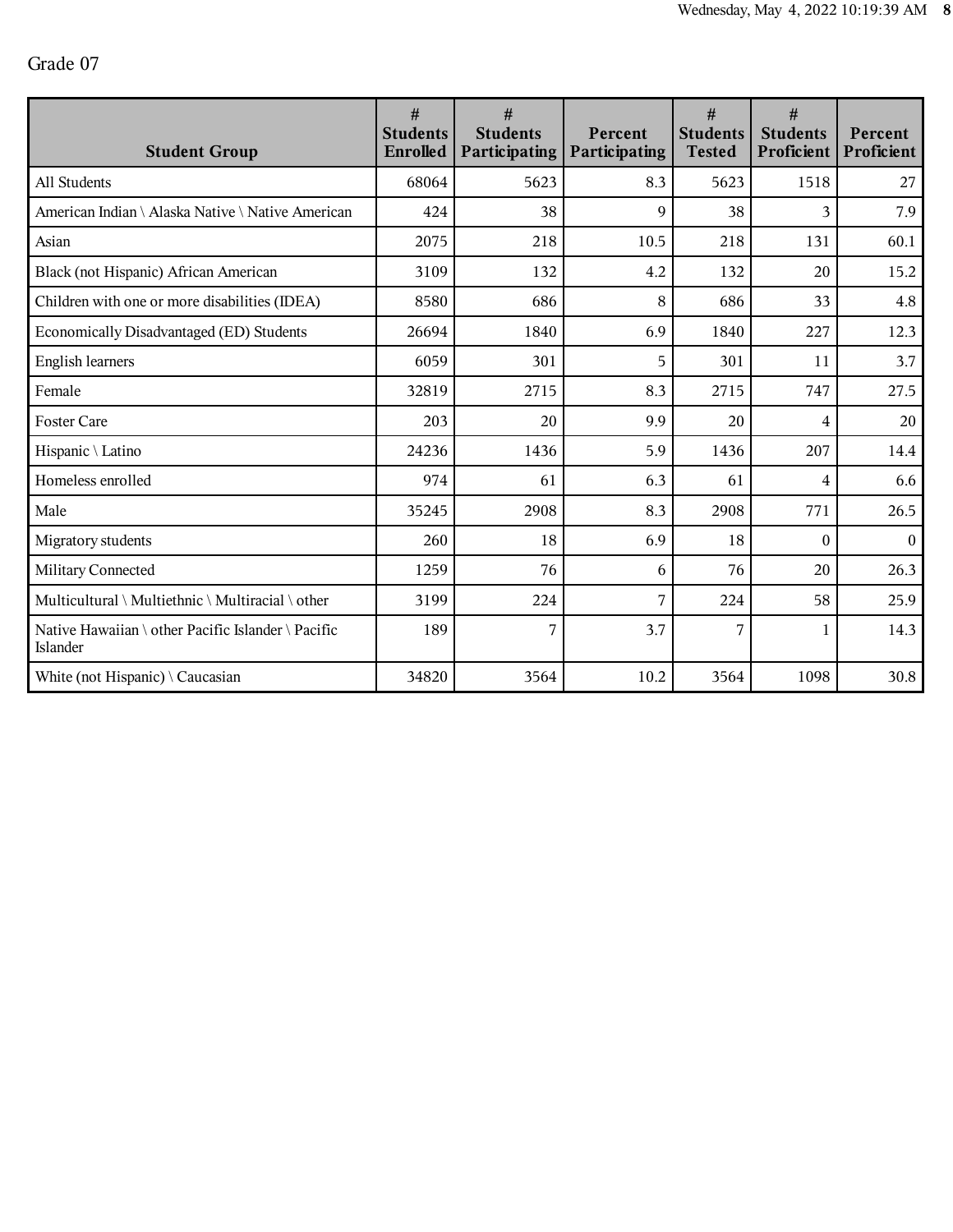| <b>Student Group</b>                                           | #<br><b>Students</b><br>Enrolled | #<br><b>Students</b><br>Participating | Percent<br><b>Participating</b> | #<br><b>Students</b><br><b>Tested</b> | #<br><b>Students</b><br>Proficient | Percent<br>Proficient |
|----------------------------------------------------------------|----------------------------------|---------------------------------------|---------------------------------|---------------------------------------|------------------------------------|-----------------------|
| All Students                                                   | 68311                            | 39532                                 | 57.9                            | 39532                                 | 11586                              | 29.3                  |
| American Indian \ Alaska Native \ Native American              | 452                              | 216                                   | 47.8                            | 216                                   | 29                                 | 13.4                  |
| Asian                                                          | 2101                             | 1228                                  | 58.4                            | 1228                                  | 697                                | 56.8                  |
| Black (not Hispanic) African American                          | 3146                             | 1315                                  | 41.8                            | 1315                                  | 190                                | 14.4                  |
| Children with one or more disabilities (IDEA)                  | 8001                             | 4321                                  | 54                              | 4321                                  | 152                                | 3.5                   |
| Economically Disadvantaged (ED) Students                       | 25883                            | 14266                                 | 55.1                            | 14266                                 | 1647                               | 11.5                  |
| <b>English learners</b>                                        | 5728                             | 3357                                  | 58.6                            | 3357                                  | 50                                 | 1.5                   |
| Female                                                         | 33170                            | 18464                                 | 55.7                            | 18464                                 | 5388                               | 29.2                  |
| <b>Foster Care</b>                                             | 218                              | 115                                   | 52.8                            | 115                                   | 6                                  | 5.2                   |
| Hispanic \ Latino                                              | 24193                            | 13827                                 | 57.2                            | 13827                                 | 1808                               | 13.1                  |
| Homeless enrolled                                              | 892                              | 468                                   | 52.5                            | 468                                   | 30                                 | 6.4                   |
| Male                                                           | 35141                            | 21068                                 | 60                              | 21068                                 | 6198                               | 29.4                  |
| Migratory students                                             | 270                              | 195                                   | 72.2                            | 195                                   | 14                                 | 7.2                   |
| Military Connected                                             | 1211                             | 763                                   | 63                              | 763                                   | 256                                | 33.6                  |
| Multicultural \ Multiethnic \ Multiracial \ other              | 3149                             | 1624                                  | 51.6                            | 1624                                  | 546                                | 33.6                  |
| Native Hawaiian \ other Pacific Islander \ Pacific<br>Islander | 197                              | 95                                    | 48.2                            | 95                                    | 21                                 | 22.1                  |
| White (not Hispanic) $\setminus$ Caucasian                     | 35062                            | 21218                                 | 60.5                            | 21218                                 | 8294                               | 39.1                  |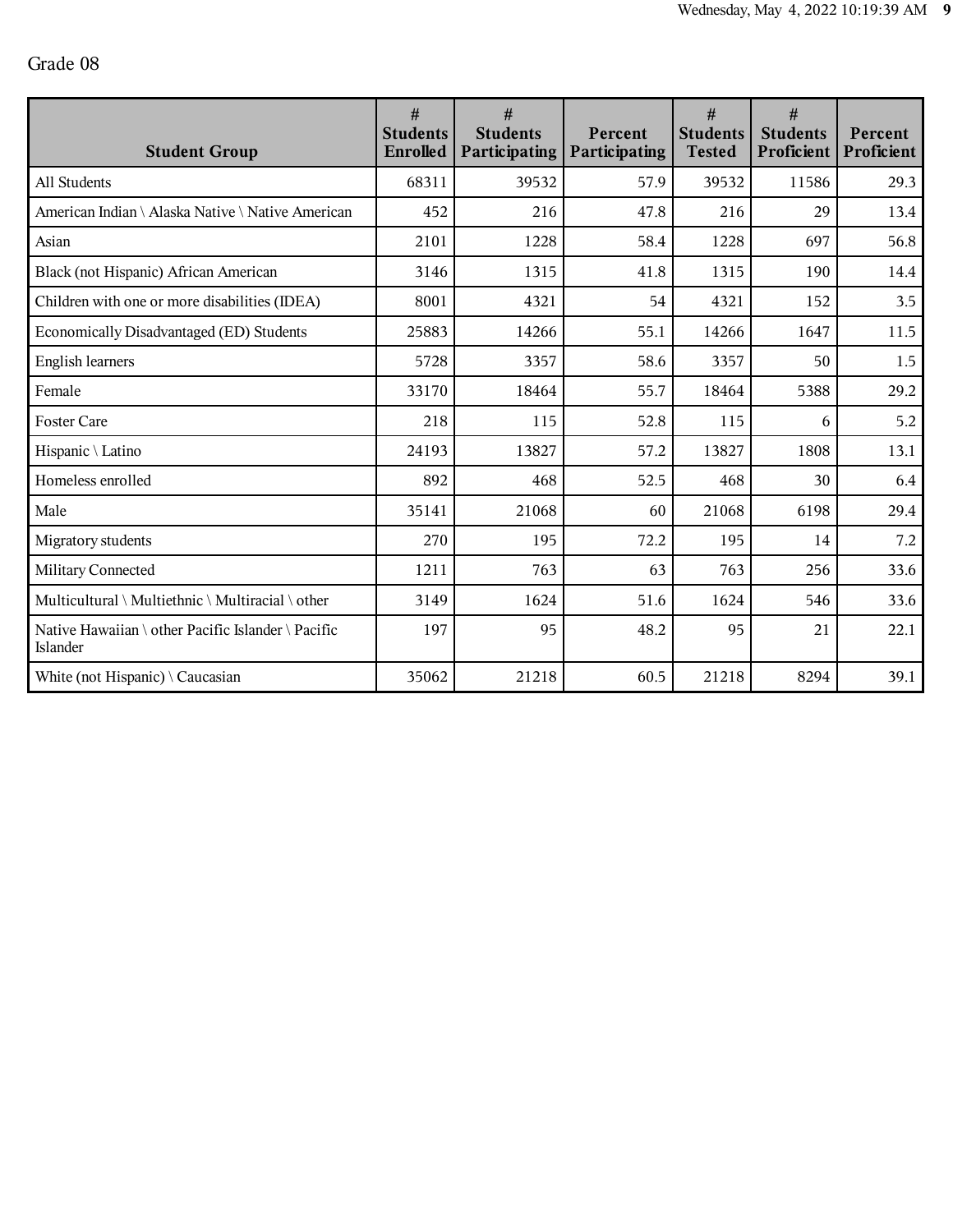## High School

| <b>Student Group</b>                                           | #<br><b>Students</b><br><b>Enrolled</b> | #<br><b>Students</b><br>Participating | Percent<br>Participating | #<br><b>Students</b><br><b>Tested</b> | #<br><b>Students</b><br>Proficient | Percent<br>Proficient |
|----------------------------------------------------------------|-----------------------------------------|---------------------------------------|--------------------------|---------------------------------------|------------------------------------|-----------------------|
| All Students                                                   | 65033                                   | 51441                                 | 79.1                     | 51441                                 | 18681                              | 36.3                  |
| American Indian \ Alaska Native \ Native American              | 451                                     | 300                                   | 66.5                     | 300                                   | 57                                 | 19                    |
| Asian                                                          | 2210                                    | 1942                                  | 87.9                     | 1942                                  | 1127                               | 58                    |
| Black (not Hispanic) African American                          | 2732                                    | 1957                                  | 71.6                     | 1957                                  | 337                                | 17.2                  |
| Children with one or more disabilities (IDEA)                  | 5887                                    | 3587                                  | 60.9                     | 3587                                  | 286                                | $\,8\,$               |
| Economically Disadvantaged (ED) Students                       | 20009                                   | 14000                                 | 70                       | 14000                                 | 2164                               | 15.5                  |
| English learners                                               | 3976                                    | 2474                                  | 62.2                     | 2474                                  | 48                                 | 1.9                   |
| Female                                                         | 32156                                   | 25799                                 | 80.2                     | 25799                                 | 8633                               | 33.5                  |
| <b>Foster Care</b>                                             | 181                                     | 124                                   | 68.5                     | 124                                   | $\mathbf Q$                        | 7.3                   |
| Hispanic \ Latino                                              | 21798                                   | 15925                                 | 73.1                     | 15925                                 | 2611                               | 16.4                  |
| Homeless enrolled                                              | 777                                     | 432                                   | 55.6                     | 432                                   | 48                                 | 11.1                  |
| Male                                                           | 32868                                   | 25639                                 | 78                       | 25639                                 | 10048                              | 39.2                  |
| Migratory students                                             | 201                                     | 147                                   | 73.1                     | 147                                   | 5                                  | 3.4                   |
| Military Connected                                             | 797                                     | 648                                   | 81.3                     | 648                                   | 261                                | 40.3                  |
| Multicultural \ Multiethnic \ Multiracial \ other              | 2579                                    | 2010                                  | 77.9                     | 2010                                  | 847                                | 42.1                  |
| Native Hawaiian \ other Pacific Islander \ Pacific<br>Islander | 170                                     | 109                                   | 64.1                     | 109                                   | 28                                 | 25.7                  |
| White (not Hispanic) $\setminus$ Caucasian                     | 34969                                   | 29095                                 | 83.2                     | 29095                                 | 13663                              | 47                    |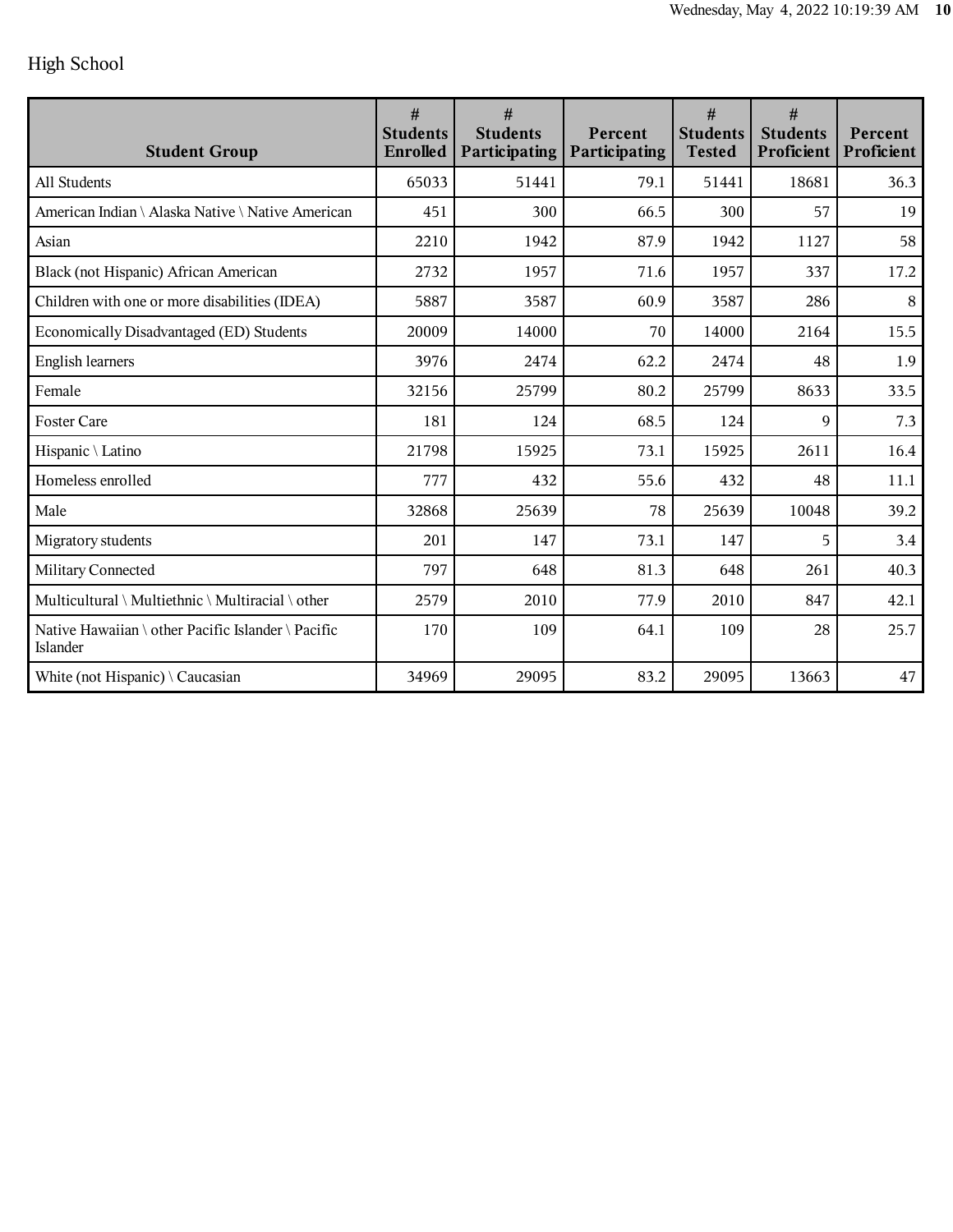## **1.2.2 Academic Achievement and Participation in Reading/Language Arts Assessment**

In the table below, provide information on the achievement and participation of students on the reading/language arts assessments required under Section 1111(b)(2) of the ESEA by reporting on: the number of students enrolled during the State's testing window, the number of students who participated in the reading/language arts assessment, the number of students who took the reading/language arts assessment and received a valid score, and the number of students who scored at or above proficient. The percentage of students who were tested and the percentage of students scoring at or above proficient will be calculated automatically.

The student group "children with disabilities (IDEA)" includes children who participated in the regular assessments with or without accommodations and alternate assessments. Do not include former children with disabilities (IDEA). Do not include students only covered under Section 504 of the Rehabilitation Act of 1973.

The student group "English learners" does not include recently arrived students who have attended schools in the United States for fewer than 12 months and who took an assessment of English language proficiency (ELP) in lieu of the State's reading/language arts assessment. Do not include former ELs.

This table is repeated for each of grades three through eight and once for high school.

Populated with SEA-LEVEL FS178/DG584 and FS188/DG589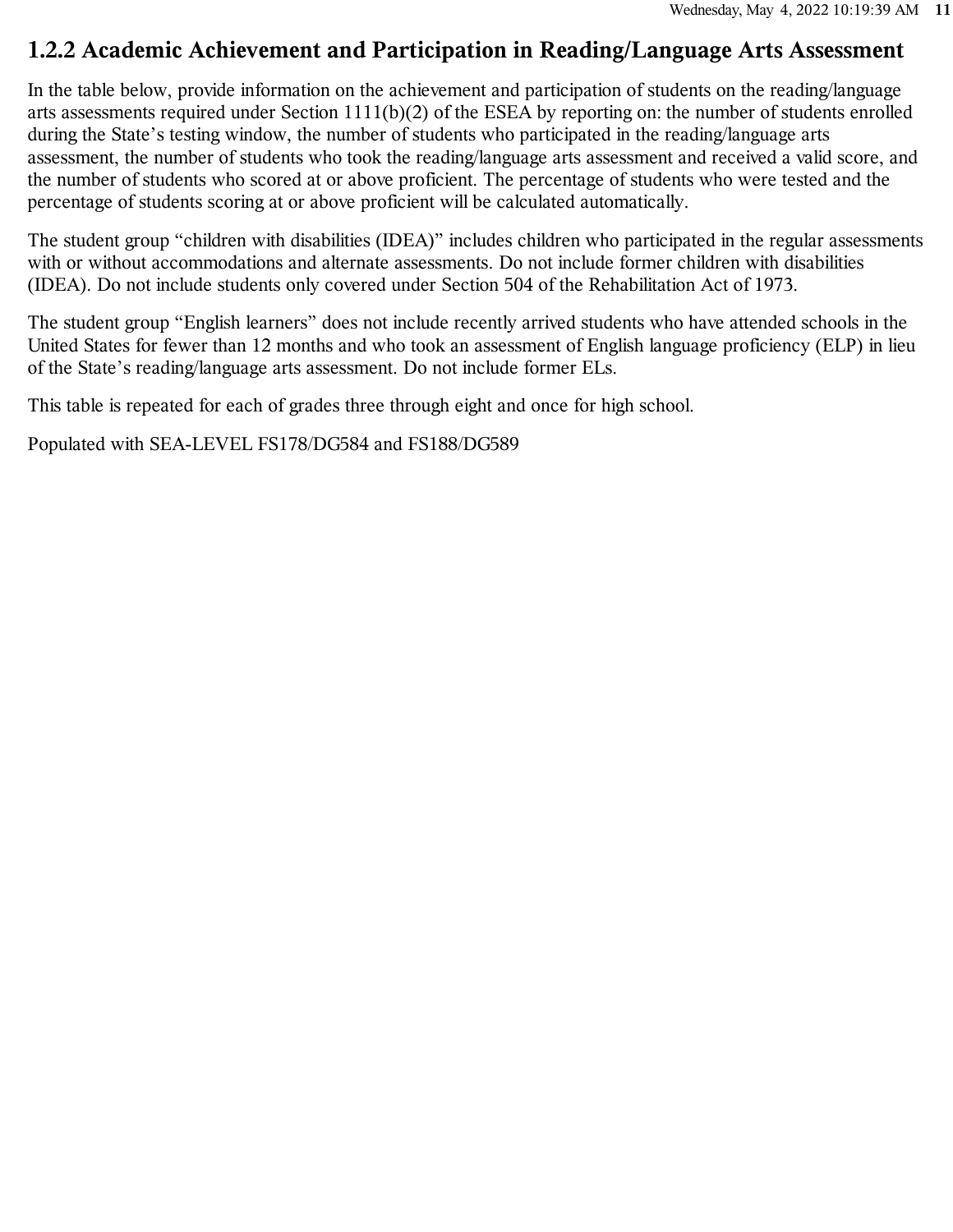| <b>Student Group</b>                                           | #<br><b>Students</b><br>Enrolled | #<br><b>Students</b><br>Participating | Percent<br><b>Participating</b> | #<br><b>Students</b><br><b>Tested</b> | #<br><b>Students</b><br>Proficient | Percent<br>Proficient |
|----------------------------------------------------------------|----------------------------------|---------------------------------------|---------------------------------|---------------------------------------|------------------------------------|-----------------------|
| All Students                                                   | 61137                            | 46271                                 | 75.7                            | 46271                                 | 17869                              | 38.6                  |
| American Indian \ Alaska Native \ Native American              | 422                              | 276                                   | 65.4                            | 276                                   | 54                                 | 19.6                  |
| Asian                                                          | 2019                             | 1468                                  | 72.7                            | 1468                                  | 711                                | 48.4                  |
| Black (not Hispanic) African American                          | 2804                             | 1728                                  | 61.6                            | 1728                                  | 422                                | 24.4                  |
| Children with one or more disabilities (IDEA)                  | 8058                             | 5366                                  | 66.6                            | 5366                                  | 647                                | 12.1                  |
| Economically Disadvantaged (ED) Students                       | 24525                            | 17801                                 | 72.6                            | 17801                                 | 3610                               | 20.3                  |
| <b>English learners</b>                                        | 9497                             | 6847                                  | 72.1                            | 6847                                  | 738                                | 10.8                  |
| Female                                                         | 29516                            | 22318                                 | 75.6                            | 22318                                 | 9314                               | 41.7                  |
| <b>Foster Care</b>                                             | 167                              | 120                                   | 71.9                            | 120                                   | 12                                 | 10                    |
| Hispanic \ Latino                                              | 20560                            | 14960                                 | 72.8                            | 14960                                 | 3242                               | 21.7                  |
| Homeless enrolled                                              | 971                              | 690                                   | 71.1                            | 690                                   | 102                                | 14.8                  |
| Male                                                           | 31621                            | 23953                                 | 75.8                            | 23953                                 | 8555                               | 35.7                  |
| Migratory students                                             | 239                              | 199                                   | 83.3                            | 199                                   | 19                                 | 9.5                   |
| Military Connected                                             | 1494                             | 1141                                  | 76.4                            | 1141                                  | 500                                | 43.8                  |
| Multicultural \ Multiethnic \ Multiracial \ other              | 3048                             | 2251                                  | 73.9                            | 2251                                  | 990                                | 44                    |
| Native Hawaiian \ other Pacific Islander \ Pacific<br>Islander | 175                              | 119                                   | 68                              | 119                                   | 31                                 | 26.1                  |
| White (not Hispanic) $\setminus$ Caucasian                     | 32093                            | 25455                                 | 79.3                            | 25455                                 | 12416                              | 48.8                  |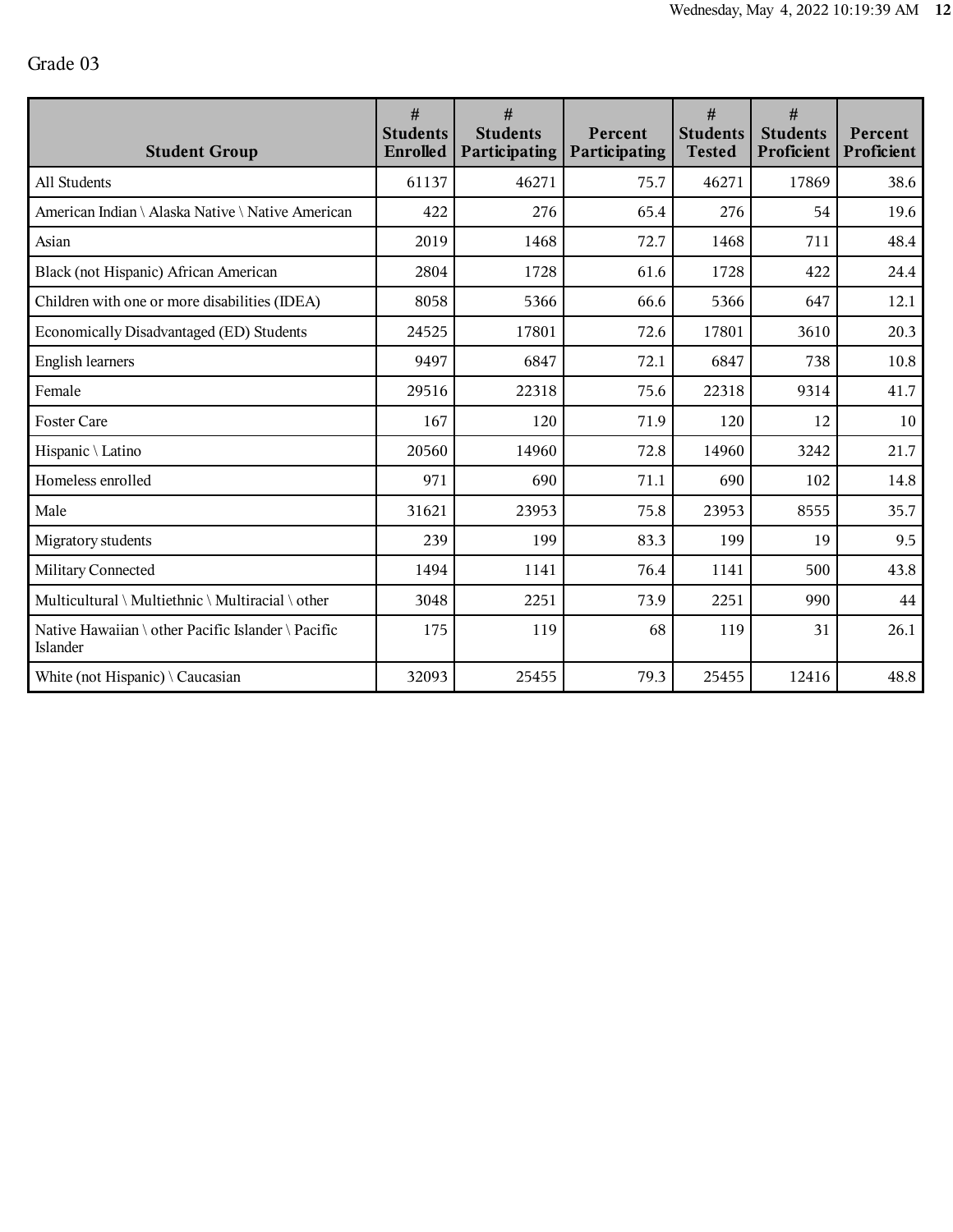| <b>Student Group</b>                                           | $\#$<br><b>Students</b><br>Enrolled | #<br><b>Students</b><br>Participating | Percent<br><b>Participating</b> | #<br><b>Students</b><br><b>Tested</b> | #<br><b>Students</b><br>Proficient | Percent<br>Proficient |
|----------------------------------------------------------------|-------------------------------------|---------------------------------------|---------------------------------|---------------------------------------|------------------------------------|-----------------------|
| All Students                                                   | 62222                               | 5910                                  | 9.5                             | 5910                                  | 2673                               | 45.2                  |
| American Indian \ Alaska Native \ Native American              | 390                                 | 48                                    | 12.3                            | 48                                    | 14                                 | 29.2                  |
| Asian                                                          | 2061                                | 237                                   | 11.5                            | 237                                   | 159                                | 67.1                  |
| Black (not Hispanic) African American                          | 2874                                | 174                                   | 6.1                             | 174                                   | 40                                 | 23                    |
| Children with one or more disabilities (IDEA)                  | 8842                                | 748                                   | 8.5                             | 748                                   | 95                                 | 12.7                  |
| Economically Disadvantaged (ED) Students                       | 24734                               | 2112                                  | 8.5                             | 2112                                  | 595                                | 28.2                  |
| <b>English learners</b>                                        | 8647                                | 546                                   | 6.3                             | 546                                   | 81                                 | 14.8                  |
| Female                                                         | 30236                               | 2942                                  | 9.7                             | 2942                                  | 1464                               | 49.8                  |
| <b>Foster Care</b>                                             | 152                                 | 22                                    | 14.5                            | 22                                    | 1                                  | 4.5                   |
| Hispanic \ Latino                                              | 21298                               | 1576                                  | 7.4                             | 1576                                  | 422                                | 26.8                  |
| Homeless enrolled                                              | 890                                 | 63                                    | 7.1                             | 63                                    | 17                                 | 27                    |
| Male                                                           | 31986                               | 2968                                  | 9.3                             | 2968                                  | 1209                               | 40.7                  |
| Migratory students                                             | 240                                 | 19                                    | 7.9                             | 19                                    | $\overline{2}$                     | 10.5                  |
| Military Connected                                             | 1478                                | 93                                    | 6.3                             | 93                                    | 51                                 | 54.8                  |
| Multicultural \ Multiethnic \ Multiracial \ other              | 3168                                | 284                                   | 9                               | 284                                   | 154                                | 54.2                  |
| Native Hawaiian \ other Pacific Islander \ Pacific<br>Islander | 192                                 | 13                                    | 6.8                             | 13                                    | 5                                  | 38.5                  |
| White (not Hispanic) $\setminus$ Caucasian                     | 32228                               | 3578                                  | 11.1                            | 3578                                  | 1879                               | 52.5                  |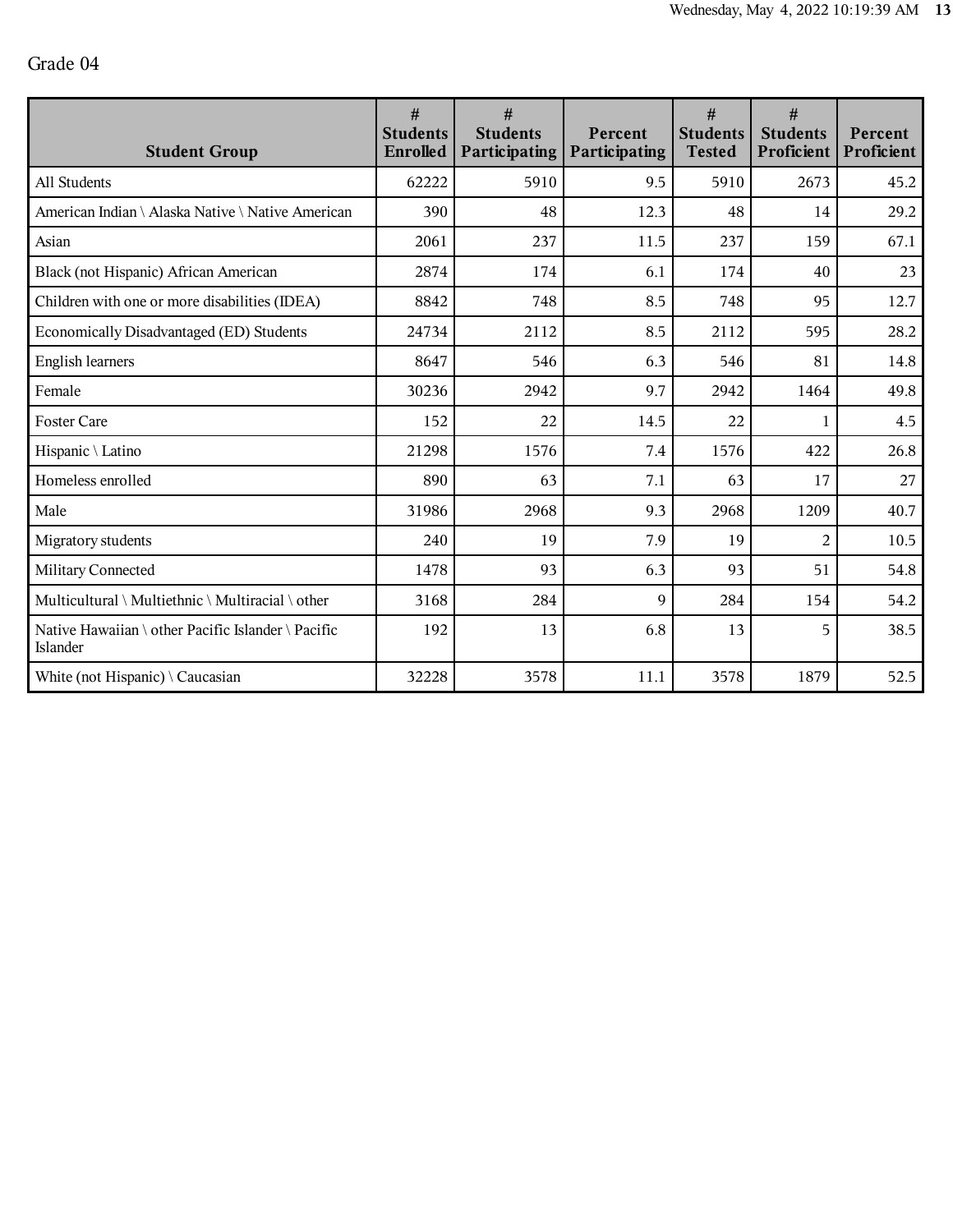| <b>Student Group</b>                                           | #<br><b>Students</b><br>Enrolled | #<br><b>Students</b><br>Participating | Percent<br><b>Participating</b> | #<br><b>Students</b><br><b>Tested</b> | #<br><b>Students</b><br>Proficient | Percent<br>Proficient |
|----------------------------------------------------------------|----------------------------------|---------------------------------------|---------------------------------|---------------------------------------|------------------------------------|-----------------------|
| All Students                                                   | 63573                            | 47253                                 | 74.3                            | 47253                                 | 22243                              | 47.1                  |
| American Indian \ Alaska Native \ Native American              | 420                              | 275                                   | 65.5                            | 275                                   | 79                                 | 28.7                  |
| Asian                                                          | 1925                             | 1401                                  | 72.8                            | 1401                                  | 855                                | 61                    |
| Black (not Hispanic) African American                          | 2978                             | 1818                                  | 61                              | 1818                                  | 558                                | 30.7                  |
| Children with one or more disabilities (IDEA)                  | 8844                             | 5985                                  | 67.7                            | 5985                                  | 780                                | 13                    |
| Economically Disadvantaged (ED) Students                       | 25707                            | 18277                                 | 71.1                            | 18277                                 | 4870                               | 26.6                  |
| <b>English learners</b>                                        | 7155                             | 5034                                  | 70.4                            | 5034                                  | 341                                | 6.8                   |
| Female                                                         | 31041                            | 23008                                 | 74.1                            | 23008                                 | 11706                              | 50.9                  |
| <b>Foster Care</b>                                             | 179                              | 137                                   | 76.5                            | 137                                   | 24                                 | 17.5                  |
| Hispanic \ Latino                                              | 22207                            | 15926                                 | 71.7                            | 15926                                 | 4338                               | 27.2                  |
| Homeless enrolled                                              | 906                              | 612                                   | 67.5                            | 612                                   | 136                                | 22.2                  |
| Male                                                           | 32532                            | 24245                                 | 74.5                            | 24245                                 | 10537                              | 43.5                  |
| Migratory students                                             | 270                              | 226                                   | 83.7                            | 226                                   | 25                                 | 11.1                  |
| Military Connected                                             | 1376                             | 1041                                  | 75.7                            | 1041                                  | 597                                | 57.3                  |
| Multicultural \ Multiethnic \ Multiracial \ other              | 3097                             | 2218                                  | 71.6                            | 2218                                  | 1197                               | 54                    |
| Native Hawaiian \ other Pacific Islander \ Pacific<br>Islander | 169                              | 105                                   | 62.1                            | 105                                   | 28                                 | 26.7                  |
| White (not Hispanic) $\setminus$ Caucasian                     | 32763                            | 25497                                 | 77.8                            | 25497                                 | 15182                              | 59.5                  |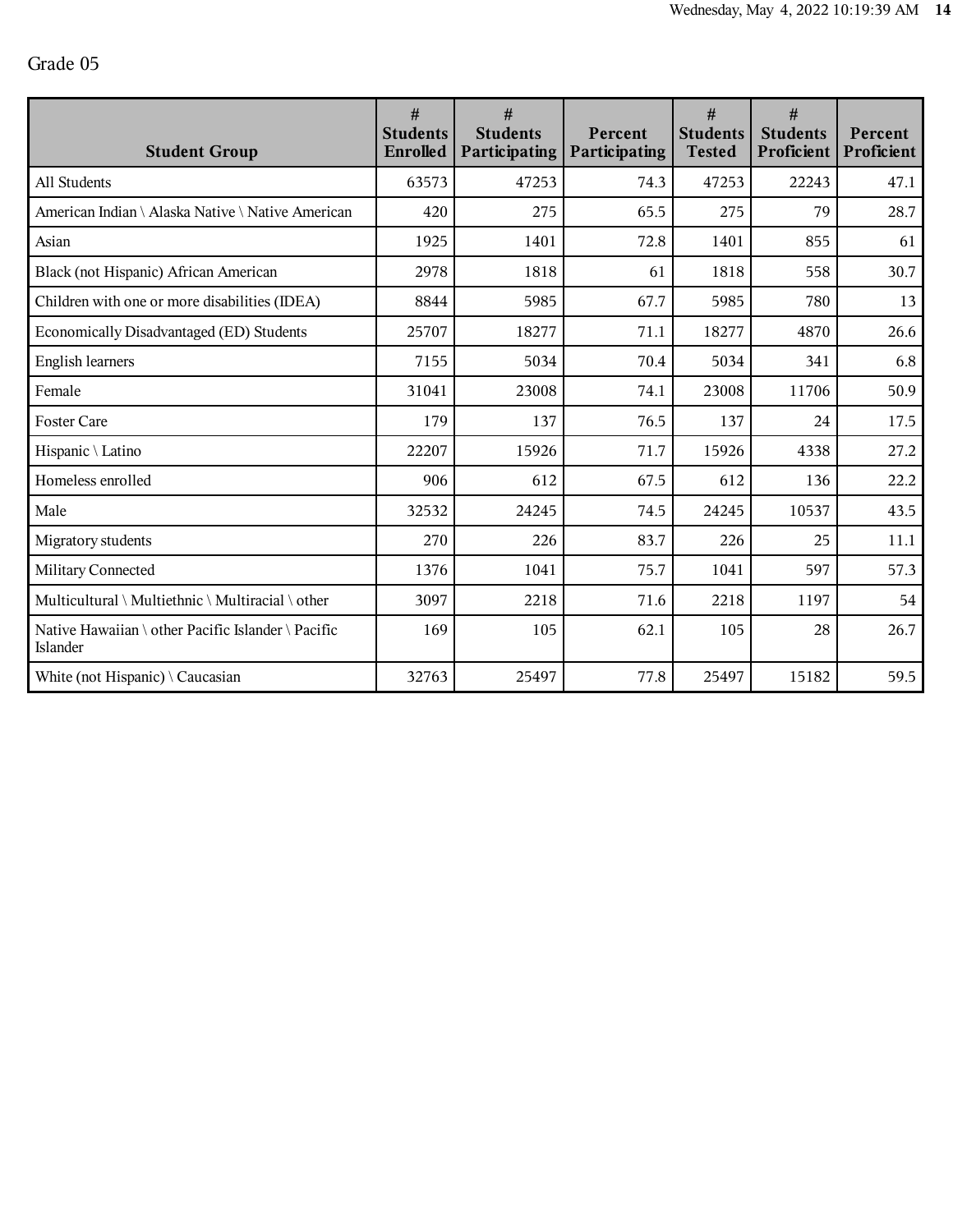| <b>Student Group</b>                                           | $\#$<br><b>Students</b><br>Enrolled | #<br><b>Students</b><br>Participating | Percent<br>Participating | #<br><b>Students</b><br><b>Tested</b> | #<br><b>Students</b><br>Proficient | Percent<br>Proficient |
|----------------------------------------------------------------|-------------------------------------|---------------------------------------|--------------------------|---------------------------------------|------------------------------------|-----------------------|
| All Students                                                   | 65880                               | 5559                                  | 8.4                      | 5559                                  | 2027                               | 36.5                  |
| American Indian \ Alaska Native \ Native American              | 434                                 | 33                                    | 7.6                      | 33                                    | 3                                  | 9.1                   |
| Asian                                                          | 1971                                | 190                                   | 9.6                      | 190                                   | 121                                | 63.7                  |
| Black (not Hispanic) African American                          | 3088                                | 124                                   | 4                        | 124                                   | 34                                 | 27.4                  |
| Children with one or more disabilities (IDEA)                  | 8794                                | 710                                   | 8.1                      | 710                                   | 64                                 | $\overline{9}$        |
| Economically Disadvantaged (ED) Students                       | 26383                               | 1829                                  | 6.9                      | 1829                                  | 355                                | 19.4                  |
| <b>English learners</b>                                        | 5986                                | 344                                   | 5.7                      | 344                                   | 18                                 | 5.2                   |
| Female                                                         | 32002                               | 2655                                  | 8.3                      | 2655                                  | 1094                               | 41.2                  |
| <b>Foster Care</b>                                             | 176                                 | 23                                    | 13.1                     | 23                                    | 6                                  | 26.1                  |
| Hispanic \ Latino                                              | 23432                               | 1448                                  | 6.2                      | 1448                                  | 326                                | 22.5                  |
| Homeless enrolled                                              | 970                                 | 52                                    | 5.4                      | 52                                    | 7                                  | 13.5                  |
| Male                                                           | 33878                               | 2904                                  | 8.6                      | 2904                                  | 933                                | 32.1                  |
| Migratory students                                             | 269                                 | 20                                    | 7.4                      | 20                                    | $\mathbf{3}$                       | 15                    |
| Military Connected                                             | 1257                                | 95                                    | 7.6                      | 95                                    | 51                                 | 53.7                  |
| Multicultural \ Multiethnic \ Multiracial \ other              | 3048                                | 230                                   | 7.5                      | 230                                   | 95                                 | 41.3                  |
| Native Hawaiian \ other Pacific Islander \ Pacific<br>Islander | 187                                 | 15                                    | 8                        | 15                                    | 5                                  | 33.3                  |
| White (not Hispanic) $\setminus$ Caucasian                     | 33714                               | 3517                                  | 10.4                     | 3517                                  | 1442                               | 41                    |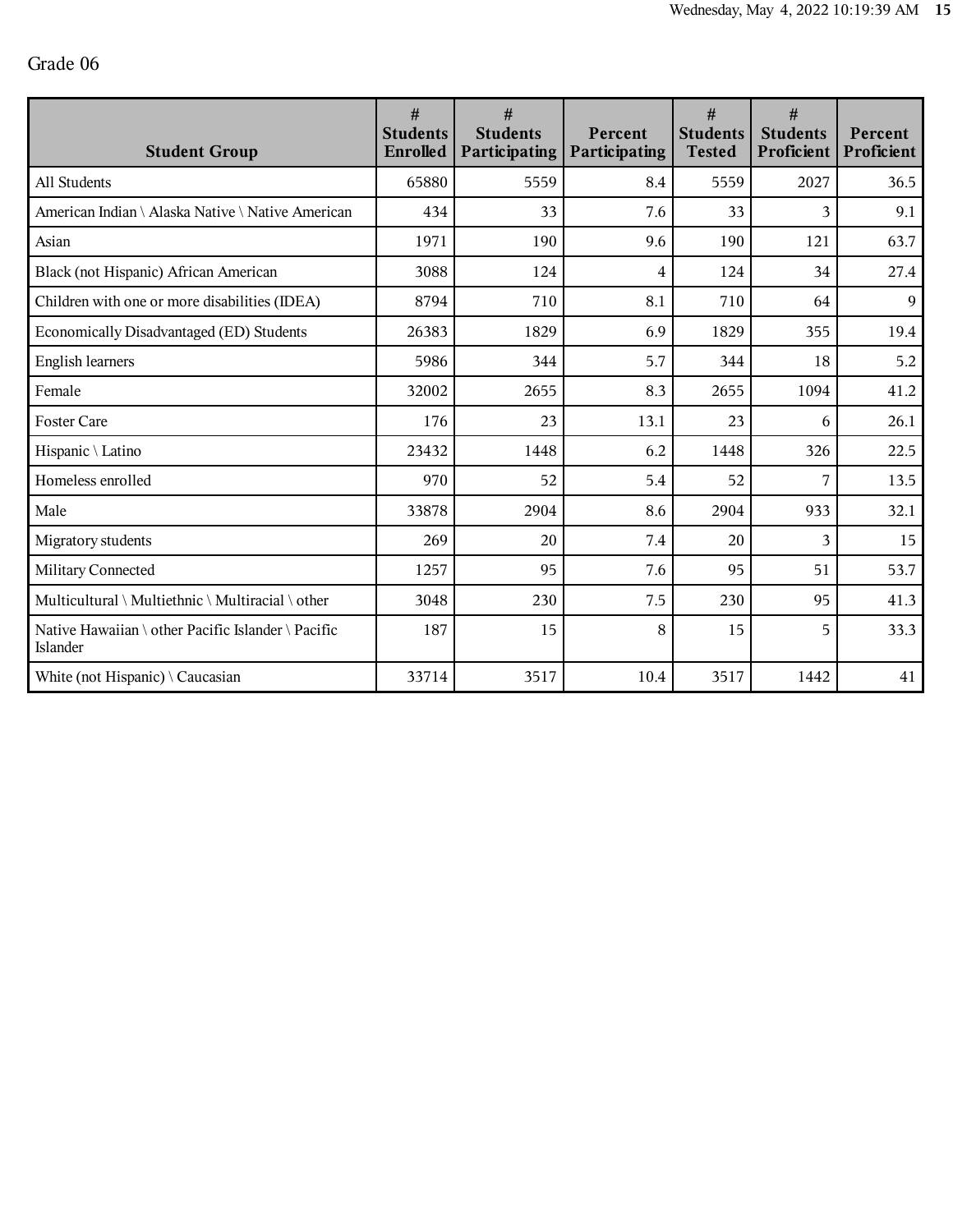| <b>Student Group</b>                                           | #<br><b>Students</b><br>Enrolled | #<br><b>Students</b><br>Participating | Percent<br>Participating | #<br><b>Students</b><br><b>Tested</b> | #<br><b>Students</b><br>Proficient | Percent<br>Proficient |
|----------------------------------------------------------------|----------------------------------|---------------------------------------|--------------------------|---------------------------------------|------------------------------------|-----------------------|
| All Students                                                   | 67973                            | 43255                                 | 63.6                     | 43255                                 | 18414                              | 42.6                  |
| American Indian \ Alaska Native \ Native American              | 424                              | 244                                   | 57.5                     | 244                                   | 55                                 | 22.5                  |
| Asian                                                          | 2070                             | 1303                                  | 62.9                     | 1303                                  | 825                                | 63.3                  |
| Black (not Hispanic) African American                          | 3107                             | 1555                                  | 50                       | 1555                                  | 438                                | 28.2                  |
| Children with one or more disabilities (IDEA)                  | 8549                             | 5053                                  | 59.1                     | 5053                                  | 445                                | 8.8                   |
| Economically Disadvantaged (ED) Students                       | 26662                            | 15974                                 | 59.9                     | 15974                                 | 3695                               | 23.1                  |
| <b>English learners</b>                                        | 5984                             | 3731                                  | 62.3                     | 3731                                  | 143                                | 3.8                   |
| Female                                                         | 32781                            | 20432                                 | 62.3                     | 20432                                 | 9972                               | 48.8                  |
| <b>Foster Care</b>                                             | 203                              | 129                                   | 63.5                     | 129                                   | 21                                 | 16.3                  |
| Hispanic \ Latino                                              | 24169                            | 14849                                 | 61.4                     | 14849                                 | 3721                               | 25.1                  |
| Homeless enrolled                                              | 969                              | 580                                   | 59.9                     | 580                                   | 92                                 | 15.9                  |
| Male                                                           | 35192                            | 22823                                 | 64.9                     | 22823                                 | 8442                               | 37                    |
| Migratory students                                             | 255                              | 197                                   | 77.3                     | 197                                   | 26                                 | 13.2                  |
| Military Connected                                             | 1259                             | 814                                   | 64.7                     | 814                                   | 403                                | 49.5                  |
| Multicultural \ Multiethnic \ Multiracial \ other              | 3196                             | 1853                                  | 58                       | 1853                                  | 912                                | 49.2                  |
| Native Hawaiian \ other Pacific Islander \ Pacific<br>Islander | 187                              | 95                                    | 50.8                     | 95                                    | 35                                 | 36.8                  |
| White (not Hispanic) $\setminus$ Caucasian                     | 34806                            | 23345                                 | 67.1                     | 23345                                 | 12427                              | 53.2                  |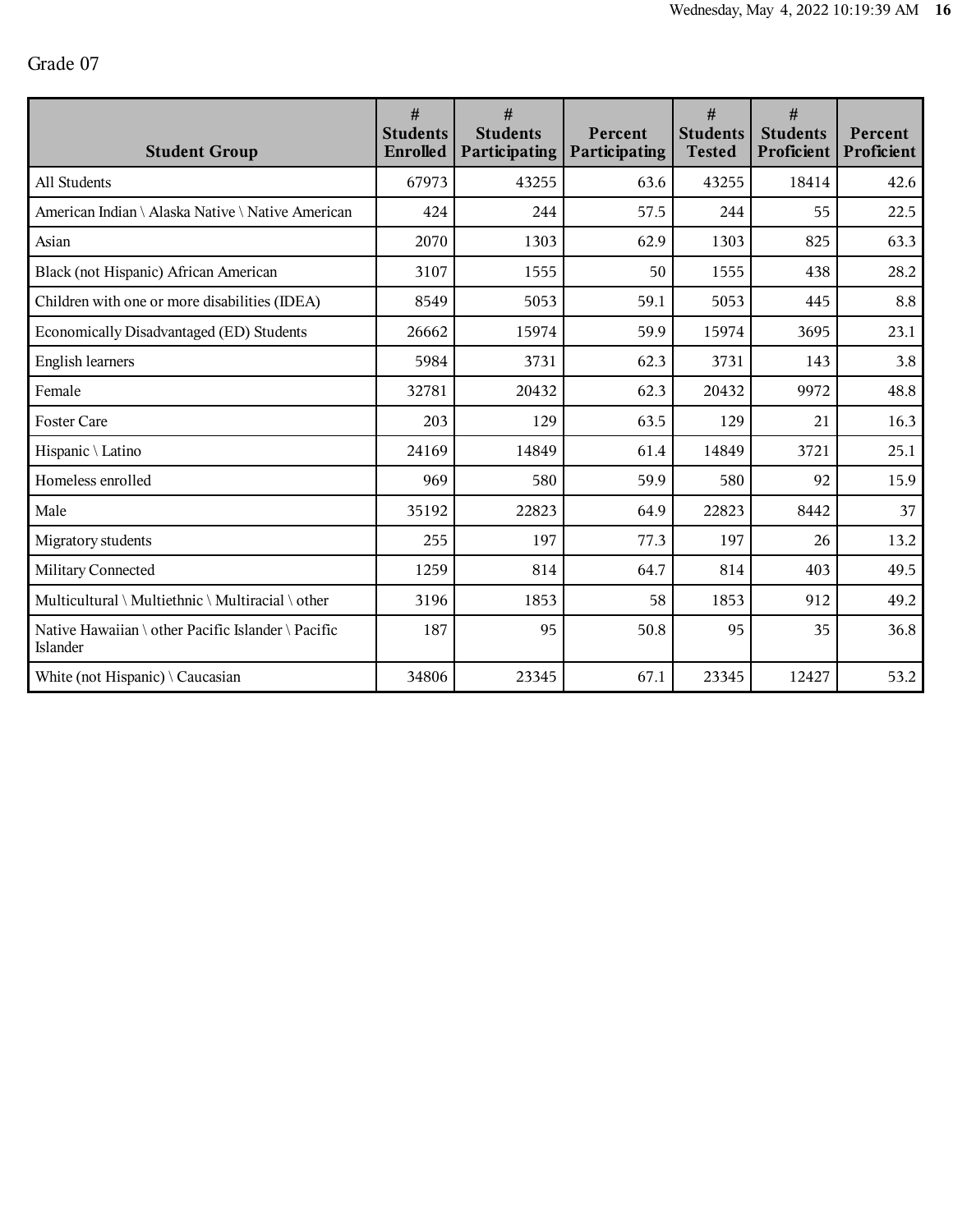| <b>Student Group</b>                                           | #<br><b>Students</b><br>Enrolled | #<br><b>Students</b><br>Participating | Percent<br><b>Participating</b> | #<br><b>Students</b><br><b>Tested</b> | #<br><b>Students</b><br>Proficient | Percent<br>Proficient |
|----------------------------------------------------------------|----------------------------------|---------------------------------------|---------------------------------|---------------------------------------|------------------------------------|-----------------------|
| All Students                                                   | 68227                            | 4584                                  | 6.7                             | 4584                                  | 2046                               | 44.6                  |
| American Indian \ Alaska Native \ Native American              | 452                              | 28                                    | 6.2                             | 28                                    | 8                                  | 28.6                  |
| Asian                                                          | 2095                             | 148                                   | 7.1                             | 148                                   | 97                                 | 65.5                  |
| Black (not Hispanic) African American                          | 3147                             | 80                                    | 2.5                             | 80                                    | 25                                 | 31.3                  |
| Children with one or more disabilities (IDEA)                  | 8040                             | 574                                   | 7.1                             | 574                                   | 72                                 | 12.5                  |
| Economically Disadvantaged (ED) Students                       | 25840                            | 1448                                  | 5.6                             | 1448                                  | 386                                | 26.7                  |
| <b>English learners</b>                                        | 5619                             | 243                                   | 4.3                             | 243                                   | 14                                 | 5.8                   |
| Female                                                         | 33129                            | 2205                                  | 6.7                             | 2205                                  | 1167                               | 52.9                  |
| <b>Foster Care</b>                                             | 218                              | 11                                    | 5                               | 11                                    | $\overline{2}$                     | 18.2                  |
| Hispanic \ Latino                                              | 24113                            | 1222                                  | 5.1                             | 1222                                  | 355                                | 29.1                  |
| Homeless enrolled                                              | 880                              | 39                                    | 4.4                             | 39                                    | $\mathbf Q$                        | 23.1                  |
| Male                                                           | 35098                            | 2379                                  | 6.8                             | 2379                                  | 879                                | 36.9                  |
| Migratory students                                             | 264                              | 19                                    | 7.2                             | 19                                    | 4                                  | 21.1                  |
| Military Connected                                             | 1206                             | 61                                    | 5.1                             | 61                                    | 29                                 | 47.5                  |
| Multicultural \ Multiethnic \ Multiracial \ other              | 3149                             | 194                                   | 6.2                             | 194                                   | 94                                 | 48.5                  |
| Native Hawaiian \ other Pacific Islander \ Pacific<br>Islander | 196                              | 10                                    | 5.1                             | 10                                    | 3                                  | 30                    |
| White (not Hispanic) $\setminus$ Caucasian                     | 35067                            | 2901                                  | 8.3                             | 2901                                  | 1463                               | 50.4                  |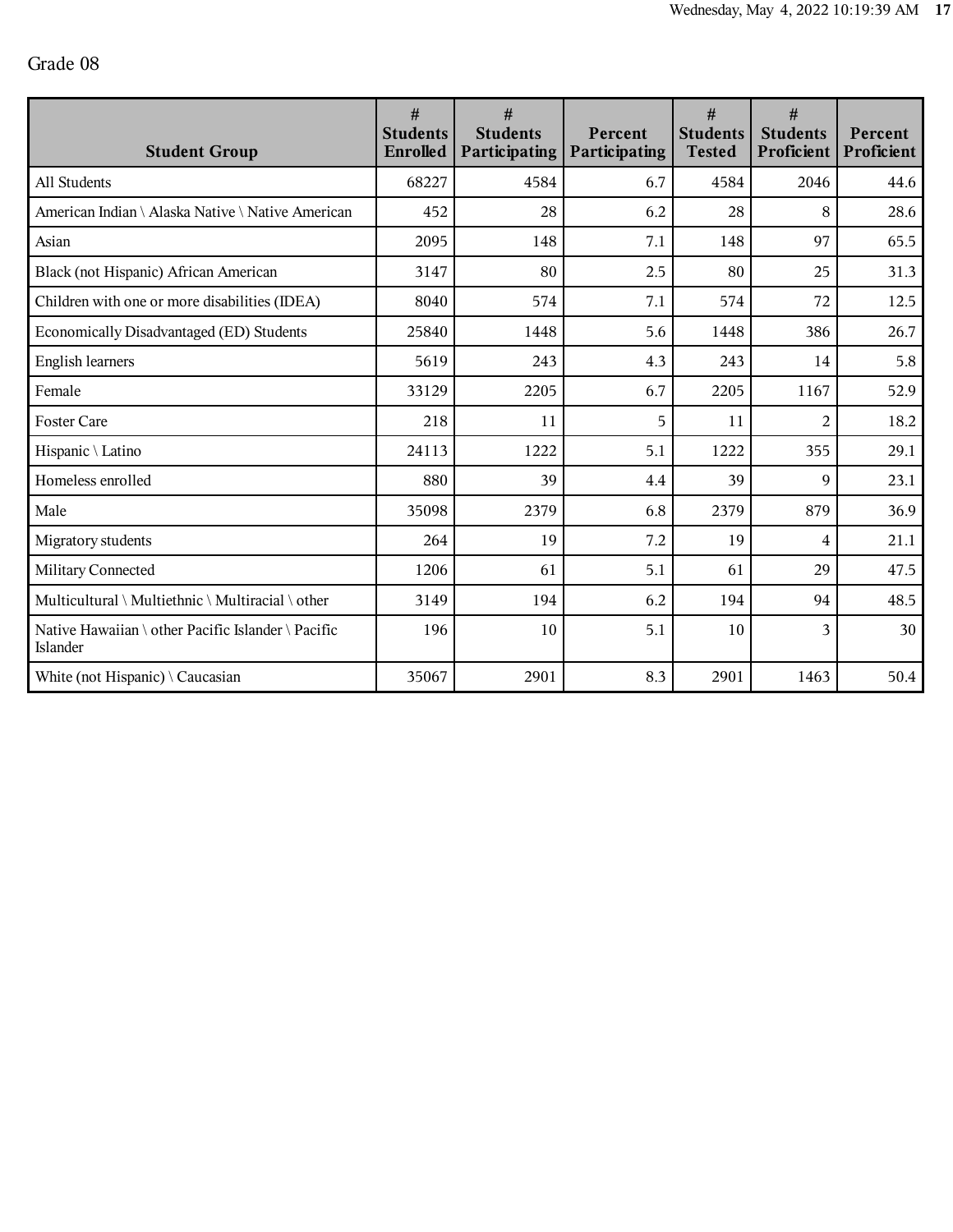## High School

| <b>Student Group</b>                                           | #<br><b>Students</b><br><b>Enrolled</b> | #<br><b>Students</b><br>Participating | Percent<br><b>Participating</b> | #<br><b>Students</b><br><b>Tested</b> | #<br><b>Students</b><br>Proficient | Percent<br>Proficient |
|----------------------------------------------------------------|-----------------------------------------|---------------------------------------|---------------------------------|---------------------------------------|------------------------------------|-----------------------|
| All Students                                                   | 64998                                   | 51439                                 | 79.1                            | 51439                                 | 30764                              | 59.8                  |
| American Indian \ Alaska Native \ Native American              | 451                                     | 300                                   | 66.5                            | 300                                   | 115                                | 38.3                  |
| Asian                                                          | 2208                                    | 1942                                  | 88                              | 1942                                  | 1448                               | 74.6                  |
| Black (not Hispanic) African American                          | 2732                                    | 1957                                  | 71.6                            | 1957                                  | 780                                | 39.9                  |
| Children with one or more disabilities (IDEA)                  | 5883                                    | 3585                                  | 60.9                            | 3585                                  | 663                                | 18.5                  |
| Economically Disadvantaged (ED) Students                       | 19999                                   | 13996                                 | 70                              | 13996                                 | 5223                               | 37.3                  |
| <b>English learners</b>                                        | 3942                                    | 2473                                  | 62.7                            | 2473                                  | 96                                 | 3.9                   |
| Female                                                         | 32140                                   | 25799                                 | 80.3                            | 25799                                 | 15998                              | 62                    |
| <b>Foster Care</b>                                             | 180                                     | 124                                   | 68.9                            | 124                                   | 29                                 | 23.4                  |
| Hispanic \ Latino                                              | 21769                                   | 15923                                 | 73.1                            | 15923                                 | 6118                               | 38.4                  |
| Homeless enrolled                                              | 771                                     | 432                                   | 56                              | 432                                   | 124                                | 28.7                  |
| Male                                                           | 32849                                   | 25637                                 | 78                              | 25637                                 | 14764                              | 57.6                  |
| Migratory students                                             | 201                                     | 147                                   | 73.1                            | 147                                   | 17                                 | 11.6                  |
| Military Connected                                             | 797                                     | 648                                   | 81.3                            | 648                                   | 444                                | 68.5                  |
| Multicultural \ Multiethnic \ Multiracial \ other              | 2579                                    | 2010                                  | 77.9                            | 2010                                  | 1317                               | 65.5                  |
| Native Hawaiian \ other Pacific Islander \ Pacific<br>Islander | 169                                     | 109                                   | 64.5                            | 109                                   | 48                                 | 44                    |
| White (not Hispanic) $\setminus$ Caucasian                     | 34966                                   | 29095                                 | 83.2                            | 29095                                 | 20915                              | 71.9                  |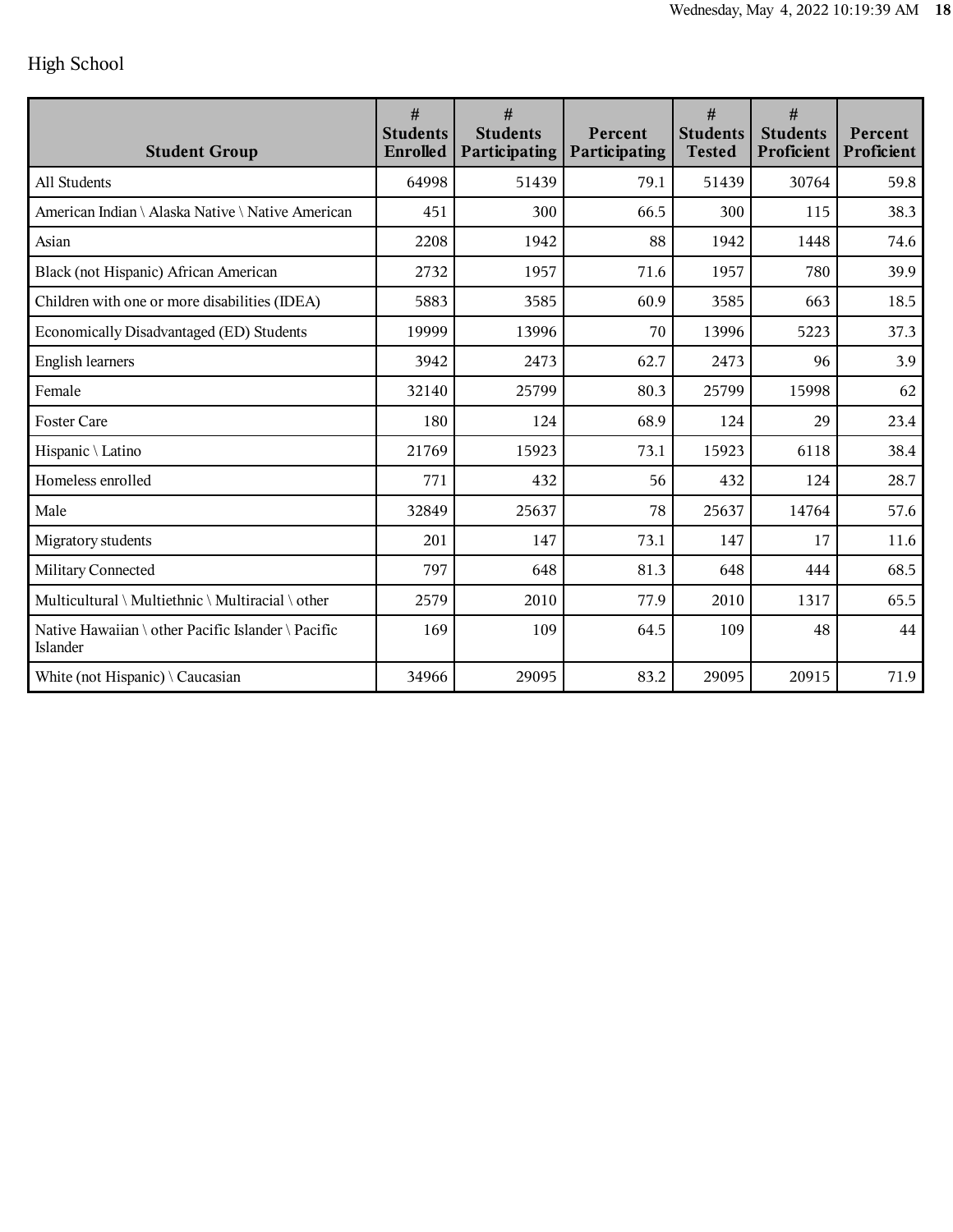#### **1.2.3 Academic Achievement and Participation in Science Assessment**

In the table below, provide information on the achievement and participation of students on the science assessments required under Section 1111(b)(2) of the ESEA by reporting on: the number of students enrolled during the State's testing window, the number of students who participated in the science assessment, the number of students who took the science assessment and received a valid score, and the number of students who scored at or above proficient. The percentage of students who were tested and the percentage of students scoring at or above proficient will be calculated automatically.

This table is repeated for each of grades three through eight and once for high school.

Populated with SEA-LEVEL FS179/DG585 and FS189/DG590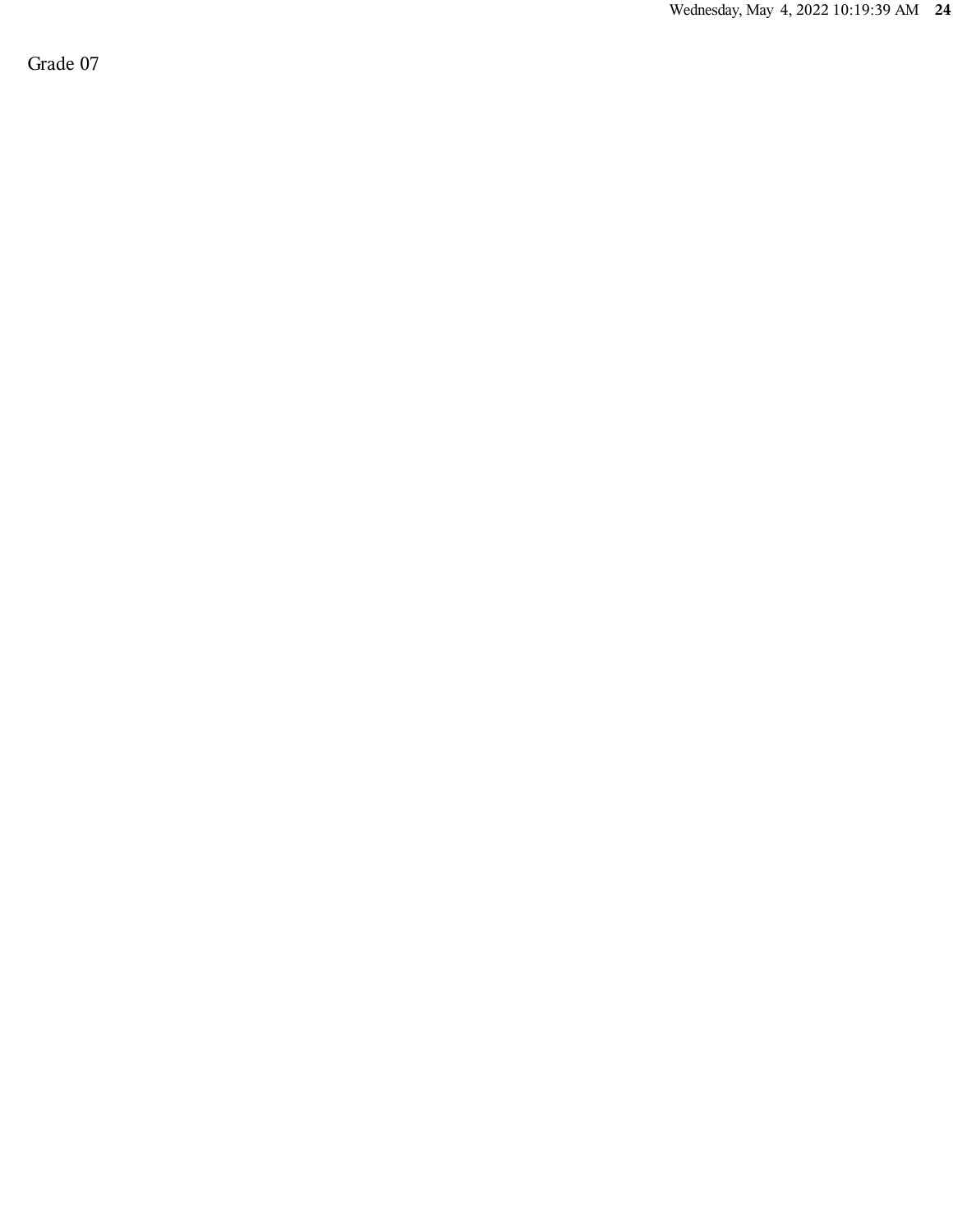| <b>Student Group</b>                                           | $\#$<br><b>Students</b><br>Enrolled | #<br><b>Students</b><br>Participating | Percent<br><b>Participating</b> | #<br><b>Students</b><br><b>Tested</b> | #<br><b>Students</b><br>Proficient | Percent<br>Proficient |
|----------------------------------------------------------------|-------------------------------------|---------------------------------------|---------------------------------|---------------------------------------|------------------------------------|-----------------------|
| All Students                                                   | 68280                               | 37284                                 | 54.6                            | 37284                                 | 9850                               | 26.4                  |
| American Indian \ Alaska Native \ Native American              | 450                                 | 207                                   | 46                              | 207                                   | 25                                 | 12.1                  |
| Asian                                                          | 2100                                | 1158                                  | 55.1                            | 1158                                  | 537                                | 46.4                  |
| Black (not Hispanic) African American                          | 3144                                | 1183                                  | 37.6                            | 1183                                  | 150                                | 12.7                  |
| Children with one or more disabilities (IDEA)                  | 7975                                | 4068                                  | 51                              | 4068                                  | 239                                | 5.9                   |
| Economically Disadvantaged (ED) Students                       | 25874                               | 13407                                 | 51.8                            | 13407                                 | 1378                               | 10.3                  |
| <b>English learners</b>                                        | 5729                                | 3151                                  | 55                              | 3151                                  | 26                                 | 0.8                   |
| Female                                                         | 33159                               | 17367                                 | 52.4                            | 17367                                 | 4619                               | 26.6                  |
| <b>Foster Care</b>                                             | 216                                 | 104                                   | 48.1                            | 104                                   | 7                                  | 6.7                   |
| Hispanic \ Latino                                              | 24189                               | 13105                                 | 54.2                            | 13105                                 | 1478                               | 11.3                  |
| Homeless enrolled                                              | 890                                 | 422                                   | 47.4                            | 422                                   | 30                                 | 7.1                   |
| Male                                                           | 35121                               | 19917                                 | 56.7                            | 19917                                 | 5231                               | 26.3                  |
| Migratory students                                             | 269                                 | 190                                   | 70.6                            | 190                                   | 5                                  | 2.6                   |
| Military Connected                                             | 1207                                | 725                                   | 60.1                            | 725                                   | 244                                | 33.7                  |
| Multicultural \ Multiethnic \ Multiracial \ other              | 3149                                | 1522                                  | 48.3                            | 1522                                  | 491                                | 32.3                  |
| Native Hawaiian \ other Pacific Islander \ Pacific<br>Islander | 197                                 | 94                                    | 47.7                            | 94                                    | 17                                 | 18.1                  |
| White (not Hispanic) $\setminus$ Caucasian                     | 35042                               | 20008                                 | 57.1                            | 20008                                 | 7149                               | 35.7                  |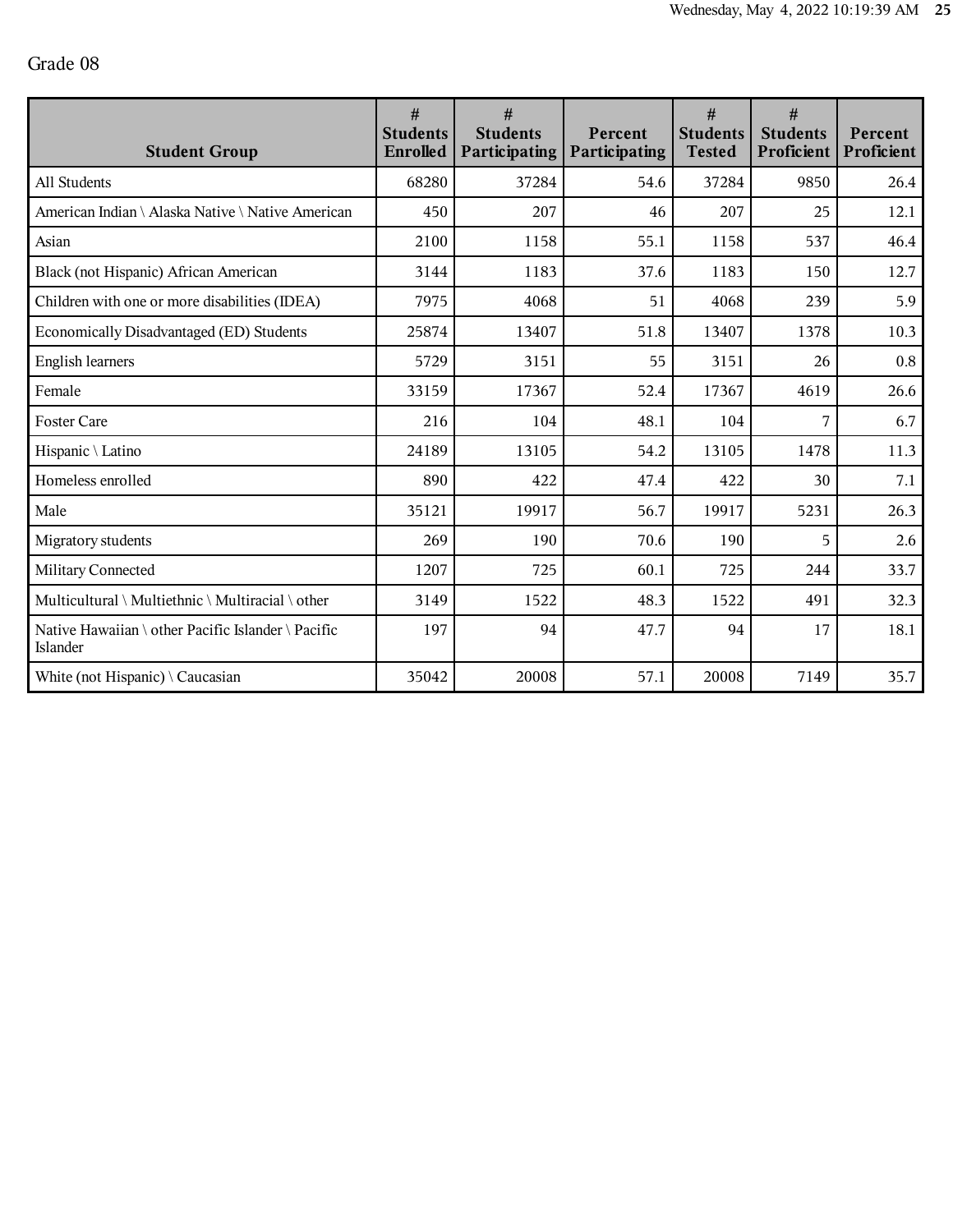## High School

| <b>Student Group</b>                                           | #<br><b>Students</b><br><b>Enrolled</b> | #<br><b>Students</b><br>Participating | Percent<br>Participating | #<br><b>Students</b><br><b>Tested</b> | #<br><b>Students</b><br>Proficient | Percent<br>Proficient |
|----------------------------------------------------------------|-----------------------------------------|---------------------------------------|--------------------------|---------------------------------------|------------------------------------|-----------------------|
| All Students                                                   | 64979                                   | 51404                                 | 79.1                     | 51404                                 | 15517                              | 30.2                  |
| American Indian \ Alaska Native \ Native American              | 451                                     | 301                                   | 66.7                     | 301                                   | 35                                 | 11.6                  |
| Asian                                                          | 2205                                    | 1940                                  | 88                       | 1940                                  | 867                                | 44.7                  |
| Black (not Hispanic) African American                          | 2735                                    | 1956                                  | 71.5                     | 1956                                  | 248                                | 12.7                  |
| Children with one or more disabilities (IDEA)                  | 5834                                    | 3550                                  | 60.9                     | 3550                                  | 303                                | 8.5                   |
| Economically Disadvantaged (ED) Students                       | 19993                                   | 13986                                 | 70                       | 13986                                 | 1602                               | 11.5                  |
| <b>English learners</b>                                        | 3974                                    | 2474                                  | 62.3                     | 2474                                  | 15                                 | 0.6                   |
| Female                                                         | 32127                                   | 25786                                 | 80.3                     | 25786                                 | 7549                               | 29.3                  |
| <b>Foster Care</b>                                             | 180                                     | 124                                   | 68.9                     | 124                                   | 7                                  | 5.6                   |
| Hispanic \ Latino                                              | 21794                                   | 15919                                 | 73                       | 15919                                 | 1918                               | 12                    |
| Homeless enrolled                                              | 775                                     | 430                                   | 55.5                     | 430                                   | 31                                 | 7.2                   |
| Male                                                           | 32843                                   | 25615                                 | 78                       | 25615                                 | 7967                               | 31.1                  |
| Migratory students                                             | 200                                     | 147                                   | 73.5                     | 147                                   | 1                                  | 0.7                   |
| Military Connected                                             | 795                                     | 647                                   | 81.4                     | 647                                   | 230                                | 35.5                  |
| Multicultural \ Multiethnic \ Multiracial \ other              | 2578                                    | 2008                                  | 77.9                     | 2008                                  | 724                                | 36.1                  |
| Native Hawaiian \ other Pacific Islander \ Pacific<br>Islander | 169                                     | 109                                   | 64.5                     | 109                                   | 22                                 | 20.2                  |
| White (not Hispanic) $\setminus$ Caucasian                     | 34924                                   | 29070                                 | 83.2                     | 29070                                 | 11696                              | 40.2                  |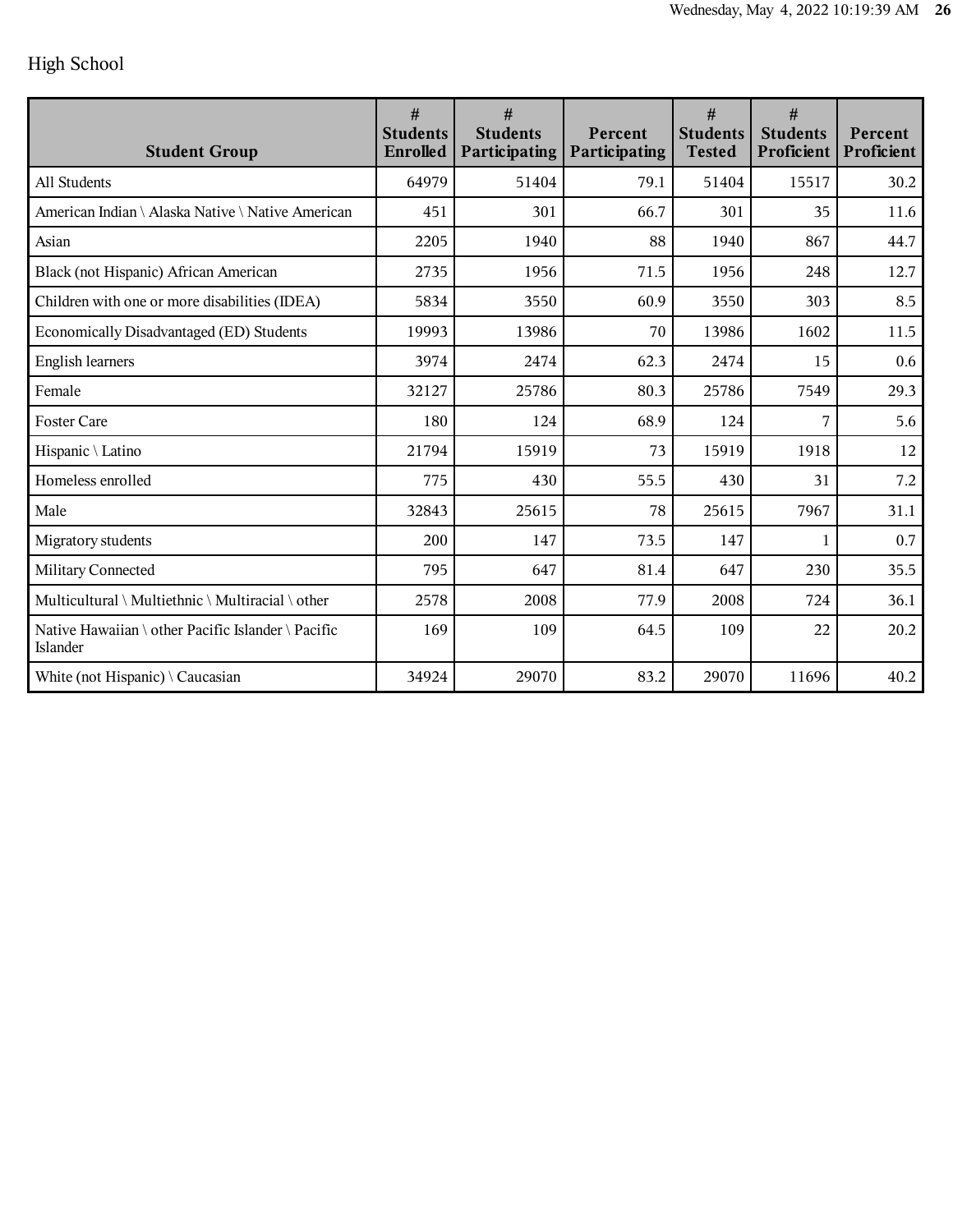#### **1.2.4 Assessment Participation by Assessment Type for Children with Disabilities**

This section collects information on children with disabilities' participation in the mathematics, reading/language arts, and science assessments.

## **1.2.4.1 Participation of Children with Disabilities (IDEA) in Mathematics Assessment**

In the table below, provide the number of children with disabilities (IDEA) participating during the State's testing window in mathematics assessments required under Section 1111(b)(2) of the ESEA by the type of assessment. The percentage of children with disabilities (IDEA) who participated in the mathematics assessment for each assessment option will be calculated automatically. The total number of children with disabilities (IDEA) participating will also be calculated automatically.

The data provided below should include mathematics participation data from all children with disabilities (IDEA) as defined under the IDEA. Do not include students only covered under Section 504 of the Rehabilitation Act of 1973.

Populated with SEA-LEVEL FS185/DG588

| <b>Assessment Type</b>                                        | #<br><b>Children</b><br>with<br><b>Disabilities</b><br>(IDEA)<br>Participating | Percentage<br>of Children<br>with<br><b>Disabilities</b><br>(IDEA)<br>Participating,<br><b>Who Took</b><br>the Specified<br><b>Assessment</b> |
|---------------------------------------------------------------|--------------------------------------------------------------------------------|-----------------------------------------------------------------------------------------------------------------------------------------------|
| Alternate Assessment Based on Alternate Achievement Standards | 1631                                                                           | 7.5                                                                                                                                           |
| <b>Regular Assessment With Accommodations</b>                 | 11122                                                                          | 51.5                                                                                                                                          |
| <b>Regular Assessment Without Accommodations</b>              | 8853                                                                           | 41                                                                                                                                            |
| Total                                                         | 21606                                                                          |                                                                                                                                               |

#### **1.2.4.2 Percentage of Students Assessed Using the Alternate Assessment Based on Alternate Achievement Standards in Mathematics**

Populated with SEA-LEVEL FS185/DG588

| # Children with Disabilities<br>(IDEA)<br><b>Assessed Using the</b><br><b>Alternate Assessment Based</b><br>on Alternate Achievement<br><b>Standards</b> | #<br><b>Students</b><br>Participating | <b>Percentage of Students</b><br>Assessed Using the<br><b>Alternate Assessment Based</b><br>on Alternate Achievement<br><b>Standards</b> |
|----------------------------------------------------------------------------------------------------------------------------------------------------------|---------------------------------------|------------------------------------------------------------------------------------------------------------------------------------------|
| 163                                                                                                                                                      | 200849                                |                                                                                                                                          |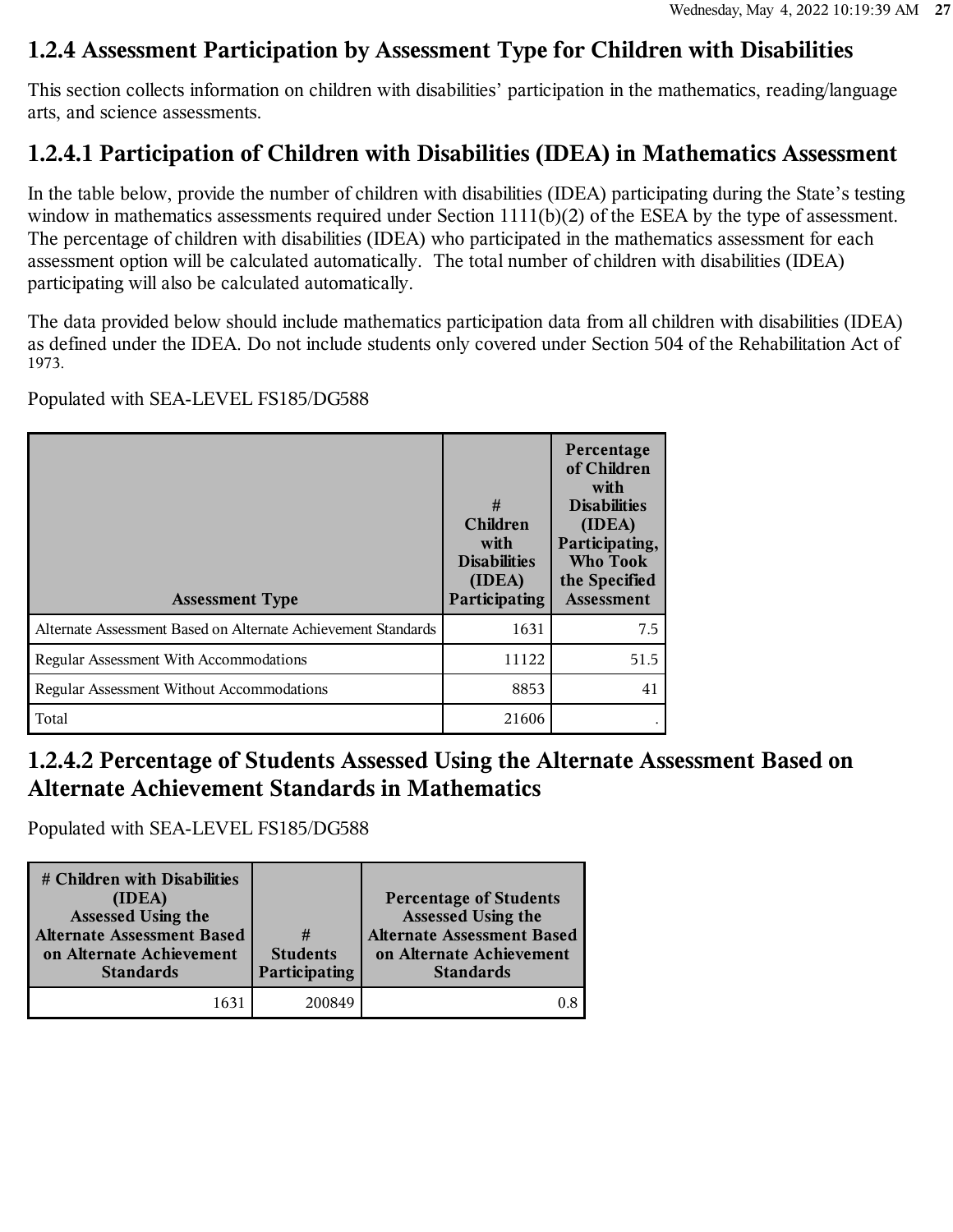### **1.2.4.2.1 Waiver under 34 CFR 200.6(c) for the 1% cap on the percentage of students assessed using the alternate assessment based on alternate achievement standards**

| Question                                                                                                                                                                                                                             | Yes or No      |
|--------------------------------------------------------------------------------------------------------------------------------------------------------------------------------------------------------------------------------------|----------------|
| Did your State receive a waiver under 34 CFR<br>$\vert$ 200.6(c) for the 1% cap on the percentage of<br>students assessed using the alternate assessment<br>based on alternate achievement standards in<br>mathematics in SY2020-21? | N <sub>0</sub> |

#### **1.2.4.3 Participation of Children with Disabilities (IDEA) in Reading/Language Arts Assessment**

The data provided should include reading/language arts participation data from all children with disabilities (IDEA) as defined under the IDEA. Do not include former children with disabilities (IDEA). Do not include students only covered under Section 504 of the Rehabilitation Act of 1973.

Note: For this question only, report on children with disabilities (IDEA) who are also ELs in the U.S. less than 12 months who took the ELP assessment in lieu of the statewide reading/language arts assessment.

Populated with SEA-LEVEL FS188/DG589

| <b>Assessment Type</b>                                        | #<br><b>Children</b><br>with<br><b>Disabilities</b><br>(IDEA)<br>Participating | Percentage<br>of Children<br>with<br><b>Disabilities</b><br>(IDEA)<br>Participating,<br>Who Took<br>the Specified<br><b>Assessment</b> |
|---------------------------------------------------------------|--------------------------------------------------------------------------------|----------------------------------------------------------------------------------------------------------------------------------------|
| Alternate Assessment Based on Alternate Achievement Standards | 1707                                                                           | 7.7                                                                                                                                    |
| Recently arrived ELs, Took ELP                                | 20                                                                             | 0.1                                                                                                                                    |
| <b>Regular Assessment With Accommodations</b>                 | 10903                                                                          | 49.5                                                                                                                                   |
| <b>Regular Assessment Without Accommodations</b>              | 9411                                                                           | 42.7                                                                                                                                   |
| Total                                                         | 22041                                                                          |                                                                                                                                        |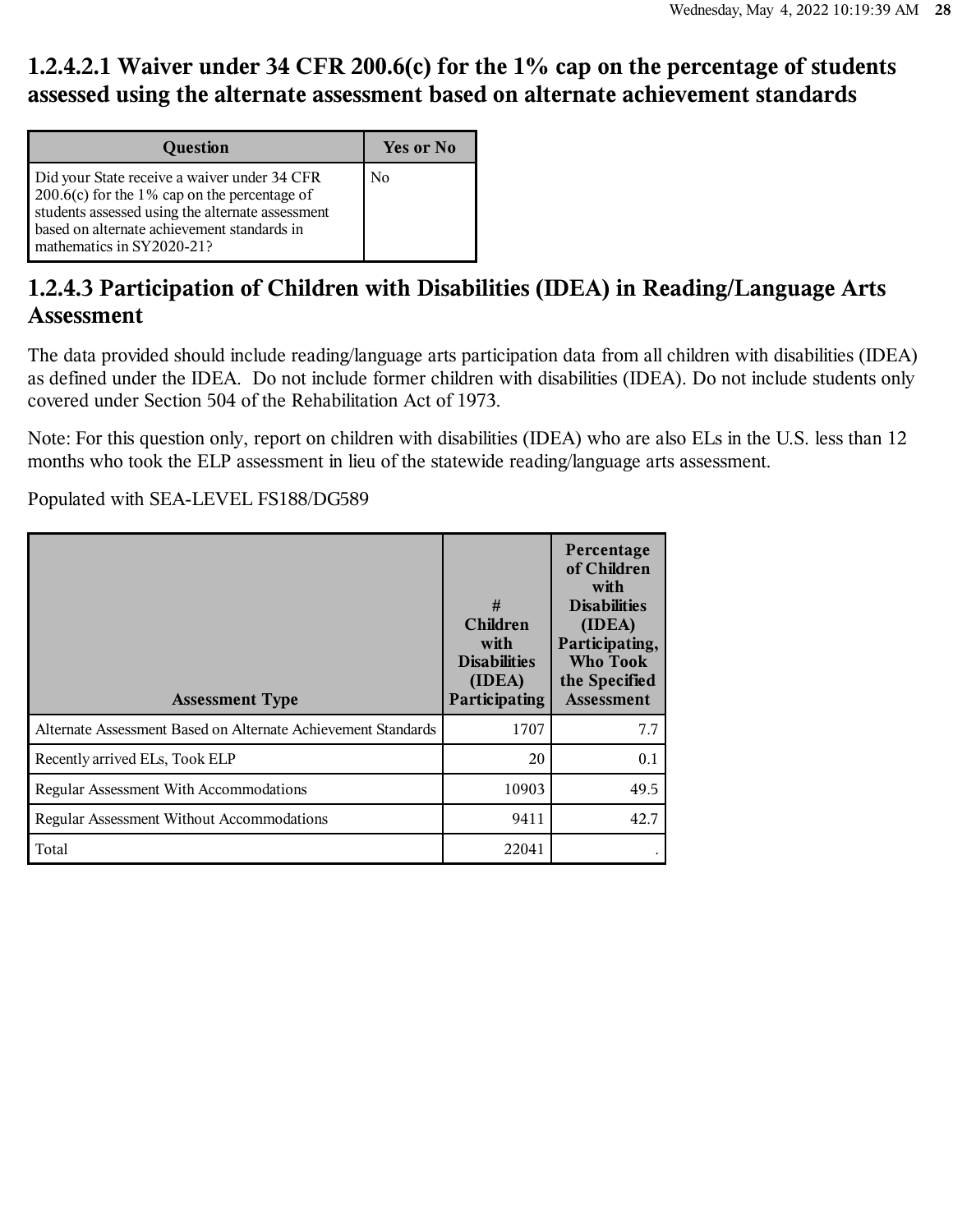#### **1.2.4.4 Percentage of Students Assessed Using the Alternate Assessment Based on Alternate Achievement Standards in Reading/Language Arts**

Populated with SEA-LEVEL FS188/DG589

| # Children with Disabilities<br>(IDEA)<br><b>Assessed Using the</b><br><b>Alternate Assessment Based</b><br>on Alternate Achievement<br><b>Standards</b> | #<br><b>Students</b><br>Participating | <b>Percentage of Students</b><br>Assessed Using the<br><b>Alternate Assessment Based</b><br>on Alternate Achievement<br><b>Standards</b> |
|----------------------------------------------------------------------------------------------------------------------------------------------------------|---------------------------------------|------------------------------------------------------------------------------------------------------------------------------------------|
|                                                                                                                                                          | 204788                                |                                                                                                                                          |

**1.2.4.4.1 Waiver under 34 CFR 200.6(c) for the 1% cap on the percentage of students assessed using the alternate assessment based on alternate academic achievement standards**

| Question                                                                                                                                                                                                                             | <b>Yes or No</b> |
|--------------------------------------------------------------------------------------------------------------------------------------------------------------------------------------------------------------------------------------|------------------|
| Did your State receive a waiver under 34 CFR<br>$\vert$ 200.6(c) for the 1% cap on the percentage of<br>students assessed using the alternate assessment<br>based on alternate achievement standards in<br>mathematics in SY2020-21? | N <sub>0</sub>   |

#### **1.2.4.5 Participation of Children with Disabilities (IDEA) in Science Assessment**

The data provided should include science participation results from all children with disabilities (IDEA) as defined under the IDEA. Do not include former children with disabilities (IDEA). Do not include students only covered under Section 504 of the Rehabilitation Act of 1973.

Populated with SEA-LEVEL FS189/DG590

| <b>Assessment Type</b>                                        | #<br><b>Children</b><br>with<br><b>Disabilities</b><br>(IDEA)<br>Participating | Percentage<br>of Children<br>with<br><b>Disabilities</b><br>(IDEA)<br>Participating,<br>Who Took<br>the Specified<br>Assessment |
|---------------------------------------------------------------|--------------------------------------------------------------------------------|---------------------------------------------------------------------------------------------------------------------------------|
| Alternate Assessment Based on Alternate Achievement Standards | 615                                                                            | 8.1                                                                                                                             |
| Regular Assessment With Accommodations                        | 4287                                                                           | 56.3                                                                                                                            |
| Regular Assessment Without Accommodations                     | 2716                                                                           | 35.7                                                                                                                            |
| Total                                                         | 7618                                                                           |                                                                                                                                 |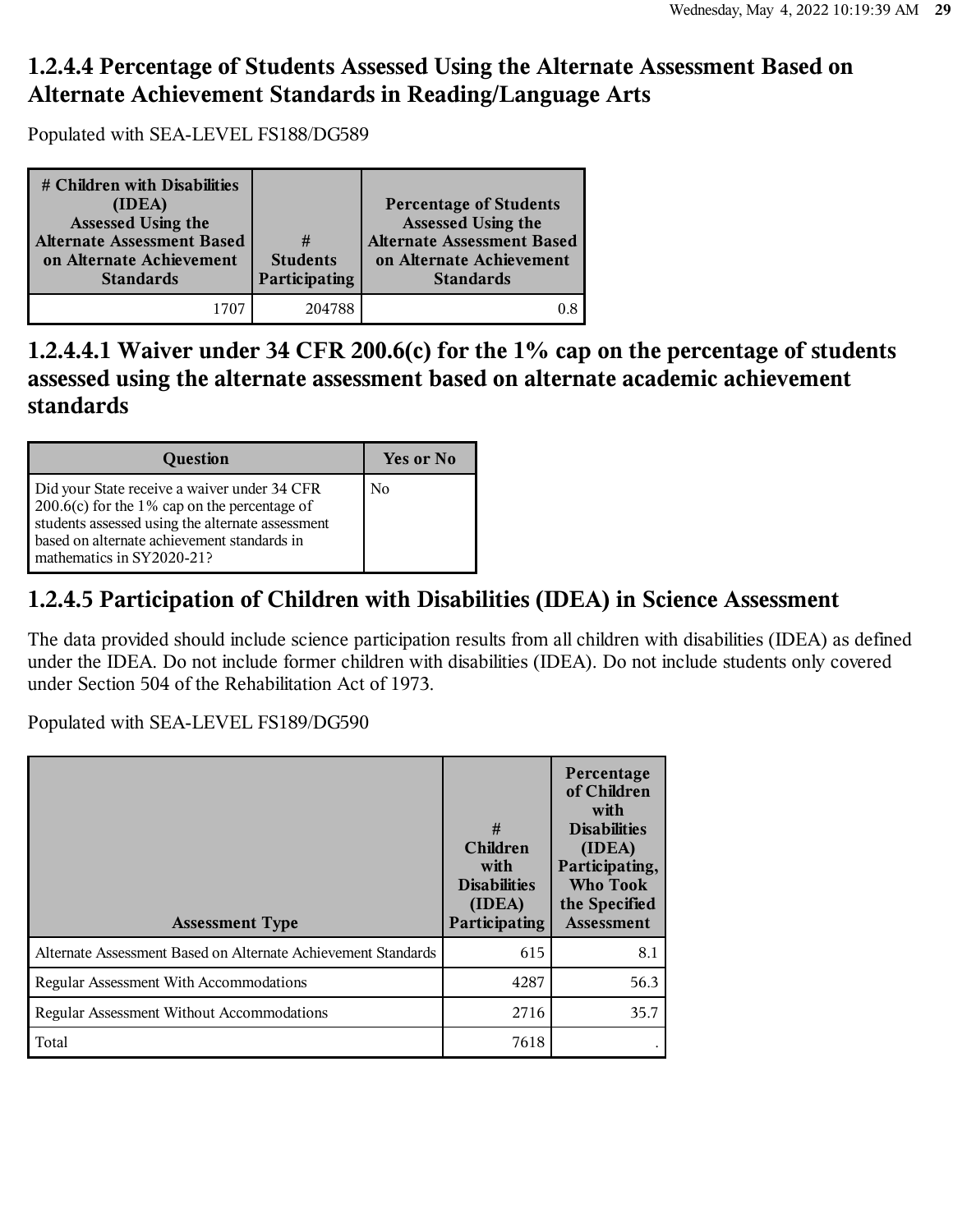#### **1.2.4.6 Percentage of Students Assessed Using the Alternate Assessment Based on Alternate Achievement Standards in Science**

Populated with SEA-LEVEL FS189/DG590

| # Children with Disabilities<br>(IDEA)<br>Assessed Using the<br><b>Alternate Assessment Based</b><br>on Alternate Achievement<br><b>Standards</b> | #<br><b>Students</b><br>Participating | <b>Percentage of Students</b><br>Assessed Using the<br><b>Alternate Assessment Based</b><br>on Alternate Achievement<br><b>Standards</b> |
|---------------------------------------------------------------------------------------------------------------------------------------------------|---------------------------------------|------------------------------------------------------------------------------------------------------------------------------------------|
| 615                                                                                                                                               | 88688                                 |                                                                                                                                          |

**1.2.4.6.1 Waiver under 34 CFR 200.6(c) for the 1% cap on the percentage of students assessed using the alternate assessment based on alternate academic achievement standards**

| Question                                                                                                                                                                                                                             | Yes or No      |
|--------------------------------------------------------------------------------------------------------------------------------------------------------------------------------------------------------------------------------------|----------------|
| Did your State receive a waiver under 34 CFR<br>$\vert$ 200.6(c) for the 1% cap on the percentage of<br>students assessed using the alternate assessment<br>based on alternate achievement standards in<br>mathematics in SY2020-21? | N <sub>0</sub> |

| Data<br>Quality<br><b>Comment</b> |
|-----------------------------------|
|                                   |

#### **1.2.5 Assessments for ELs**

This section collects information on EL assessment results.

#### **1.2.5.1 EL Provisions for Content Assessments**

This sub-section collects information on provisions provided to ELs.

#### **1.2.5.1.1 Recently Arrived ELs Taking ELP Assessments in Lieu of Reading/Language Arts Assessments**

In the table below, provide the number of recently arrived ELs included in the participation counts in 1.2 who took an assessment of ELP in lieu of the State's reading/language arts assessment, as permitted under Section 1111(b)(3)(A)(i) of the ESEA.

Populated with SEA-LEVEL FS188/DG589

| <b>Recently Arrived ELs</b>                                                                                      |  |
|------------------------------------------------------------------------------------------------------------------|--|
| Recently arrived ELs who took an assessment of ELP in lieu of the State's reading/language arts assessment   517 |  |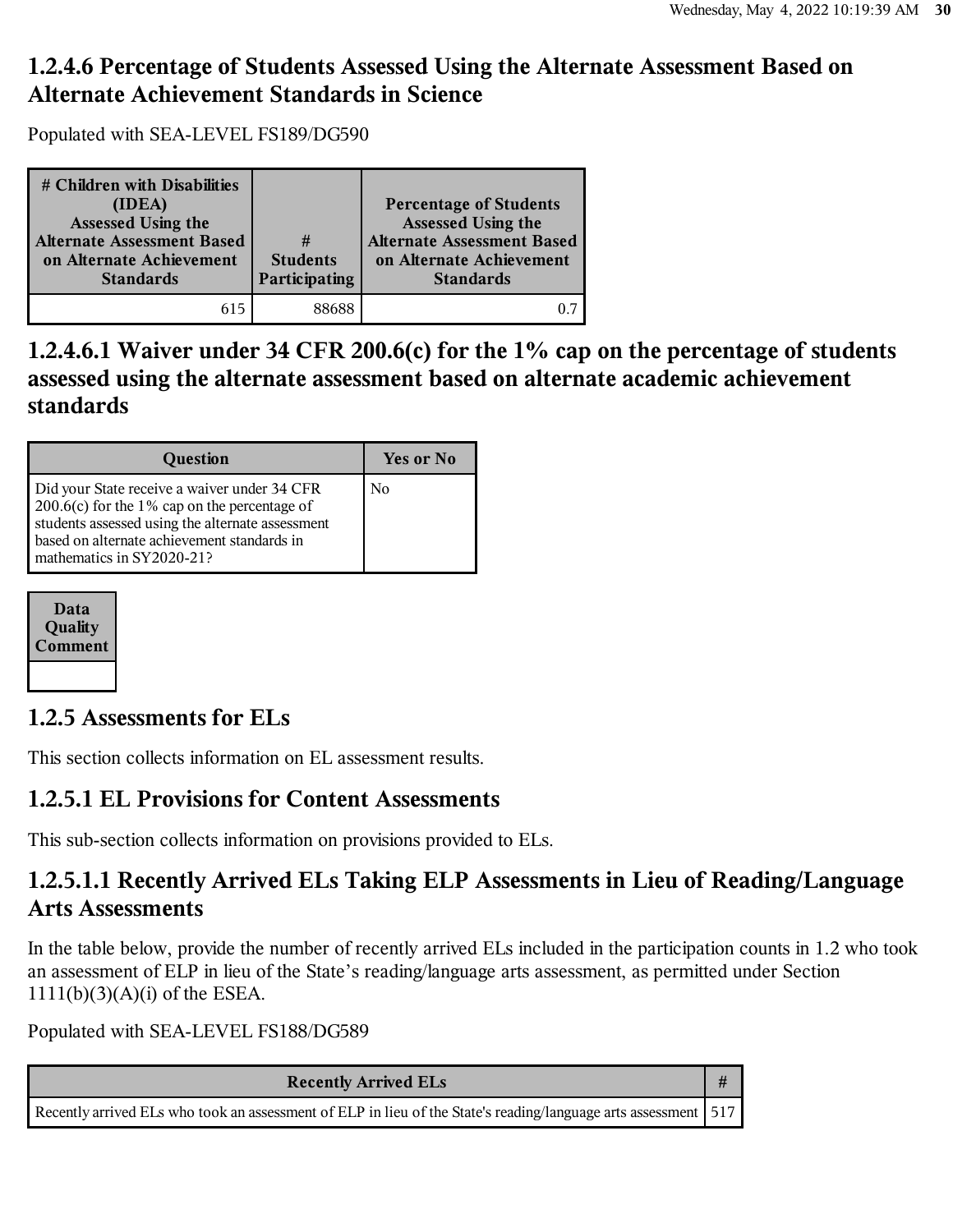#### **1.2.5.1.2 Native Language Assessments Offered**

In the table below, indicate whether native language assessments were offered in mathematics, reading/languages arts, and science. Write "Yes" if the specified assessment is used for accountability purposes. List languages, other than English, in which content tests were offered.

| <b>Native Language Testing</b>                                                                  | <b>Yes</b><br>No | If yes,<br>are the tests<br>considered<br>trans-adapted<br>assessments? | $L$ anguage $(s)$            |
|-------------------------------------------------------------------------------------------------|------------------|-------------------------------------------------------------------------|------------------------------|
| State offers the State mathematics content tests in the students' native language(s).           | Yes              | Yes                                                                     | <b>International Spanish</b> |
| State offers the State reading/language arts content tests in the students' native language(s). | Yes              | Yes                                                                     | <b>International Spanish</b> |
| State offers the State science content tests in the students' native language(s).               | Yes              |                                                                         |                              |

#### **1.2.5.2 Performance of ELs on State ELP Assessment**

In the table below, please provide for all ELs: the number tested and not tested on the ELP assessment, the number and percentage making progress towards achieving ELP, and the number and percentage attaining proficiency on the annual State ELP assessment.

Populated with SEA-LEVEL FS137/DG674 and FS139/DG676

| Student<br>Group | #     | #<br><b>Not</b> | #<br>Making   Making | Percent | <b>Attained</b><br>  Tested   Tested   Progress   Progress   Proficiency   Proficiency | Percent<br><b>Attained</b> |
|------------------|-------|-----------------|----------------------|---------|----------------------------------------------------------------------------------------|----------------------------|
| All ELs          | 69203 | 23870           | 19869                | 35.8    | 10731                                                                                  | 15.5                       |

#### **1.2.5.3 Performance of ELs in Local Educational Agencies (LEAs) Receiving Title III Funds on State ELP**

In the table below, please provide for ELs in LEAs receiving Title III, Part A funds, and for ELs identified as children with disabilities in LEAs receiving Title III, Part A funds: the number tested and not tested on the ELP assessment, the number and percentage making progress towards achieving ELP, and the number and percentage attaining proficiency on the annual State ELP assessment.

Populated with SEA-LEVEL FS050/DG151 and FS138/DG675

| <b>Student Group</b>                                                                              | #     | #<br><b>Not</b> | <b>Making</b> | Percent<br><b>Making</b> | #<br><b>Attained</b><br>  Tested   Tested   Progress   Progress   Proficiency | Percent<br><b>Attained</b><br>Proficiency |
|---------------------------------------------------------------------------------------------------|-------|-----------------|---------------|--------------------------|-------------------------------------------------------------------------------|-------------------------------------------|
| ELs in LEAs receiving Title III, Part A funds                                                     | 68762 | 23652           | 19764         | 35.8                     | 10680                                                                         | 15.5                                      |
| ELs identified as children with disabilities in LEAs receiving<br>$\vert$ Title III, Part A funds | 11754 | 4182            | 2626          | 26.2                     | 724                                                                           | 6.2                                       |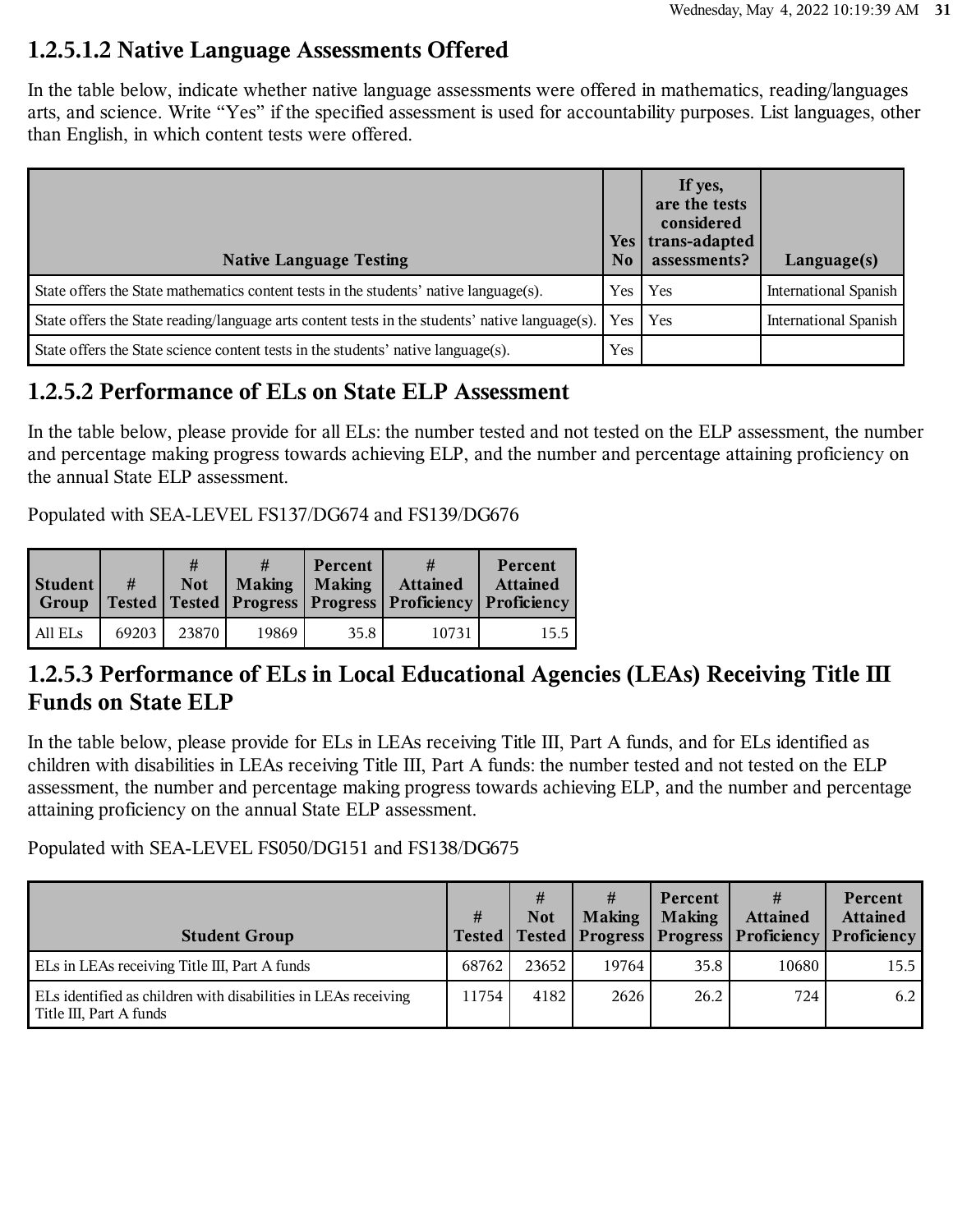#### **1.2.5.3.1 ELs in LEAs Receiving Title III Funds Who Have Exited Language Instruction Educational Program (LIEP) based on Attaining ELP**

In the table below, please provide for ELs in LEAs receiving Title III, Part A funds the number and percentage who have exited an LIEP based on attaining ELP.

Populated with SEA-LEVEL FS211/DG865

| #               | Percent |
|-----------------|---------|
| EL <sub>S</sub> | EL s    |
| Exited          | Exited  |
|                 |         |

## **1.2.5.3.2 ELs in LEAs Receiving Title III Funds Who Have Not Attained Proficiency in 5 Years**

In the table below, please provide for ELs in LEAs receiving Title III, Part A funds the number and percentage who have not attained proficiency within five years.

Populated with SEA-LEVEL FS210/DG864

| #              | Percent        |
|----------------|----------------|
| <b>ELs Not</b> | <b>ELs</b> Not |
| Proficient     | Proficient     |
| 35530          | 95.7           |

## **1.2.5.4 Students in LEAs Receiving Title III Funds who have Exited EL Status**

This section collects data on the performance of students who have exited EL status as required by Sections 3121(a)(5) and 3122(a) of the ESEA.

#### **1.2.5.4.1 Students in LEAs Receiving Title III Funds who have Exited EL Status by Year**

In the table below, report the count of students in LEAs receiving Title III funds who have exited EL status for each of the four years after such students have exited EL status.

Populated with SEA-LEVEL FS126/DG668

| vear  | First   Second   Third   Fourth  <br>vear | year          | vear | Total      |
|-------|-------------------------------------------|---------------|------|------------|
| 12300 |                                           | 12838   10948 |      | 7949 44035 |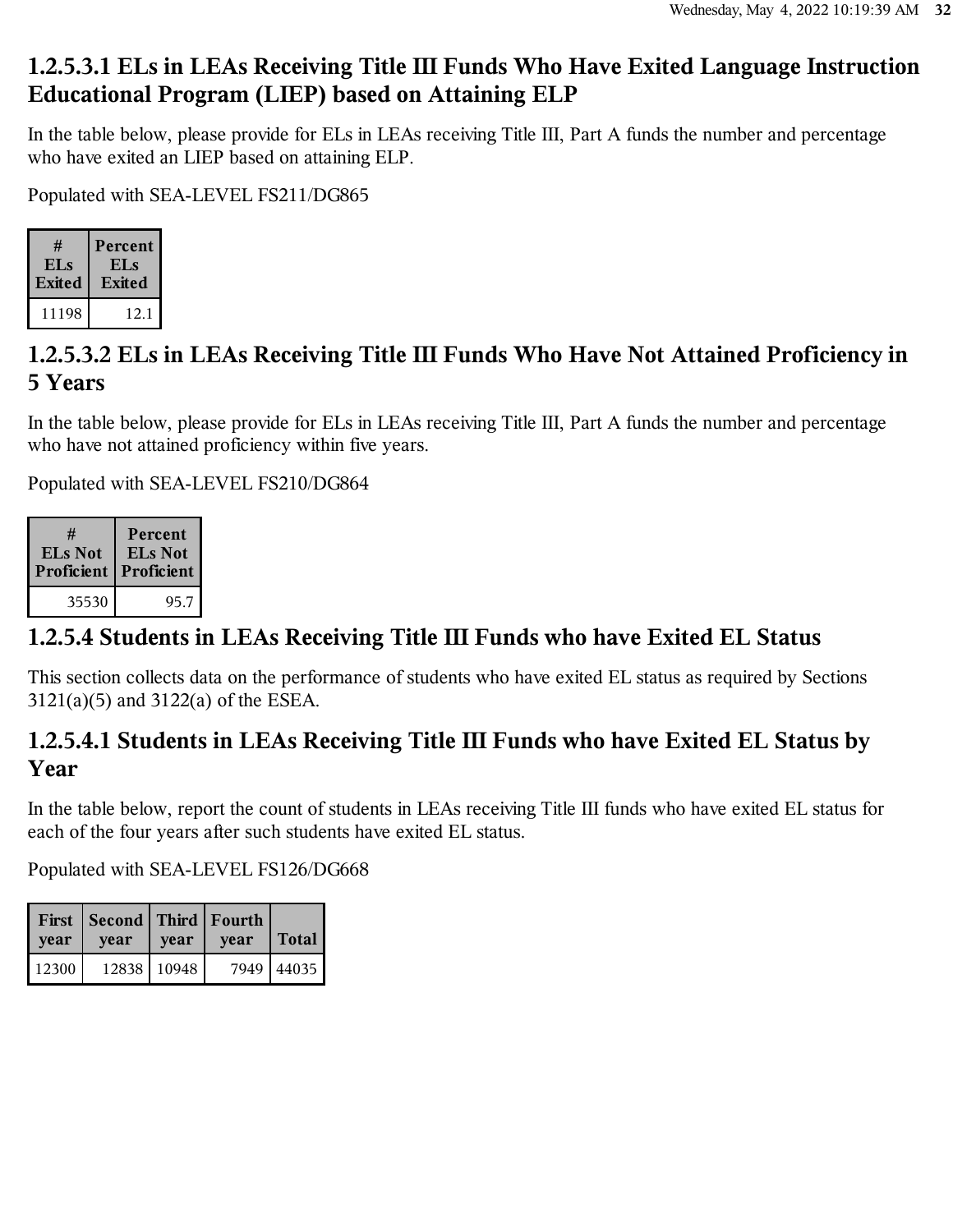#### **1.2.5.4.2 Results for Students in LEAs Receiving Title III Funds who have Exited EL Status in Mathematics**

In the table below, report results for students in LEAs receiving Title III funds who have exited EL status and for students who identified as children with disabilities who have exited EL status on the annual mathematics assessment. Please provide data only for those students who transitioned out of language instruction educational programs (LIEPs) and who were no longer receiving language services in the current reporting year. Please report the performance of these students for each of the four years after they exit EL status.

| Year<br>Monitored | Former<br><b>ELs</b><br><b>Number</b><br><b>Tested</b> | Former<br><b>ELs</b><br>Percent<br>Proficient | <b>Former ELs</b><br><b>Identified</b> as<br><b>Children</b> with<br><b>Disabilities Number</b><br><b>Tested</b> | <b>Former ELs</b><br><b>Identified</b> as<br>Children with<br><b>Disabilities Percent</b><br>Proficient |
|-------------------|--------------------------------------------------------|-----------------------------------------------|------------------------------------------------------------------------------------------------------------------|---------------------------------------------------------------------------------------------------------|
| First year        | 3869                                                   | 11.1                                          | 409                                                                                                              | 4.6                                                                                                     |
| Second year       | 3882                                                   | 13.8                                          | 281                                                                                                              | 5                                                                                                       |
| Third year        | 3496                                                   | 19.1                                          | 194                                                                                                              | 7.2                                                                                                     |
| Fourth year       | 2121                                                   | 24.3                                          | 51                                                                                                               | 3.9                                                                                                     |

Populated with SEA-LEVEL FS126/DG668

#### **1.2.5.4.3 Results for Students in LEAs Receiving Title III Funds who have Exited EL Status in Reading/Language Arts**

In the table below, report results for students in LEAs receiving Title III funds who have exited EL status and for students who are identified as children with disabilities who have exited EL status on the annual reading/language arts assessment. Please provide data only for those students who transitioned out of LIEPs and who were no longer receiving language services in the current reporting year. Please report the performance of these students for each of the four years after they exit EL status.

Populated with SEA-LEVEL FS126/DG668

| Year<br>Monitored | Former<br><b>ELs</b><br><b>Number</b><br><b>Tested</b> | Former<br><b>ELs</b><br><b>Percent</b><br><b>Proficient</b> | <b>Former ELs</b><br>Identified as<br><b>Children</b> with<br><b>Disabilities Number</b><br><b>Tested</b> | <b>Former ELs</b><br><b>Identified as</b><br><b>Children</b> with<br><b>Disabilities Percent</b><br>Proficient |
|-------------------|--------------------------------------------------------|-------------------------------------------------------------|-----------------------------------------------------------------------------------------------------------|----------------------------------------------------------------------------------------------------------------|
| First year        | 3488                                                   | 23.5                                                        | 309                                                                                                       |                                                                                                                |
| Second year       | 4064                                                   | 31.7                                                        | 276                                                                                                       | 9.1                                                                                                            |
| Third year        | 3009                                                   | 37.5                                                        | 149                                                                                                       | 12.8                                                                                                           |
| Fourth year       | 1861                                                   | 49.8                                                        | 45                                                                                                        | 22.2                                                                                                           |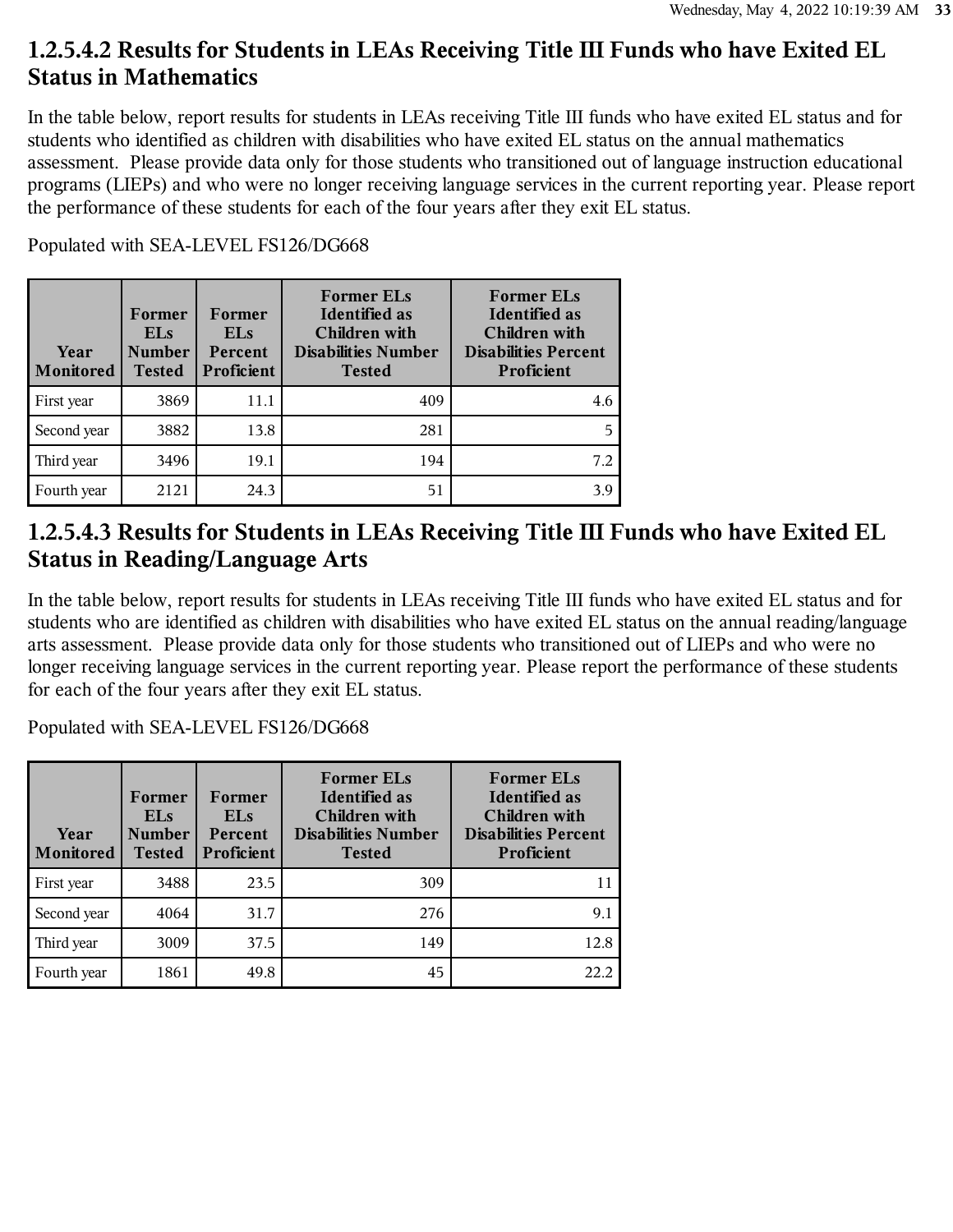### **1.2.5.4.4 Results for Students in LEAs Receiving Title III Funds who have Exited EL Status in Science**

In the table below, report results for students in LEAs receiving Title III funds who have exited EL status and for students who are identified as children with disabilities who have exited EL status on the annual science assessment. Please provide data only for those students who transitioned out of LIEPs and who were no longer receiving language services in the current reporting year. Please report the performance of these students for each of the four years after they exit EL status.

Populated with SEA-LEVEL FS126/DG668

| Year<br>Monitored | Former<br><b>ELs</b><br><b>Number</b><br><b>Tested</b> | Former<br><b>ELs</b><br>Percent<br>Proficient | <b>Former ELs</b><br><b>Identified as</b><br>Children with<br><b>Disabilities Number</b><br><b>Tested</b> | <b>Former ELs</b><br><b>Identified as</b><br>Children with<br><b>Disabilities Percent</b><br>Proficient |
|-------------------|--------------------------------------------------------|-----------------------------------------------|-----------------------------------------------------------------------------------------------------------|---------------------------------------------------------------------------------------------------------|
| First year        | 972                                                    | 3.4                                           | 147                                                                                                       | 8.2                                                                                                     |
| Second year       | 1423                                                   | 3.4                                           | 155                                                                                                       | 5.2                                                                                                     |
| Third year        | 1720                                                   | 5.3                                           | 144                                                                                                       | 4.9                                                                                                     |
| Fourth year       | 1402                                                   | 10.8                                          | 35                                                                                                        | 2.9                                                                                                     |

#### **1.2.6 Grants for State Assessments and Related Activities**

#### **1.2.6.1 Grants for State Assessments and Related Activities**

This section requests information on your State's use of funds under Section 1201 of ESEA.

#### **1.2.6.1.1 Percentages of Funds Used for Standards and Assessment Development and Other Purposes**

For funds your State had available under Section 1201 of the ESEA (Grants for State Assessments and Related Activities) during SY2020-21, estimate what percentage of the funds your State used for the following (round to the nearest ten percent).

| <b>Purpose</b>                                                                                                                              | Percentage<br>(rounded<br>to the<br>nearest ten<br>percent) |
|---------------------------------------------------------------------------------------------------------------------------------------------|-------------------------------------------------------------|
| To pay the costs of the development of the State assessments and standards required by Section 1111(b) of the ESEA                          | 80                                                          |
| To administer assessments required by Section 1111(b) of the ESEA or to carry out other activities described in Section 1201<br>of the ESEA | 20                                                          |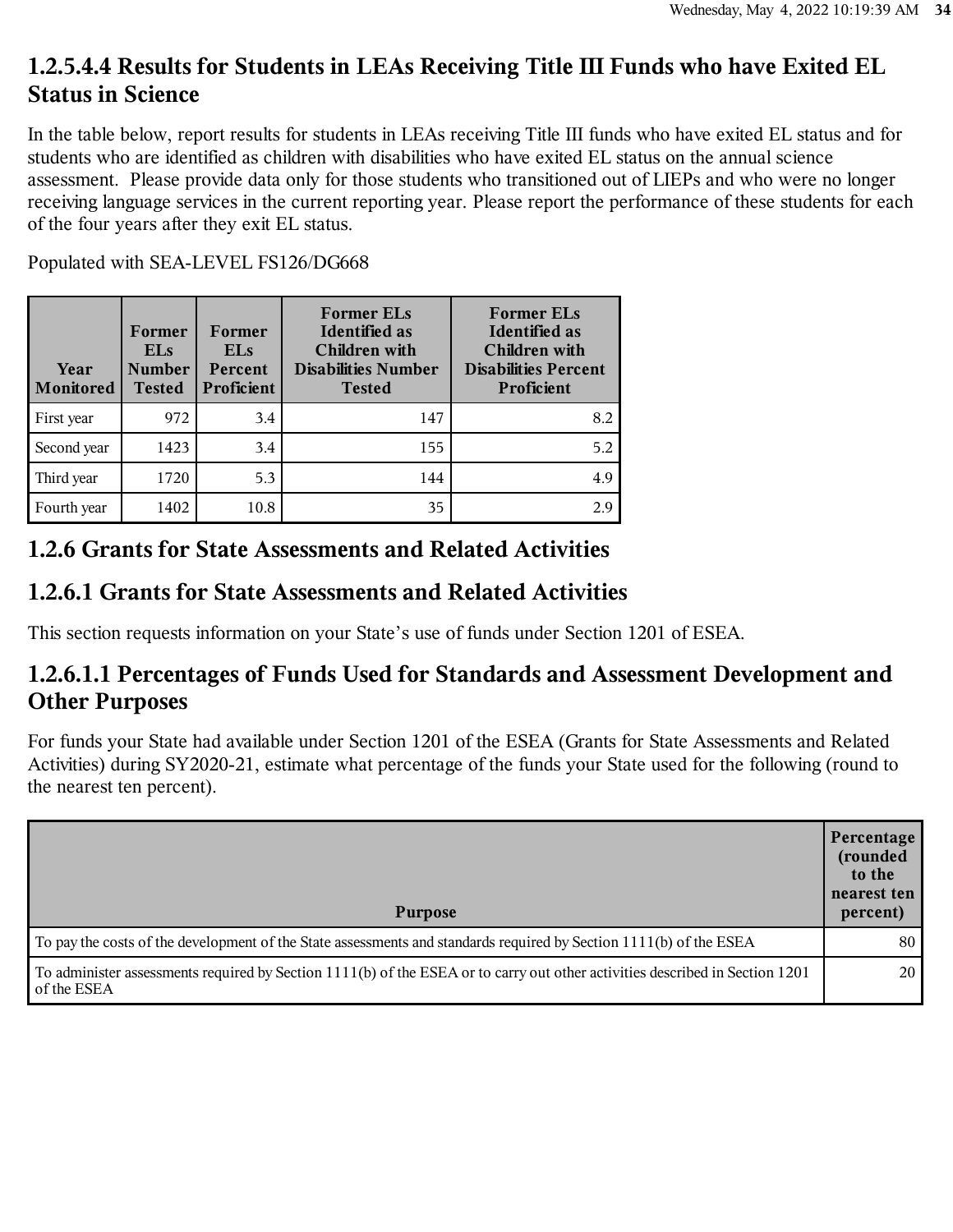#### **1.2.6.1.2 Use of Funds for Purposes Other than Standards and Assessment Development**

For funds your State had available under Section 1201 of the ESEA (Grants for State Assessments and Related Activities) during SY2020-21 that were used for purposes other than the costs of the development of the State assessments and standards required by Section 1111(b) of the ESEA, for what purposes did your State use the funds? (Enter "yes" for all that apply and "no" for all that do not apply).

| <b>Purpose</b>                                                                                                                                                                                                                                                                                                                                                                                                          | <b>Used</b><br>for<br><b>Purpose</b><br>(Yes<br>No) |
|-------------------------------------------------------------------------------------------------------------------------------------------------------------------------------------------------------------------------------------------------------------------------------------------------------------------------------------------------------------------------------------------------------------------------|-----------------------------------------------------|
| Administering assessments required by Section 1111(b) of the ESEA                                                                                                                                                                                                                                                                                                                                                       | Yes                                                 |
| Ensuring the provision of appropriate accommodations available to ELs and children with disabilities to improve the rates of<br>inclusion in regular assessments of such children, including professional development activities to improve the implementation of<br>such accommodations in instructional practice.                                                                                                     | Yes                                                 |
| Developing challenging State academic standards and aligned assessments in academic subjects for which standards and<br>assessments are not required under Section 1111(b) of the ESEA.                                                                                                                                                                                                                                 | Yes                                                 |
| Developing or improving assessments of ELs, including assessments of ELP as required under Section $1111(b)(2)(G)$ of the<br>ESEA and academic assessments in languages other than English to meet the State's obligations under Section 1111(b)(2)(F) of<br>the ESEA.                                                                                                                                                  | Yes                                                 |
| Ensuring the continued validity and reliability of State assessments.                                                                                                                                                                                                                                                                                                                                                   | Yes                                                 |
| Refining State assessments to ensure their continued alignment with challenging academic standards and to improve the alignment<br>of curricula and instructional materials.                                                                                                                                                                                                                                            | N <sub>o</sub>                                      |
| Developing or improving balanced assessment systems that include summative, interim, and formative assessments, including<br>supporting local educational agencies in developing and improving such assessments.                                                                                                                                                                                                        | N <sub>0</sub>                                      |
| At the discretion of the State, refining science assessments required under Section $1111(b)(2)$ of the ESEA in order to integrate<br>engineering design skills and practices into such assessments.                                                                                                                                                                                                                    | N <sub>o</sub>                                      |
| Developing or improving models to measure and assess student progress or student growth on State assessments under Section<br>$1111(b)(2)$ of the ESEA and other assessments not required under Section $1111(b)(2)$ of the ESEA.                                                                                                                                                                                       | Yes                                                 |
| Developing or improving assessments for children with disabilities, including alternate assessments aligned to alternate academic<br>achievement standards for students with the most significant cognitive disabilities described in Section $1111(b)(2)(D)$ of the<br>ESEA, and using the principles of universal design for learning.                                                                                | Yes                                                 |
| Allowing for collaboration with institutions of higher education, other research institutions, or other organizations to improve the<br>quality, validity, and reliability of State academic assessments beyond the requirements for such assessments described in Section<br>$1111(b)(2)$ of the ESEA.                                                                                                                 | No                                                  |
| Measuring student academic achievement using multiple measures of student academic achievement from multiple sources.                                                                                                                                                                                                                                                                                                   | No                                                  |
| Evaluating student academic achievement through the development of comprehensive academic assessment instruments (such as<br>performance and technology based academic assessments, computer adaptive assessments, projects, or extended performance task<br>assessments) that emphasize the mastery of standards and aligned competencies in a competency-based education model.                                       | Yes                                                 |
| Designing report cards and reports under Section 1111(h) of the ESEA in an easily accessible, user-friendly manner that<br>cross-tabulates student information by any category the State determines appropriate, as long as such cross-tabulations (i) does not<br>reveal personally identifiable information about an individual student, and (ii) is derived from existing State and local reporting<br>requirements. | Yes                                                 |
| Other                                                                                                                                                                                                                                                                                                                                                                                                                   | No                                                  |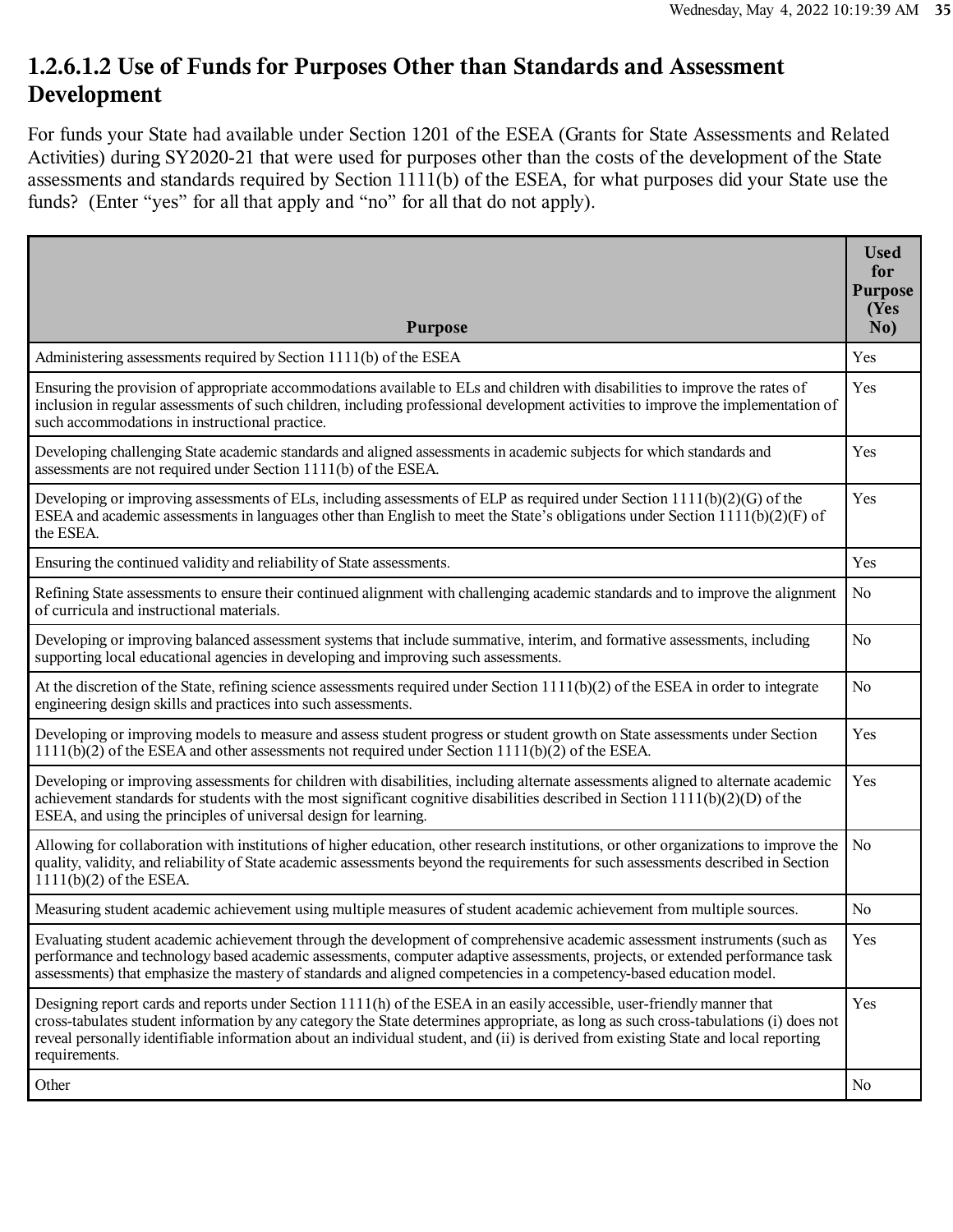#### **Data Quality Comment**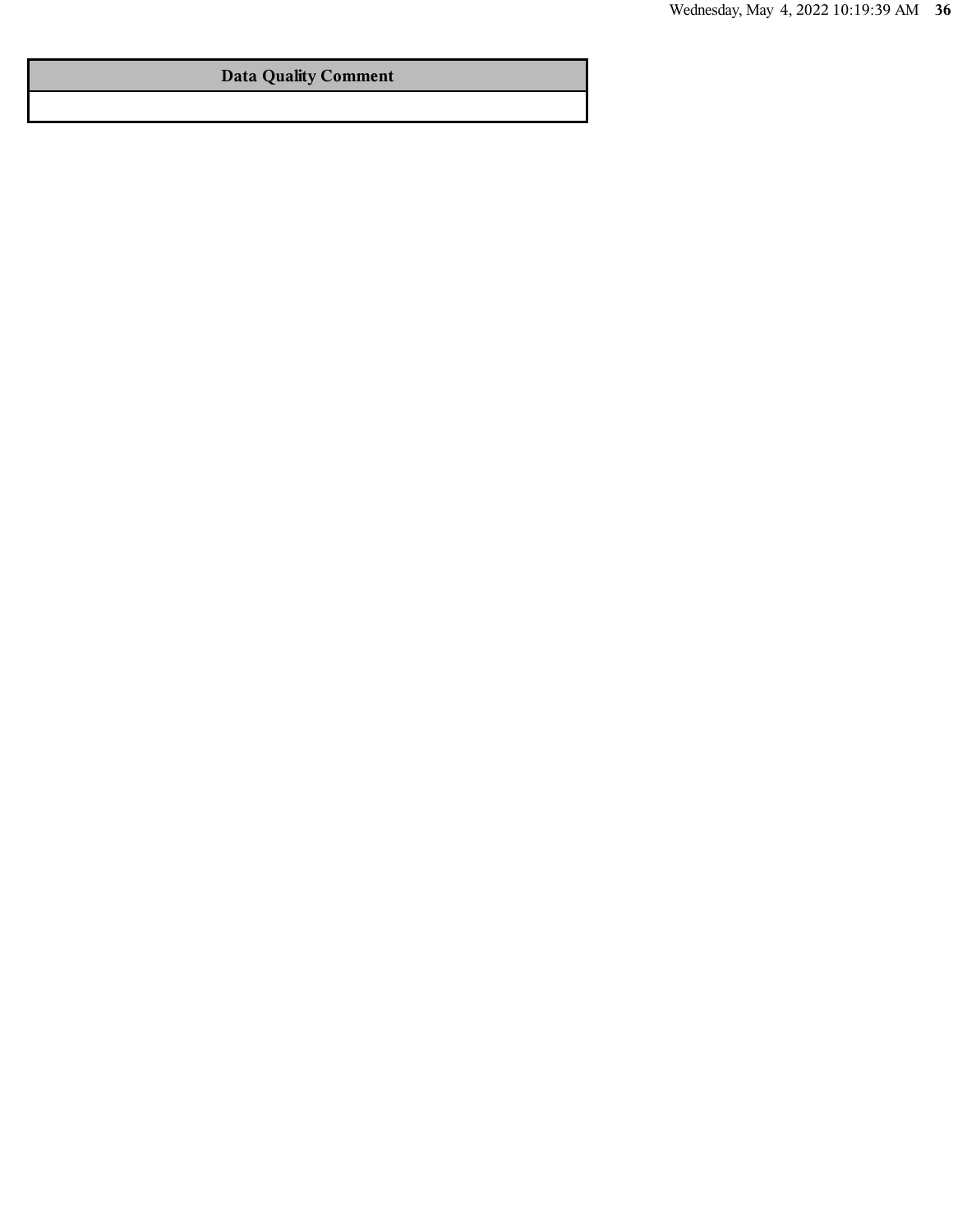## **1.3 TEACHERS**

In the tables below, provide the number of teachers for each of the school types listed and the number of teachers who are inexperienced, emergency or provisional credentialed, or out of field. The percentages used for high- and low-poverty schools and the poverty metric used to determine those percentages are reported in the second table. Below the tables are FAQs about these data.

## **1.3.1 Inexperienced Teachers**

In the table below, provide information on the experience of teachers by poverty quartile and level.

FS103 is optional in SY2020-21

Populated with SCH-LEVEL FS103/DG699 and FS203/DG839

| <b>School Poverty Level</b>  | <b>Total</b><br><b>Teachers</b> | Inexperienced<br><b>Teachers</b> | Percent<br>Inexperienced<br><b>Teachers</b> |
|------------------------------|---------------------------------|----------------------------------|---------------------------------------------|
| No poverty quartile reported | 43051.94                        | 10577.5                          | 24.6                                        |
| <b>Total Schools</b>         | 43051.94                        | 10577.5                          | 24.6                                        |

## **1.3.2 Teachers Teaching with Emergency or Provisional Credentials**

In the table below, provide information on the credentials of teachers by poverty quartile and level.

FS103 is optional in SY2020-21

Populated with SCH-LEVEL FS103/DG699 and FS203/DG839

| <b>School Poverty Level</b>  | <b>Total</b><br><b>Teachers</b> | <b>Teachers Teaching</b><br>with an Emergency<br>or Provisional<br>Credential | <b>Percent Teachers</b><br>Teaching with an<br><b>Emergency or</b><br>Provisional<br>Credential |
|------------------------------|---------------------------------|-------------------------------------------------------------------------------|-------------------------------------------------------------------------------------------------|
| No poverty quartile reported | 43051.94                        | 568.58                                                                        |                                                                                                 |
| Total Schools                | 43051.94                        | 568.58                                                                        |                                                                                                 |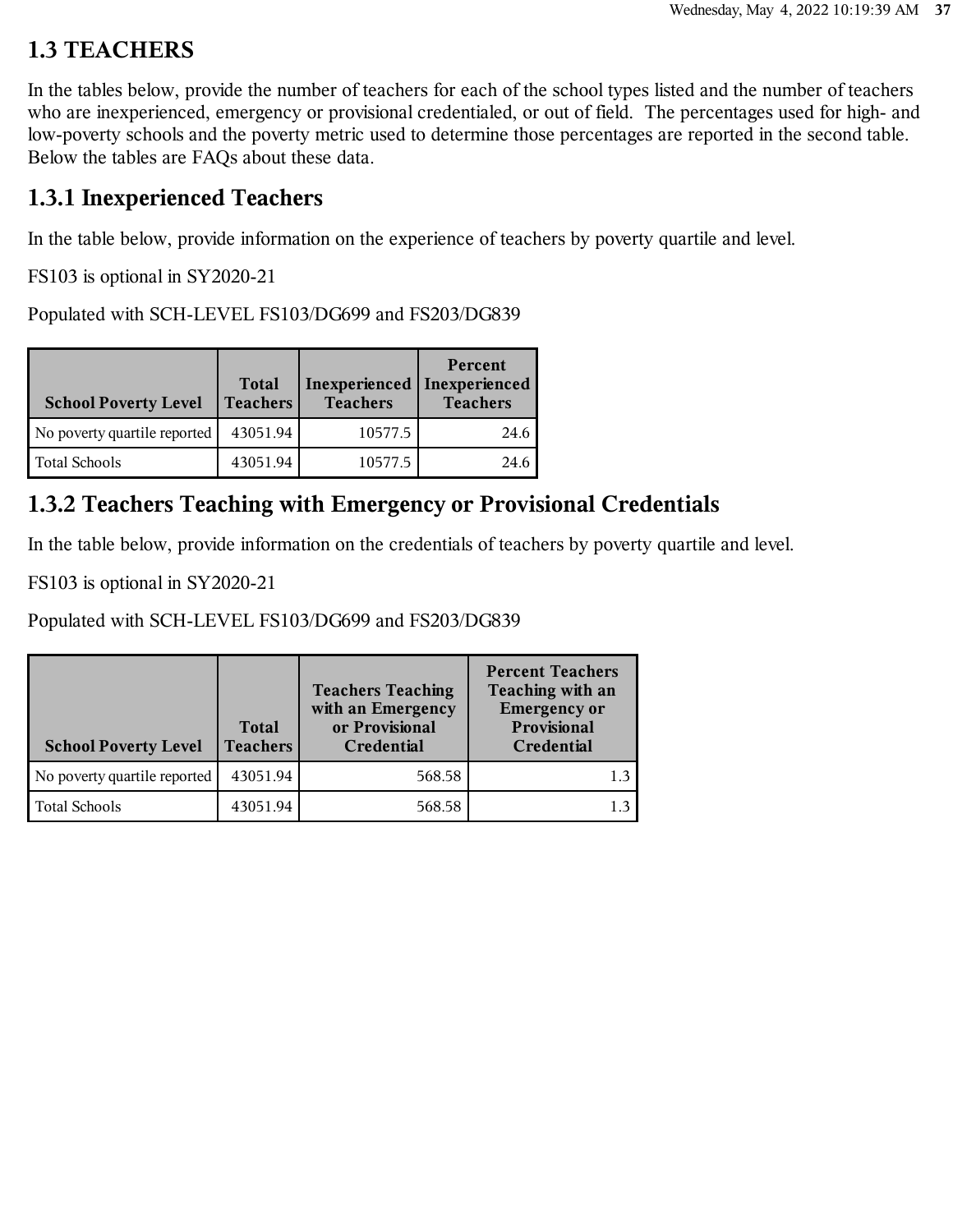## **1.3.3 Teachers Who Are Not Teaching in the Subject or Field for which they are Certified or Licensed**

In the table below, provide information on teachers not teaching in the subject or field for which they are certified or licensed by poverty quartile and level.

FS103 is optional in SY2020-21

Populated with SCH-LEVEL FS103/DG699 and FS203/DG839

| <b>School Poverty Level</b>  | <b>Total</b><br><b>Teachers</b> | <b>Teachers</b><br><b>Not</b><br><b>Teaching</b><br>in Field | Percent<br><b>Teachers</b><br><b>Not</b><br><b>Teaching</b><br>in Field |
|------------------------------|---------------------------------|--------------------------------------------------------------|-------------------------------------------------------------------------|
| No poverty quartile reported | 43051.94                        | 2645.18                                                      | 6.1                                                                     |
| <b>Total Schools</b>         | 43051.94                        | 2645.18                                                      | 6.                                                                      |

# **1.3.4 Poverty Quartile Breaks (Optional)**

In the table below, provide the poverty quartiles breaks used in determining high- and low-poverty schools and the poverty metric used to determine the poverty quartiles.

| High-Poverty   Low-Poverty  <br><b>Schools</b><br>(More than<br>what $\%$ ) | <b>Schools</b><br>(Less than<br>what $\%$ ) | <b>Poverty Metric Used</b>                                           |
|-----------------------------------------------------------------------------|---------------------------------------------|----------------------------------------------------------------------|
| 66.699996948                                                                |                                             | 21.200000763 Percentage of students eligible for free/reduced meals. |

#### **FAQ:How are the poverty quartiles determined?**

Rank order all schools from highest to lowest on your percentage poverty measure. Divide the list into four equal groups. Schools in the first (highest group) are high-poverty schools. Schools in the last group (lowest group) are the low-poverty schools. Generally, States use the percentage of students who qualify for the free or reduced-price lunch program for this calculation.

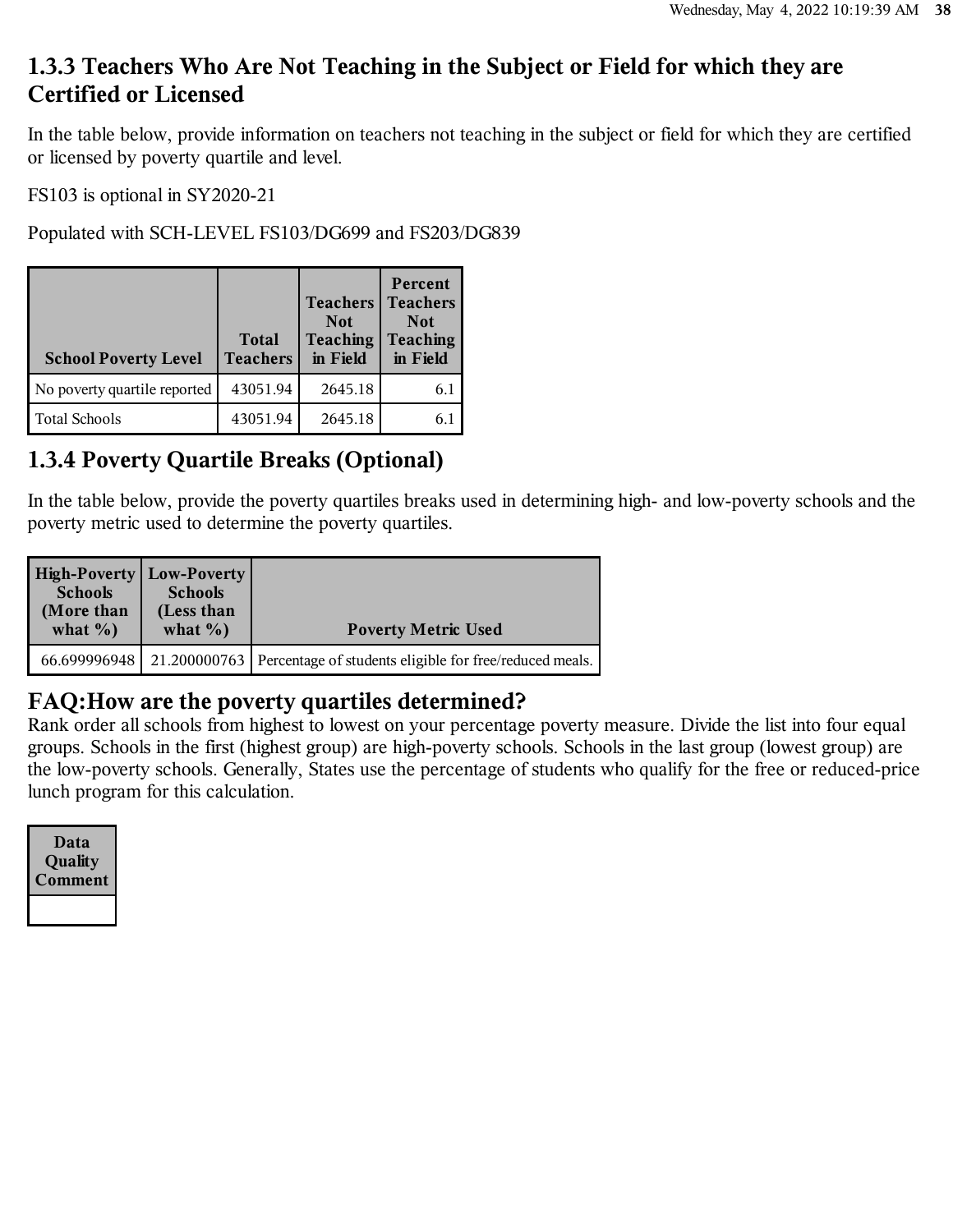## **1.4 TITLE III AND LANGUAGE INSTRUCTIONAL PROGRAMS**

This section collects annual performance and accountability data on the implementation of Title III programs.

## **1.4.1 EL Enrollment Data**

## **1.4.1.1 Number of ALL ELs Enrolled in the State**

In the table below, provide the October 1 count of ALL ELs in the State who meet the EL definition under Section 8101(21) of the ESEA.

-Include newly enrolled (recent arrivals to the U.S.) and continually enrolled ELs, whether or not they receive services in a Title III LIEP.

-Do not include students previously identified as ELs (as described in Section 1111(b)(3)(B) of the ESEA) or students who exit LIEPs based on attainment of ELP (as described in Section 3121(a)(4) of the ESEA) in the ALL EL student count in this table.

Populated with SEA-LEVEL FS141/DG678

| <b>Total ELs</b>                           | #     |
|--------------------------------------------|-------|
| Total English Learners in State            | 90155 |
| English Learners with Disabilities   15423 |       |

# **1.4.1.2 Number of ELs in LEAs Receiving Title III Funds**

In the table below, provide the October 1 count of ELs in the State served by LIEPs in LEAs receiving Title III funds.

Populated with SEA-LEVEL FS116/DG648

| <b>ELs Receiving Services</b>           |  |
|-----------------------------------------|--|
| English Learners Served by LIEP   88127 |  |

# **1.4.2 LIEPs**

Note: Section 3201(7) The term 'LIEP' means an instruction course – (A) in which an EL is placed for the purpose of developing and attaining English proficiency, while meeting challenging State academic standards; and (B) that may make instructional use of both English and a child's native language to enable the child to develop and attain English proficiency and may include the participation of English proficient children if such course is designed to enable all participating children to become proficient in English and a second language.

In the table below, for each type of LIEP implemented in the State, as defined under Section3201(7), as required by Sections 3121(a)(1) and 3122(b)(1) of the ESEA, please provide a comma-separated list of the language(s) of instruction used.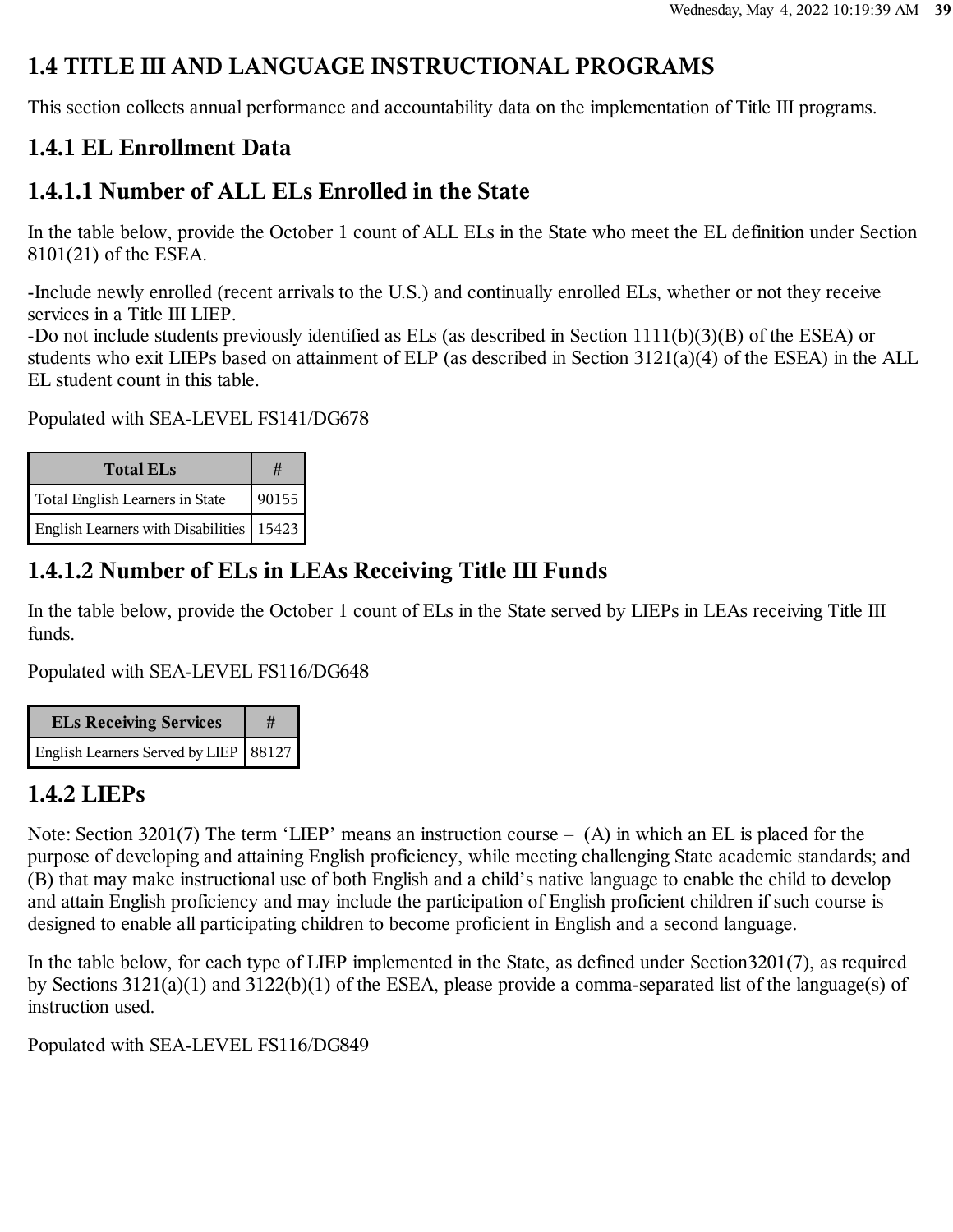| <b>LIEP</b>                                                        | #     | Language of<br><b>Instruction</b> |
|--------------------------------------------------------------------|-------|-----------------------------------|
| Content Classes with integrated ESL support                        | 13488 | English                           |
| Dual Language or Two-way Immersion                                 | 3688  | Spanish, Mandarin Chinese         |
| <b>ESL</b> or <b>ELD</b>                                           | 63365 | English                           |
| Newcomer programs                                                  | 242   | English                           |
| Other                                                              | 30    | English                           |
| Transitional Bilingual Education or Early-Exit Bilingual Education | 7314  | Spanish                           |

Explain in the comment box below if the State has any additional LIEPs that are not captured in the table above.

#### **Comments**

| Data Quality Comment |
|----------------------|
|----------------------|

## **1.4.3 Most Common Languages Spoken in the State**

In the table below, provide the five most commonly spoken languages, other than English, in the State (for all ELs, not just ELs enrolled in LEAs that received Title III services). The top five languages should be determined by the highest number of ELs speaking each of the languages listed.

| Language           | #<br><b>ELs</b> |
|--------------------|-----------------|
| Spanish; Castilian | 74072           |
| Arabic             | 1797            |
| Vietnamese         | 1269            |
| Amharic            | 1017            |
| Chinese            | 963             |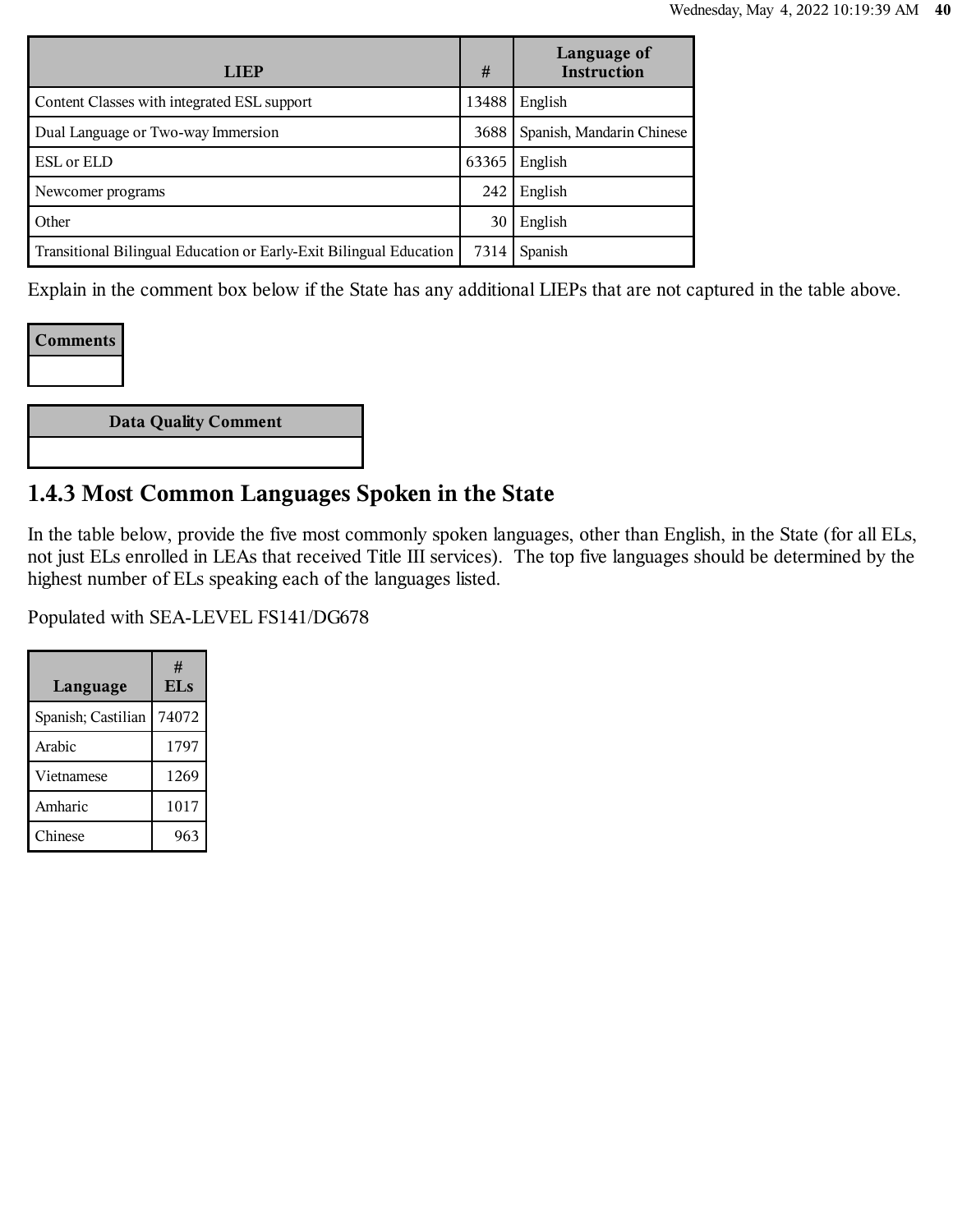#### **1.4.4 Teacher Information and Professional Development**

This section collects information about teachers as required under Section 3122 (b)(5) of the ESEA.

In the table below, report the unduplicated headcount of teachers who are working in LIEPs as defined under Section 3302(7) of the ESEA and reported in CSPR Section 1.4.2( LIEPs) even if they are not paid with Title III funds.

Populated with SEA-LEVEL FS067/DG422

| Number of teachers serving<br>in LIEPs in LEAs receiving<br>Title III funds | Number of certified,<br>licensed or endorsed<br>teachers serving in LIEP in<br><b>LEAs receiving Title III</b><br>funds | <b>How many ESL</b><br>bilingual education<br>endorsed teachers will be<br>needed for the succeeding 5<br>fiscal years* |
|-----------------------------------------------------------------------------|-------------------------------------------------------------------------------------------------------------------------|-------------------------------------------------------------------------------------------------------------------------|
| 3726                                                                        | 3726.00                                                                                                                 |                                                                                                                         |

\*This number should be the total additional teachers needed for the next 5 years, not the number needed for each year. Do not include the number of teachers currently working in Title III English language instruction educational programs.

#### **Data Quality Comment**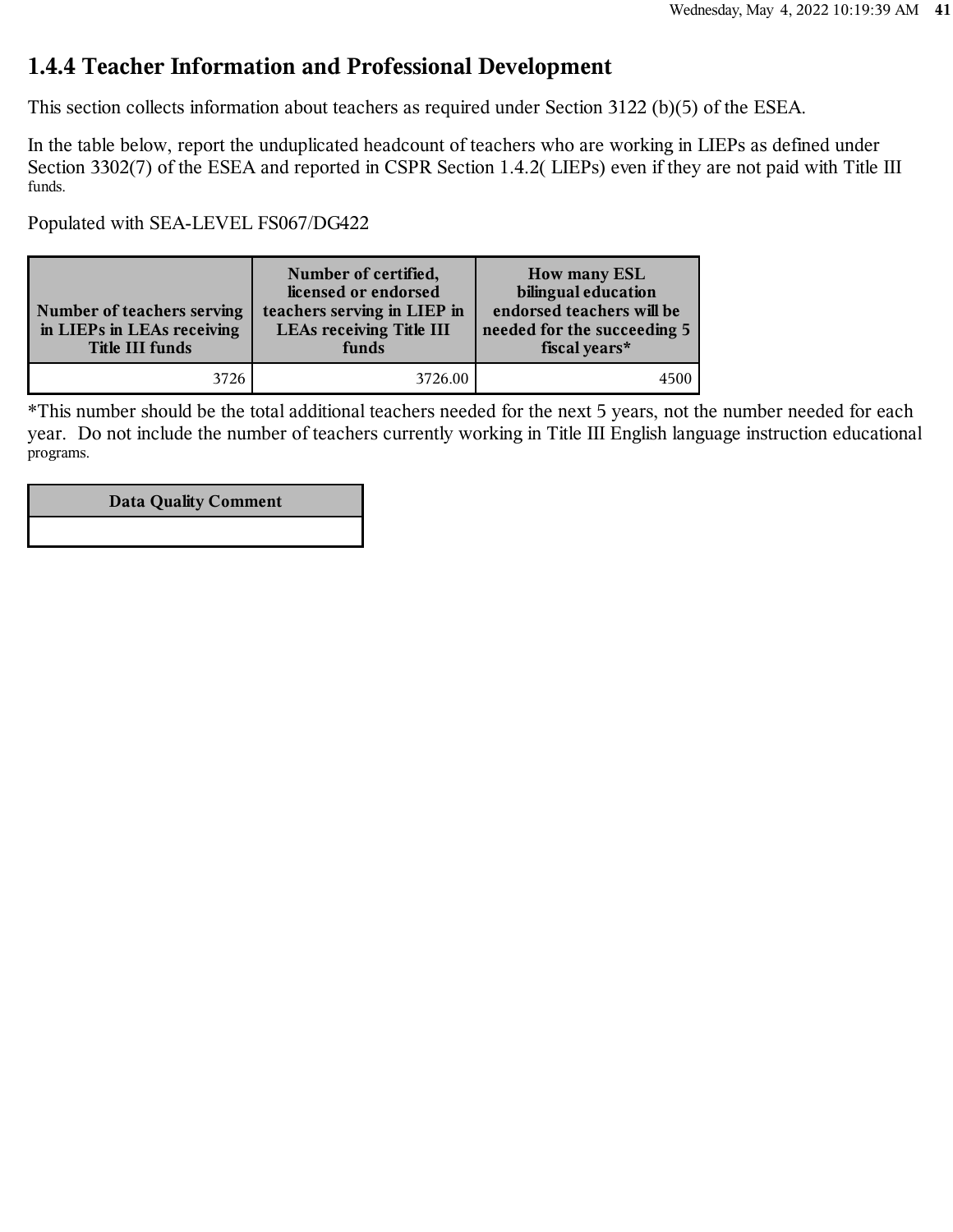## **1.4.5 Activities of Subgrantees Related to the Teaching and Learning of ELs**

This section aggregates data on LEA-level activities that support the education of ELs with Title III funds.

In the tables below, provide information about allowable activities conducted under Section 3115 of the ESEA.

| <b>Activities of LEAs</b>                                                                           | <b>Number</b><br>of LEAs |
|-----------------------------------------------------------------------------------------------------|--------------------------|
| Supporting the development and implementation of LIEPs                                              | 38                       |
| Enhancing existing LIEPs and programs for restructuring and reforming schools with ELs              | 13                       |
| Supporting implementation of school wide programs                                                   | 10                       |
| Professional development to teachers and other personnel serving ELs                                | 43                       |
| Parent and community engagement activities                                                          | 34                       |
| Supporting the development and implementation of pre-school programs                                | 1                        |
| Improving LIEPs by upgrading curricula, instructional materials, software and assessment procedures | 13                       |
| Improving instruction of ELs with disabilities                                                      | 2                        |
| Providing tutorials, career and technical education                                                 | $\theta$                 |
| Offering programs to help ELs achieve success in post-secondary education                           | 1                        |
| Other                                                                                               |                          |

If State reports a nonzero count of LEAs under 'Other', please describe the activities that were conducted during SY2020-21 in the comment box below.

**Comment**

**Data Quality Comment**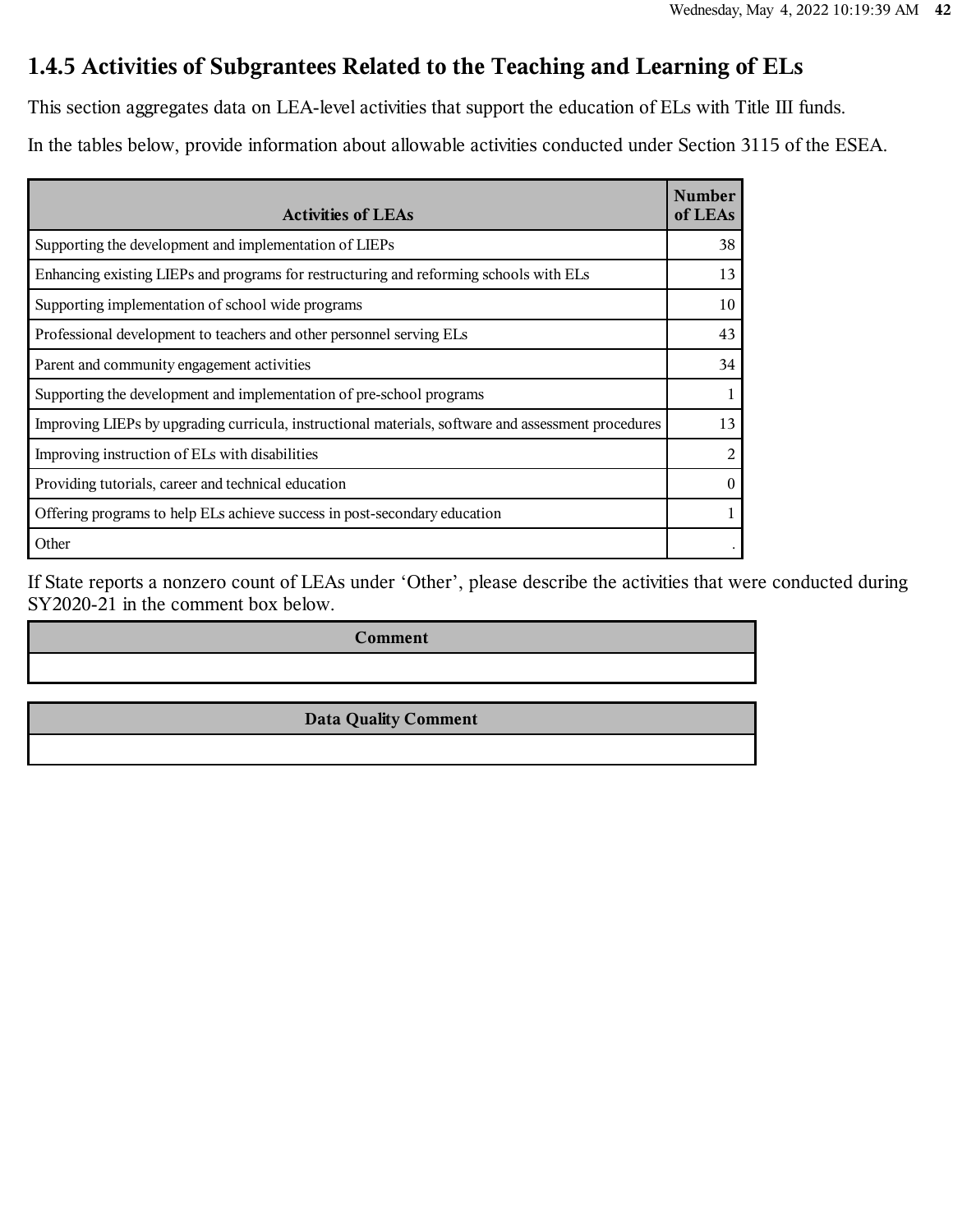# **1.4.6 Assistance Provided by SEAs under Section 3111(b)(2)(D) of the ESEA**

Provide information on technical assistance and other forms of assistance provided by the SEA to LEAs that are receiving Title III subgrants.

| <b>Activities</b>                                                                                                                                                                          | <b>Check</b><br>all<br>that<br>apply |
|--------------------------------------------------------------------------------------------------------------------------------------------------------------------------------------------|--------------------------------------|
| Identifying and implementing effective LIEPs and curricula for teaching English learners                                                                                                   | X                                    |
| Helping ELs meet the same challenging State academic standards that all children are expected to meet                                                                                      | X                                    |
| Identifying or developing, and implementing, measures of English proficiency                                                                                                               | X                                    |
| Strengthening and increasing parent, family, and community engagement in programs that serve ELs                                                                                           | X                                    |
| Providing recognition, which may include providing financial awards, to recipients of subgrants under section 3115 that have<br>significantly improved the achievement and progress of ELs |                                      |
| Other                                                                                                                                                                                      | $\boldsymbol{\mathrm{X}}$            |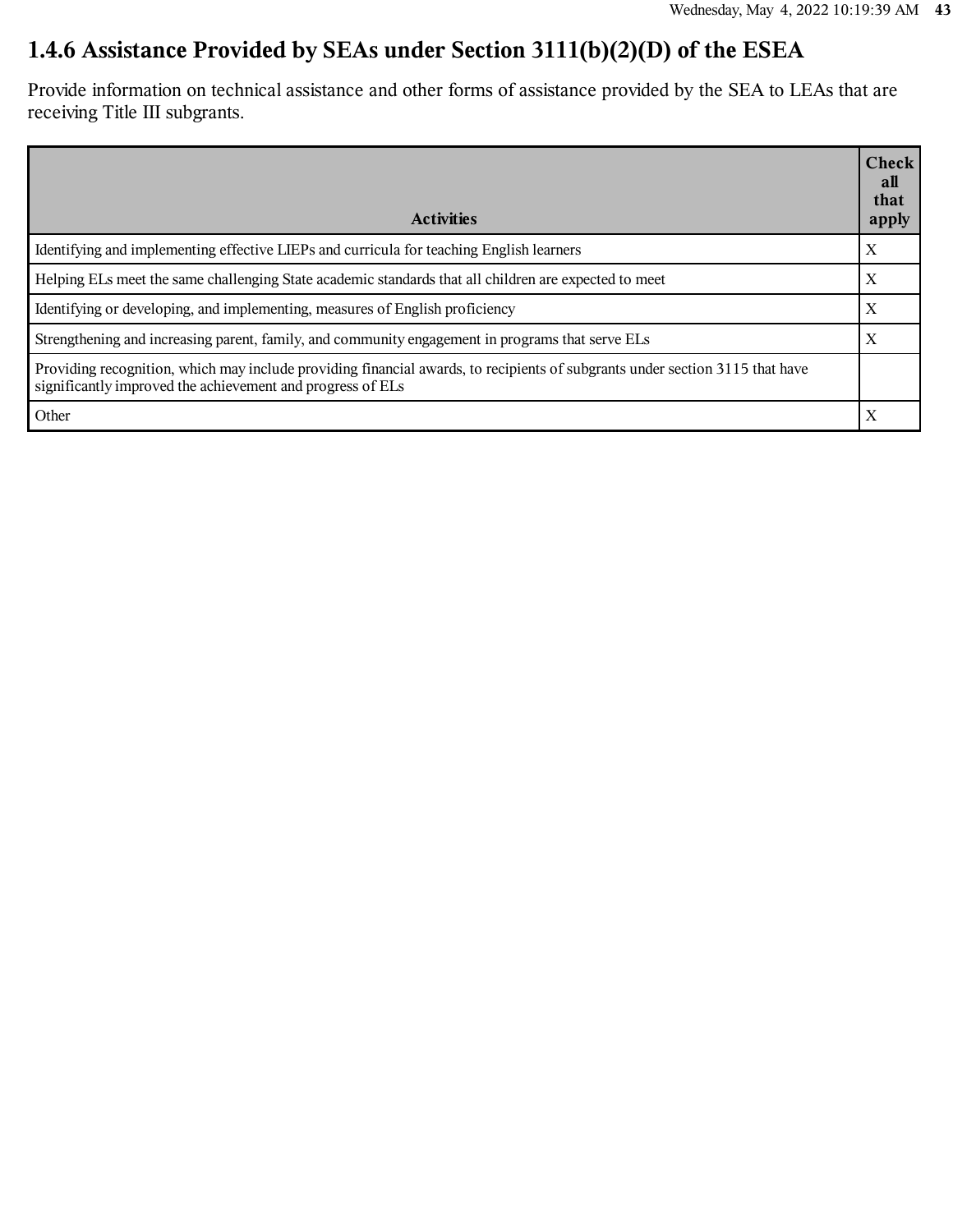If 'Other' is checked, please provide information in the comment box below on the types of technical assistance provided by the SEA to LEAs that aren't captured by the first five types of activities in the table.

#### **Comments**

Responding to state summative data, responding to impacts of COVID 19 on ELs and families  $\Box$  academic, linguistic, and social-emotional.

#### **Data Quality Comment**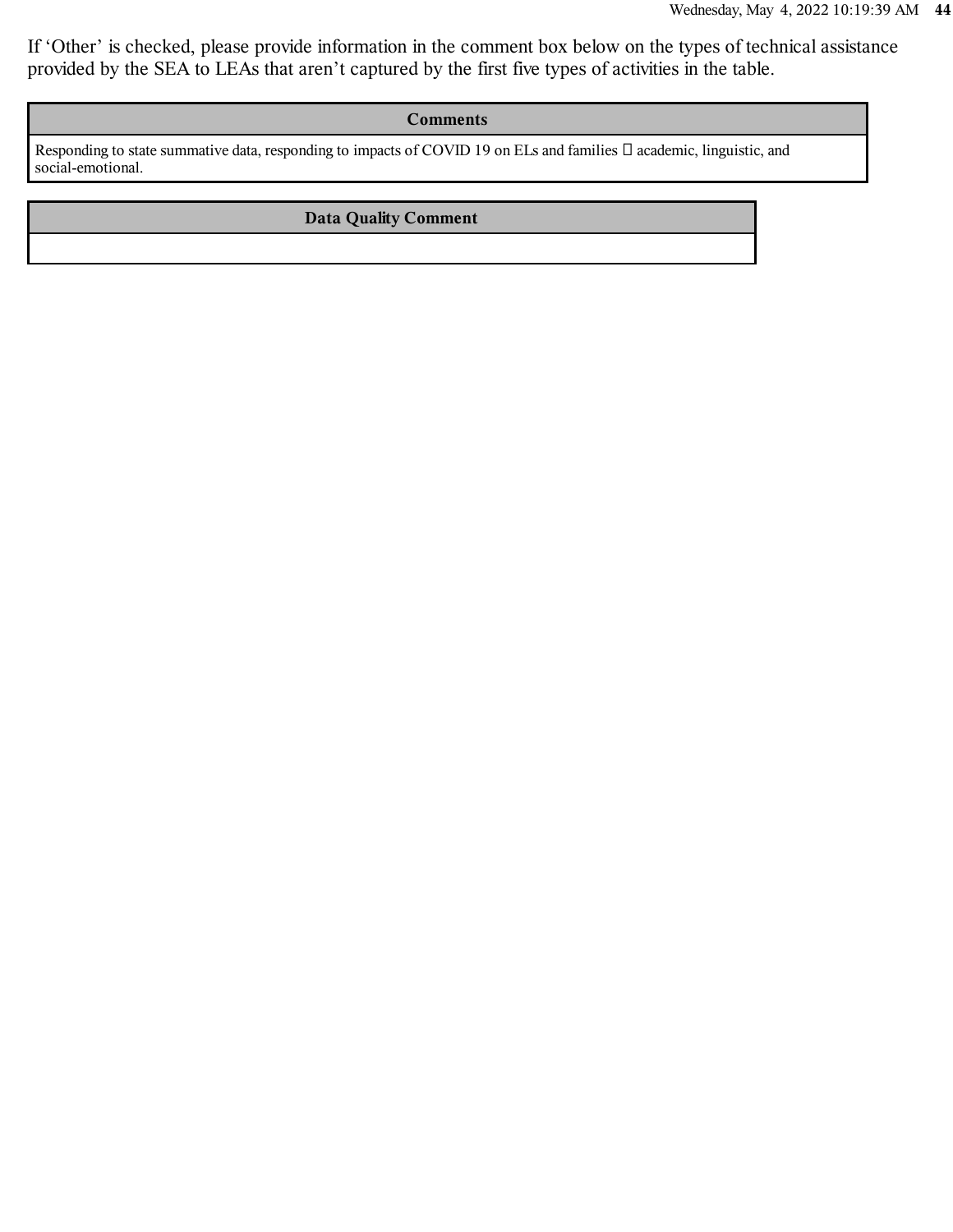#### **1.4.7 Education Programs and Activities for Immigrant Students**

In the table below, report the unduplicated number of immigrant students enrolled in schools in the State and the number of immigrant students in LEAs receiving funds under Section 3114(d) of the ESEA.

Note: Not all immigrant students are ELs.

Populated with SEA-LEVEL FS045/DG519

| Immigrant<br><b>Students</b><br>Enrolled | <b>Immigrant Students</b><br>in LEAs receiving<br>funds under Section<br>3114(d) | <b>Number</b><br>оf<br>3114(d)(1)<br><b>Subgrants</b> |
|------------------------------------------|----------------------------------------------------------------------------------|-------------------------------------------------------|
| 9929                                     | 1472                                                                             |                                                       |

If State reports zero (0) students in LEAs receiving funds under Section 3114(d) or the ESEA or zero (0) subgrants, explain in comment box below.

**Comments**

**Data Quality Comment**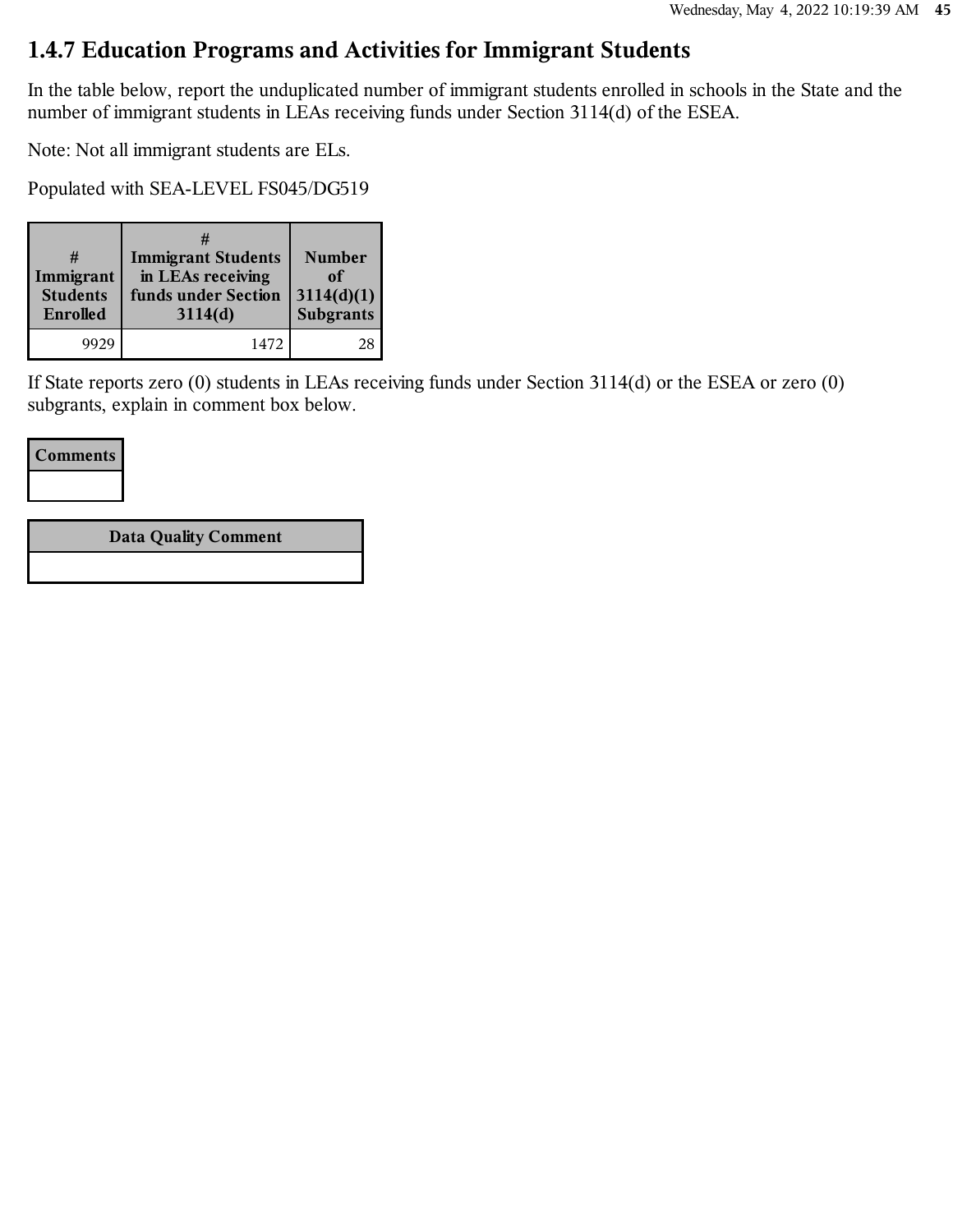#### **Table 1.4.7 Definitions:**

**1. Immigrant Students Enrolled:**Number of students who meet the definition of immigrant children and youth under Section 3201(5) of the ESEA and enrolled in the elementary or secondary schools in the State. **2. Immigrant Students in LEAs receiving funds under Section 3114(d):**Number of immigrant students enrolled in LEAs receiving funds reserved for immigrant education programs/activities under Section 3114(d) of the ESEA. This number should not include immigrant students who are enrolled in an LEA that receives Title III funds under Section 3114(a) of the ESEA, but not Section 3114(d) of the ESEA.

**3. 3114(d) Subgrants:**Number of subgrants made in the State under Section 3114(d) of the ESEA, with funds reserved for immigrant children and youth. Do not include in the count LEAs that receive Title III English language acquisition subgrants made under Section 3114(a) of the ESEA, but that do not receive subgrants under Section 3114(d) of the ESEA, even if immigrant students are enrolled in those LEAs.

#### **1.4.8 State Subgrant Activities**

This section collects data on State subgrant activities.

#### **1.4.8.1 State Subgrant Process**

In the table below, report the time between when the State receives the Title III allocation from the U.S. Department of Education (ED), normally on July 1 of each year for the upcoming school year, and the time when the State distributes these funds to subgrantees for the intended school year. Dates must be submitted using the MM/DD/YY format.

Example: State received SY2020-21 funds July 1, 2020, and then made these funds available to subgrantees on August 1, 2020, for SY 2020-21 programs. Then the '# of days/\$\$ Distribution' is 30 days.

| Date<br><b>State</b><br><b>Received</b> | Date Funds<br><b>Available to</b><br>Allocation   Subgrantees   Distribution | $#$ Days<br>\$\$ |
|-----------------------------------------|------------------------------------------------------------------------------|------------------|
| 7/1/2020                                | 7/1/2020                                                                     |                  |

**Data Quality Comment**

**Table 1.4.8.1 Definitions:**

**1. Date State Received Allocation:**Date the State receives the Title III allocation from ED.

**2. Date Funds Available to Subgrantees:**Date that Title III funds are available to approved subgrantees. **3. # of Days/\$\$ Distribution** Average number of days for States receiving Title III funds to make subgrants to subgrantees beginning from July 1 of each year, except under conditions where funds are being withheld.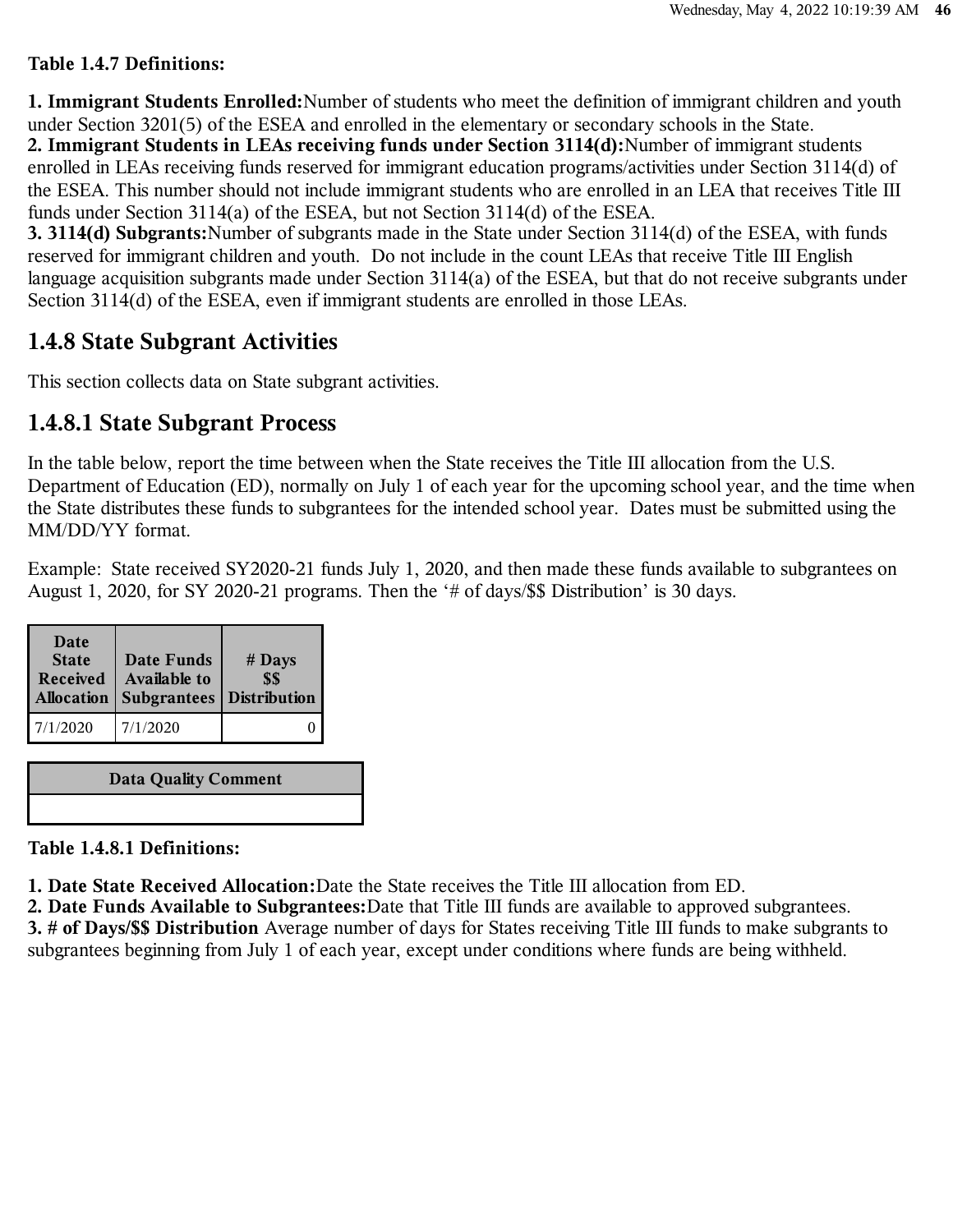#### **1.4.8.2 Steps to Shorten the Distribution of Title III Funds to Subgrantees**

In the comment box below, describe how your State can shorten the process of distributing Title III funds to subgrantees.

#### **Comments**

USDE's preliminary allocations are available to districts in the Spring of each year for budgeting and application process purposes. These are provided with anticipation that LEAs applying for funds will have Substantial Approval by July 1st. Applications and budgets are due by June 30th of each year. However, application extensions are granted to LEAs that request them. Each LEA application is reviewed on a case-by-case basis within 30 days of receipt. After review, each LEA is notified that its application has been given final approval, substantial approval, or no approval. If Colorado Department of Education (CDE) is unable to give an application final approval, the LEA is notified of the changes that must be made in order to give the application final approval. Substantial approval means that an LEA may obligate but not draw down funds. Once an LEA has received final application approval, funds are available for draw down. However, any carryover funds continue to be made available to districts prior to final approval of its current application. Also, Colorado does not allow an LEA to draw down funds until Colorado receives grant award notification from USDE, which typically occurs mid-July. However, funds are available for LEA to draw down as soon as Colorado receives its award notification from USDE and CDE has established that the LEA has met federal and state requirements for release of the funds.

#### **1.4.9 Title III Subgrantees**

This section collects data on the performance of Title III subgrantees.

#### **1.4.9.1 Termination of Title III Language Instruction Educational Programs**

This section collects data on the termination of Title III programs or activities as required by Section 3122(b)(7) of the ESEA.

**Were any Title III language instruction educational programs or activities terminated for failure to reach program goals?** No

**Data Quality Comment**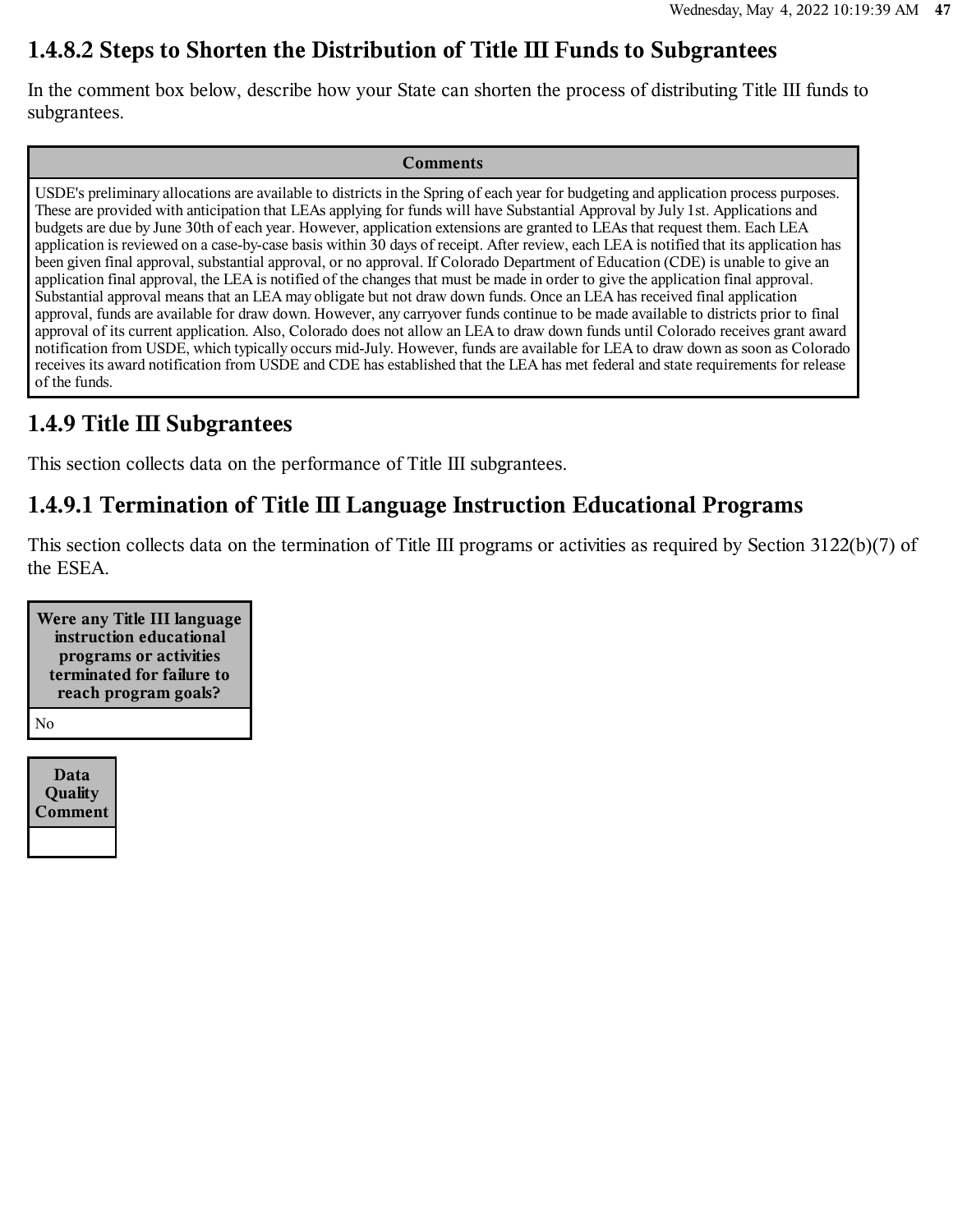## **1.5 PERSISTENTLY DANGEROUS SCHOOLS**

In the table below, provide the number of schools identified as persistently dangerous, as determined by the State, by the start of the school year. For further guidance on persistently dangerous schools, refer to Section B "Identifying Persistently Dangerous Schools" in the Unsafe School Choice Option Non-Regulatory Guidance, available at: http://www.ed.gov/policy/elsec/guid/unsafeschoolchoice.pdf.

Populated with SCH-LEVEL FS130/DG36; Note a table will only appear if the State reported at least one school as persistently dangerous.

# **1.6 EDUCATION FOR HOMELESS CHILDREN AND YOUTHS PROGRAM**

This section collects data on homeless children and youth and the McKinney-Vento grant program.

In the table below, provide the following information about the number of LEAs in the State who reported data on homeless children and youth and the McKinney-Vento program. The totals will be automatically calculated.

Populated with LEA-LEVEL FS170/DG754

| <b>LEAs</b>            | #   | #<br><b>LEAs</b><br><b>Reporting</b><br>Data |
|------------------------|-----|----------------------------------------------|
| LEAs without subgrants | 109 | 109                                          |
| LEAs with subgrants    | 77  |                                              |

| Data<br>Quality<br><b>Comment</b> |
|-----------------------------------|
|                                   |

# **1.6.1 All LEAs (with and without McKinney-Vento subgrants)**

The following questions collect data on homeless children and youth in the State.

## **1.6.1.1 Homeless Children and Youth**

In the table below, provide the number of homeless children and youth by grade level enrolled in public school at any time during the regular school year. The totals will be automatically calculated.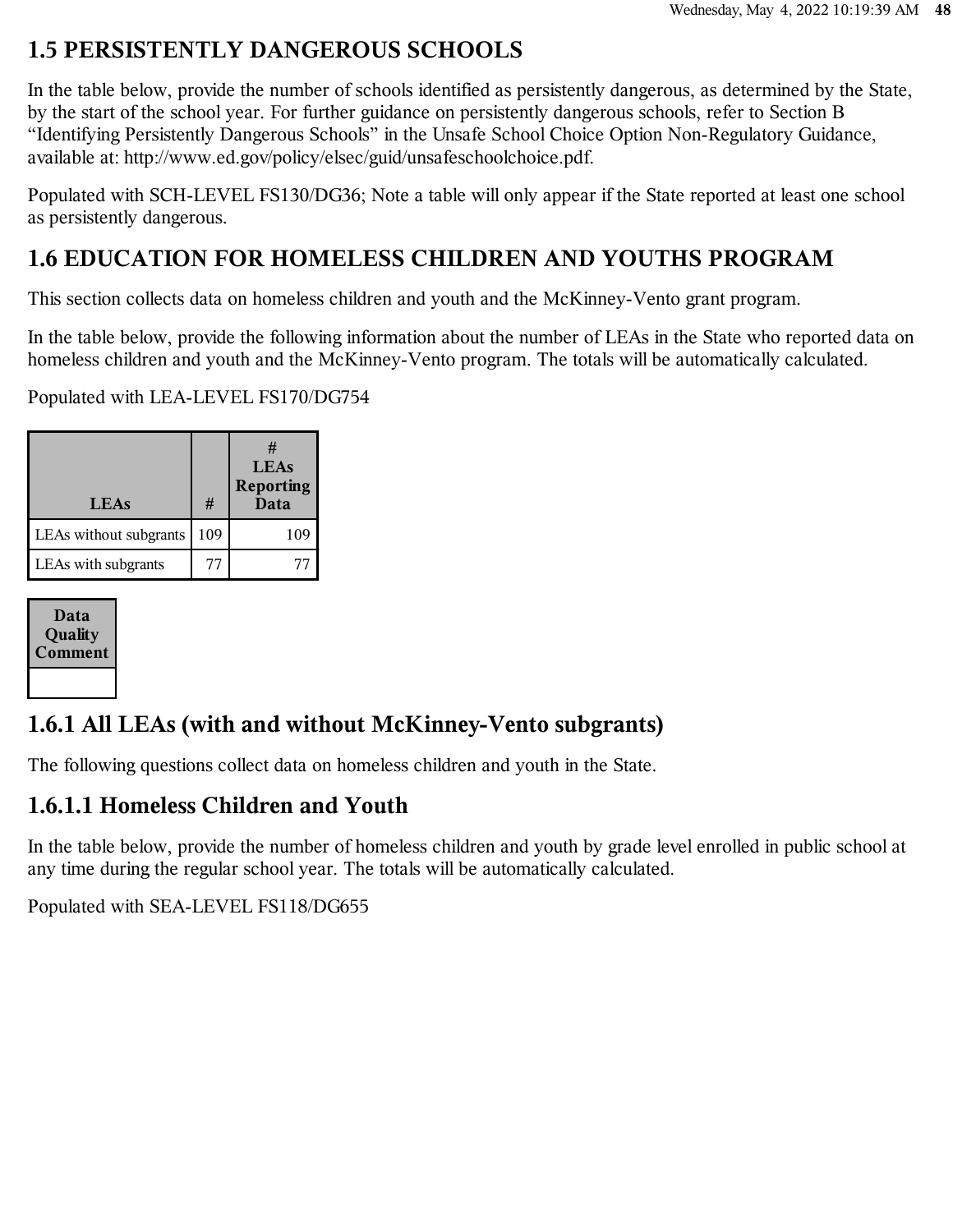| <b>Grade Level</b>                     | Number of<br><b>Homeless Enrolled</b><br><b>Students</b> |
|----------------------------------------|----------------------------------------------------------|
| Age 3 through 5 (not Kindergarten)     | 574                                                      |
| Grade 1                                | 1190                                                     |
| Grade 10                               | 1050                                                     |
| Grade 11                               | 991                                                      |
| Grade 12                               | 1381                                                     |
| Grade 2                                | 1181                                                     |
| Grade 3                                | 1133                                                     |
| Grade 4                                | 1117                                                     |
| Grade 5                                | 1069                                                     |
| Grade 6                                | 1142                                                     |
| Grade 7                                | 1111                                                     |
| Grade 8                                | 1049                                                     |
| Grade 9                                | 1155                                                     |
| Kindergarten                           | 1033                                                     |
| No category code available or required | 15176                                                    |

# **1.6.1.2 Primary Nighttime Residence of Homeless Children and Youth**

In the table below, provide the number of homeless children and youth by primary nighttime residence enrolled in public school at any time during the regular school year. The primary nighttime residence should be the student's nighttime residence when he/she was identified as homeless. The totals will be automatically calculated.

| <b>Primary Nighttime</b><br><b>Residence Type</b> | <b>Number of Homeless</b><br><b>Enrolled Students Who Are</b><br><b>Unaccompanied Homeless</b><br>Youth | Number of<br><b>Homeless Enrolled</b><br><b>Students</b> |
|---------------------------------------------------|---------------------------------------------------------------------------------------------------------|----------------------------------------------------------|
| Doubled Up                                        | 1364                                                                                                    | 11230                                                    |
| Hotels/Motels                                     | 36                                                                                                      | 1547                                                     |
| Sheltered                                         | 185                                                                                                     | 1581                                                     |
| Unsheltered                                       | 83                                                                                                      | 818                                                      |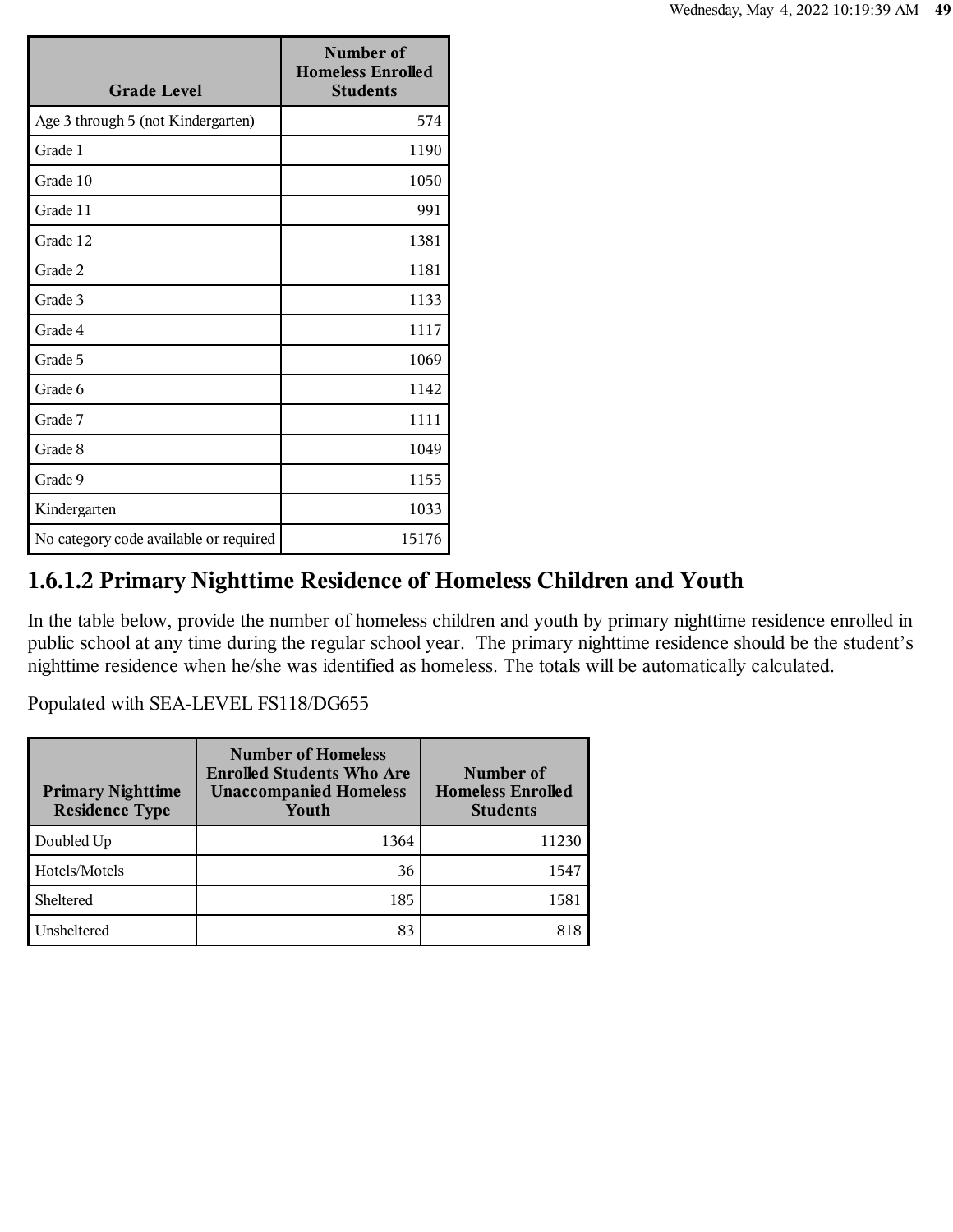## **1.6.1.3 Subgroups of Homeless Students Enrolled**

In the table below, please provide the following information about the homeless students enrolled during the regular school year.

Populated with SEA-LEVEL FS118/DG655

| Subgroup                                      | Number of<br><b>Homeless Enrolled</b><br><b>Students</b> |
|-----------------------------------------------|----------------------------------------------------------|
| Children with one or more disabilities (IDEA) | 2883                                                     |
| English learners                              | 3053                                                     |
| Unaccompanied youth                           | 1668                                                     |
| Migratory students                            |                                                          |

## **1.6.2 Young Homeless Children Served by McKinney-Vento Subgrants**

In the table below, provide the number of young homeless children who were served by McKinney-Vento subgrants during the regular school year. The total will be automatically calculated.

Populated with SEA-LEVEL FS194/DG818

| <b>Age Level</b>                   | <b>Number of Young</b><br><b>Homeless Children</b><br><b>Served</b> |
|------------------------------------|---------------------------------------------------------------------|
| Age 3 through 5 (not Kindergarten) |                                                                     |
| Age Birth through 2                |                                                                     |

## **1.6.3 ARP-Homeless I Subgrants**

| Question                                                                                               | Number<br>of LEAs |
|--------------------------------------------------------------------------------------------------------|-------------------|
| How many LEAs received subgrants with ARP-Homeless I funds including those participating in consortia? | 41 '              |

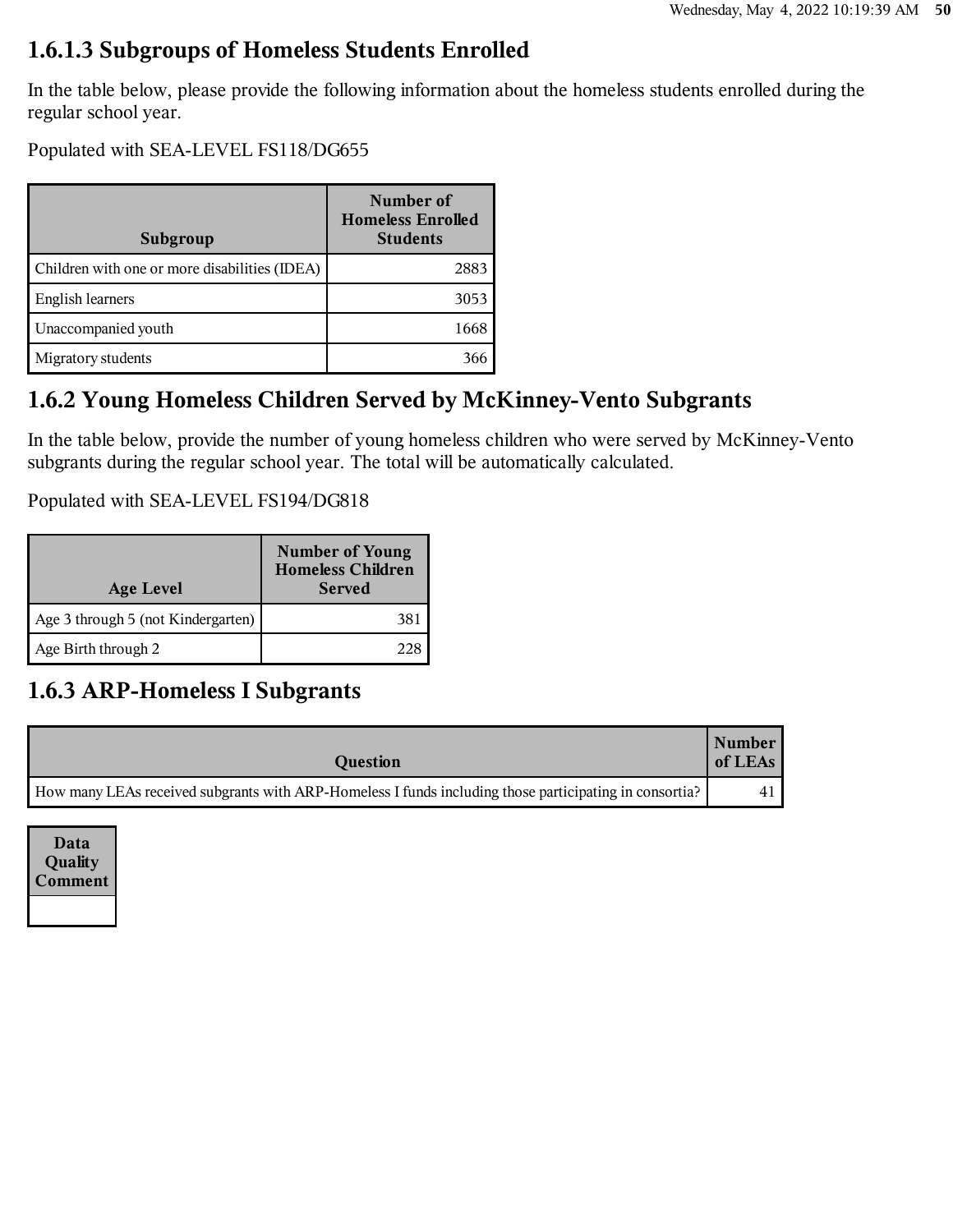#### **1.6.4 ARP-Homeless II Subgrants**

| <b>Question</b>                                                                                         | Number<br>of LEAs |
|---------------------------------------------------------------------------------------------------------|-------------------|
| How many LEAs received subgrants with ARP-Homeless II funds including those participating in consortia? |                   |



# **1.6.5 Subgrantees Awarded Funds through ARP-Homeless I and II**

Please list the NCES LEA ID and name of each LEA that received ARP-Homeless funds and the amount each received. For consortia, list all the LEAs participating in them and assign the total ARP Homeless I or II award amount to the lead LEA. This information will be collected from SEAs outside of the CSPR collection tool.

Data are published outside of the report.

| Data<br>Quality<br>Comment |
|----------------------------|
|                            |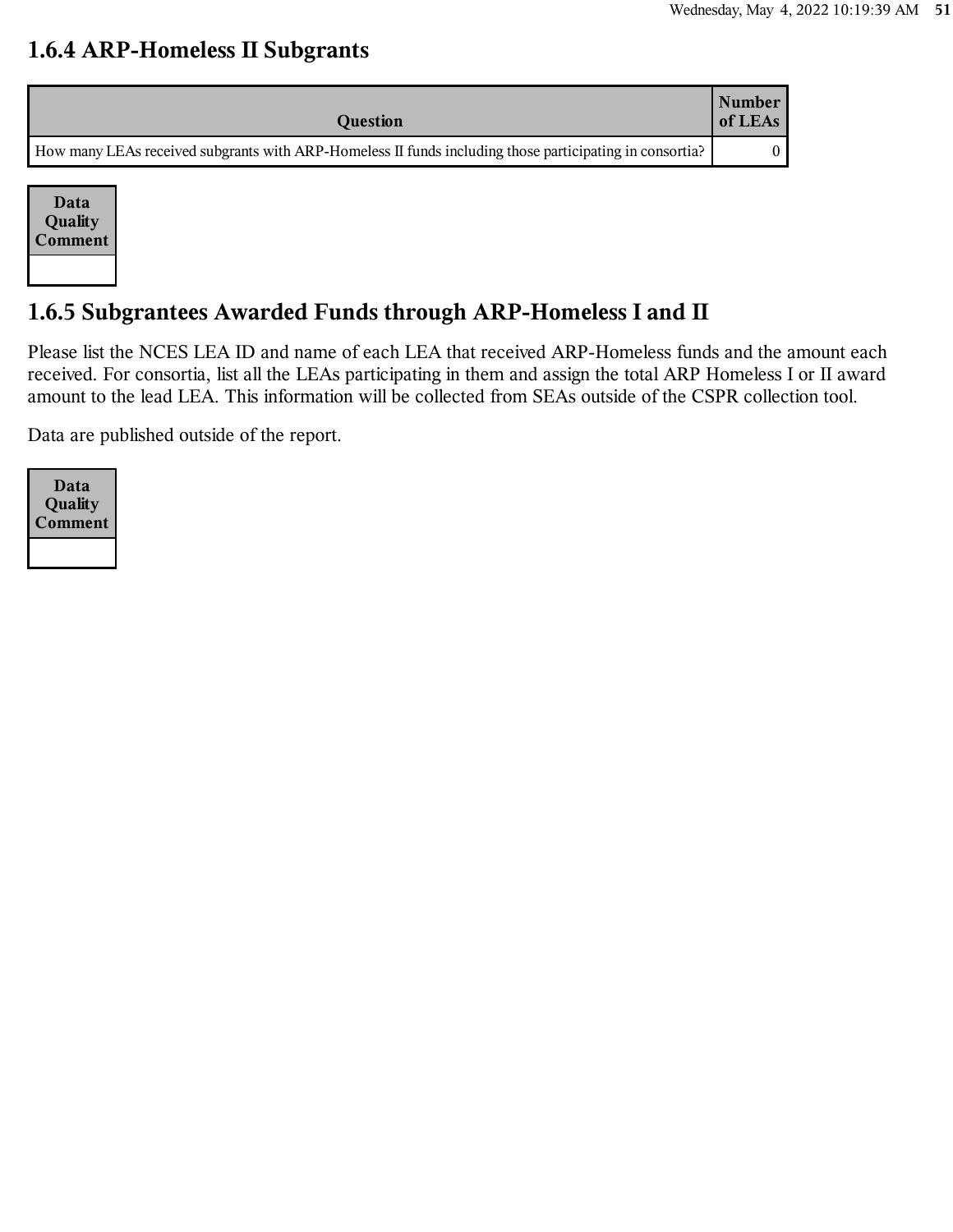## **1.7 EDUCATION OF MIGRATORY CHILDREN**

This section collects data on the Migrant Education Program (MEP) (Title I, Part C) for the performance period of September 1, 2020 through August 31, 2021. This section is composed of the following subsections:

-Population data of eligible migratory children

-Academic data of eligible migratory students

-Data of migratory children served during the performance period

-School data

-Project data

-Personnel data

Report a child in the age/grade category in which the child spent the majority of their time while residing in the State during the performance period.

There are two exceptions to this rule:

1. A child who turns 3 during the performance period is reported as 'Age 3 through 5 (not Kindergarten)' only if the child's residency in the state was verified after the child turned 3.

2. A child who turns 22 years of age during the performance is reported at the appropriate age/grade category for the performance period.

#### **1.7.1 Migratory Child Counts**

This section collects the Title I, Part C, MEP child counts which States are required to provide and may be used to determine the annual State allocations under Title I, Part C. The child counts should reflect the performance period of September 1, 2020 through August 31, 2021. This section also collects a report on the procedures used by States to produce true, reliable, and valid child counts.

To provide the child counts, each State Education Agency (SEA) should have implemented sufficient procedures and internal controls to ensure that it is counting only those children who are eligible for the MEP. Such procedures are important to protecting the integrity of the State's MEP because they permit the early discovery and correction of eligibility problems and thus help to ensure that only eligible migratory children are counted for funding purposes and are served. If an SEA has reservations about the accuracy of its child counts, it must disclose known data limitations to the Department, and explain how and when it will resolve data quality issues through corrective actions in the box below, which precedes Section 1.7.1.1 Category 1 Child Count.

Note: In submitting this information, the Authorizing State Official must certify that, to the best of his/her knowledge, the State has taken action to ensure that the child counts and information contained in the report are true, reliable, and valid and that any false Statement provided is subject to fine or imprisonment pursuant to 18 U.S.C. 1001.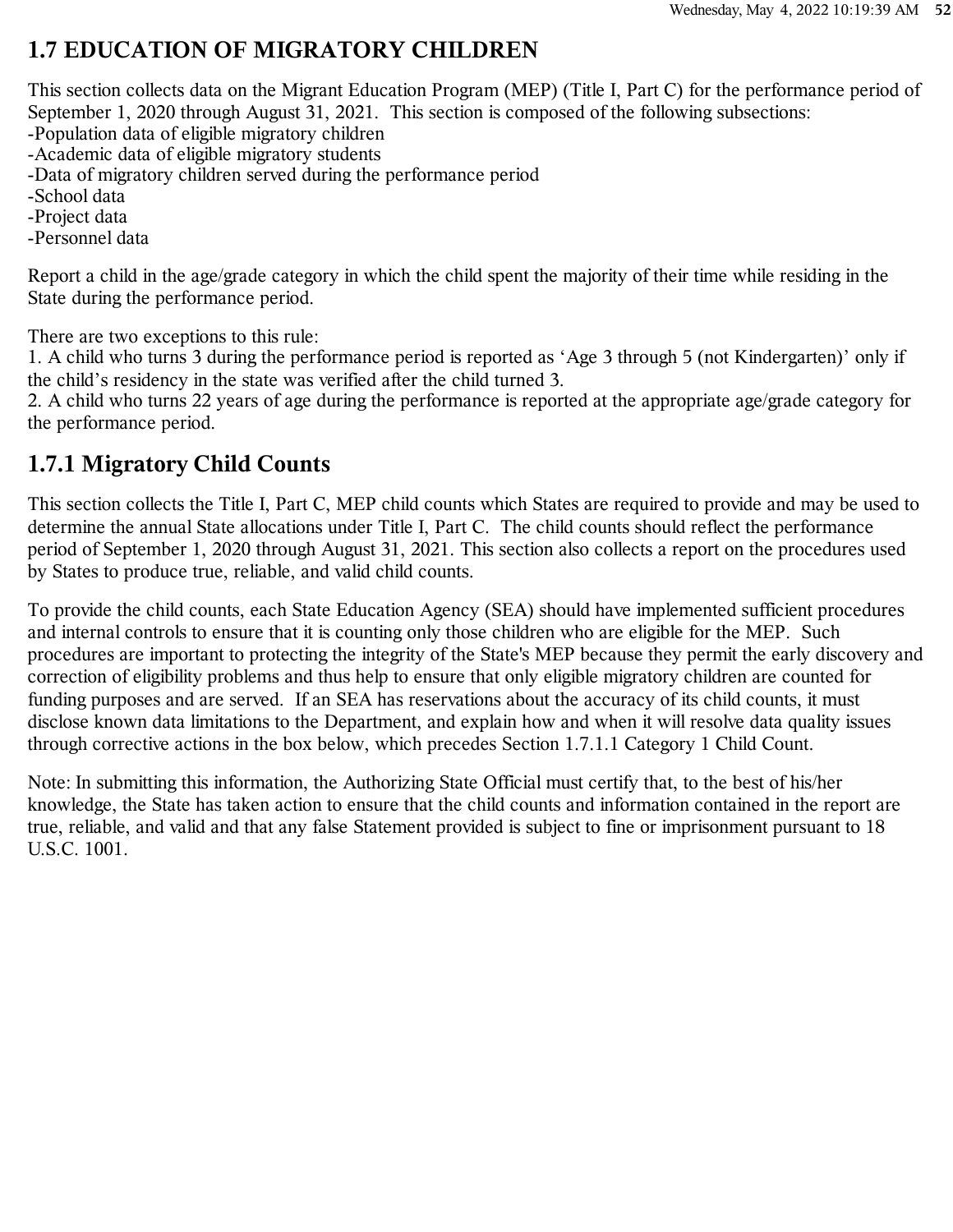#### **FAQs on Child Count:**

a. How is 'out-of-school' defined? Out-of-school means children up through age 21 who are entitled to a free public education in the State but are not currently enrolled in a K-12 institution. This term could include students who have dropped out of school, youth who are working on a high school equivalency diploma (HSED) outside of a K-12 institution, and youth who are 'here-to-work' only. It would not include children in preschool, nor does it include temporary absences (e.g., summer/intersession, suspension or illness). Enrollment in school is not a condition affecting eligibility for the MEP. Therefore, out-of-school youth who meet the definition of a 'migratory child' are eligible for the MEP.

b. How is 'ungraded' defined? Ungraded means the children are served in an educational unit that has no separate grades. For example, some schools have primary grade groupings that are not traditionally graded or ungraded groupings for children with learning disabilities (IDEA). In some cases, ungraded students may also include special education children (IDEA), transitional bilingual students, students working on a HSED through a K-12 institution, or those in a correctional setting. (Do not count students working on a HSED outside of a K-12 institution as ungraded; these students are counted as out-of-school youth.)

c. How is reporting 'a child in the age/grade category in which s/he spent the majority of his/her time while residing in the State' defined? A State must report a child in only one age/grade category in which the child spent the majority of his/her time while residing in the State. For example, a migratory child resided in State A for three months and in State B for nine months in SY2020-21. While in State A, the child enrolled in ninth grade for two months and in tenth grade for one month. Therefore, State A will report the child in the age/grade category of ninth grade, because the child spent the majority of his/her time in ninth grade in State A. In State B, the child enrolled in eighth grade for one month and in ninth grade for eight months. Therefore, State B will report the child in the age/grade category of ninth grade, because the child spent the majority of his/her time in ninth grade in State B.

In the space below, discuss any concerns about the accuracy of the reported child counts or the underlying eligibility determinations on which the counts are based and how and when these concerns will be resolved.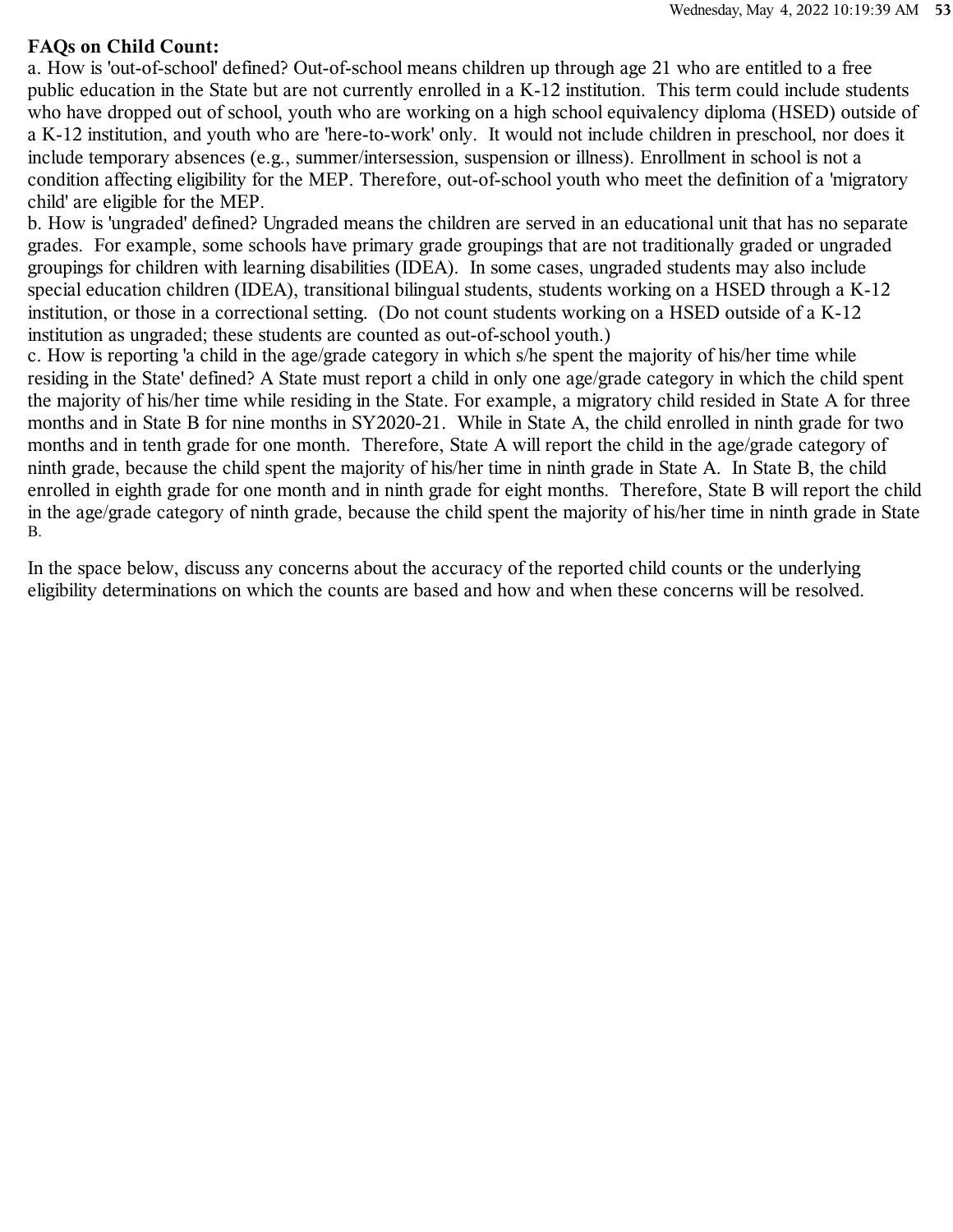## **1.7.1.1 Category 1 Child Count (Eligible Migratory Children)**

In the table below, enter the unduplicated statewide number by age/grade of eligible migratory children age 3 through 21 who, within 3 years of making a qualifying move, resided in your State for one or more days during the performance period of September 1, 2020 through August 31, 2021. This figure includes all eligible migratory children who may or may not have received MEP services. Count a child who moved from one age/grade level to another during the performance period only once in the age/grade category in which s/he spent the majority of his/her time while residing in the State, during the performance period. The unduplicated statewide total count is calculated automatically.

Do not include children age birth through 2 years.

| Age<br>Grade                     | Eligible<br><b>Migratory</b><br><b>Children</b> |
|----------------------------------|-------------------------------------------------|
| Age 3 through 5 (not Kindergarte | 687                                             |
| Kindergarten                     | 289                                             |
| Grade 1                          | 306                                             |
| Grade 2                          | 290                                             |
| Grade 3                          | 272                                             |
| Grade 4                          | 269                                             |
| Grade 5                          | 275                                             |
| Grade 6                          | 281                                             |
| Grade 7                          | 284                                             |
| Grade 8                          | 303                                             |
| Grade 9                          | 253                                             |
| Grade 10                         | 227                                             |
| Grade 11                         | 226                                             |
| Grade 12                         | 180                                             |
| Ungraded                         | 0                                               |
| Out of School                    | 318                                             |
| Total                            | 4460                                            |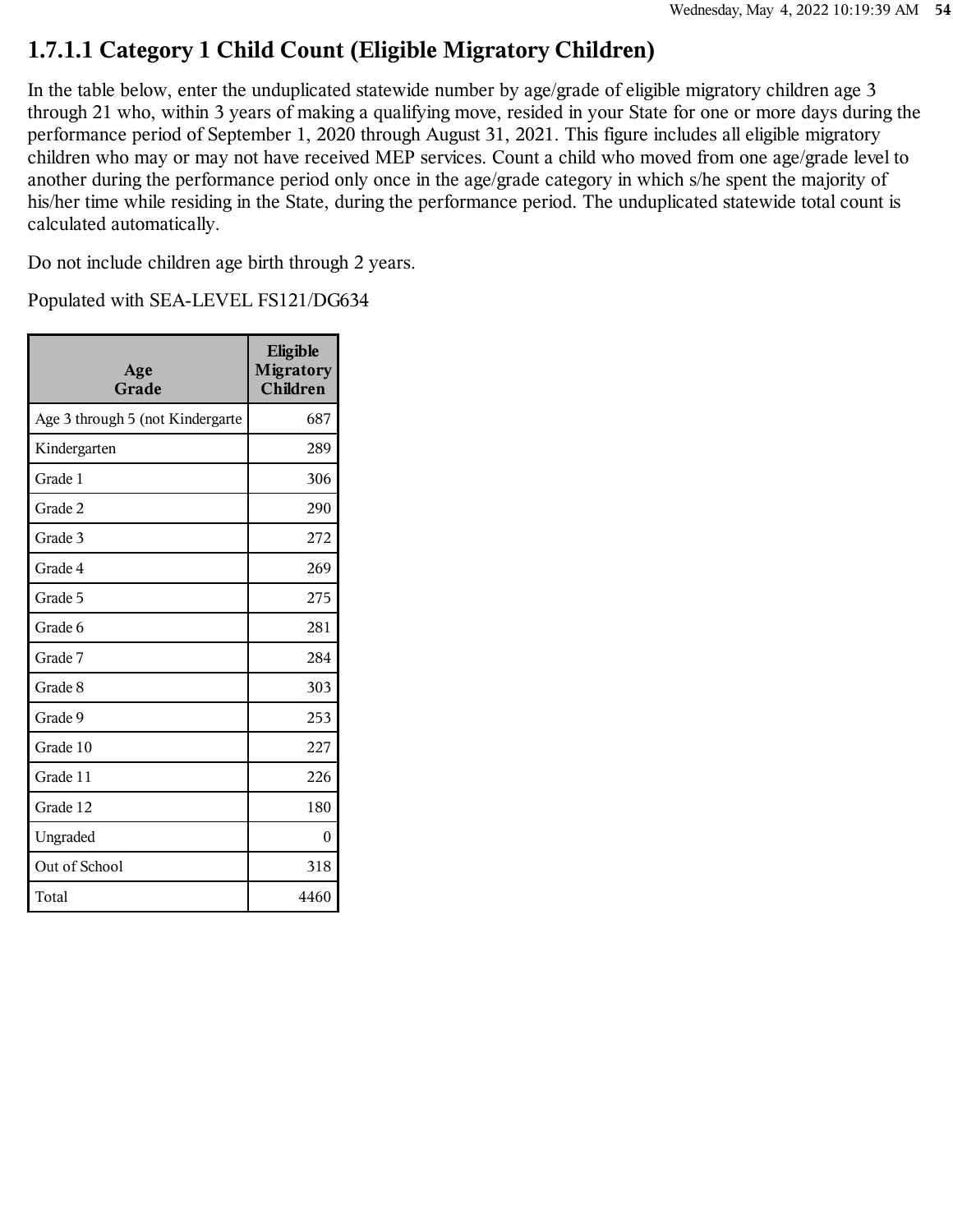#### **1.7.1.2 Category 1 Child Count Increases/Decreases**

In the space below, explain any increases or decreases from last year in the number of students reported for Category 1 greater than 10 percent.

## **1.7.1.3 Birth through Two Child Count**

In the table below, enter the unduplicated statewide number of eligible migratory children from birth through age 2 who, within 3 years of making a qualifying move, resided in your State for one or more days during the performance period of September 1, 2020 through August 31, 2021.

| <b>State</b> | Age<br>Grade        | Eligible<br>Migratory<br>Children |
|--------------|---------------------|-----------------------------------|
| COLORADO     | Age Birth through 2 | 245                               |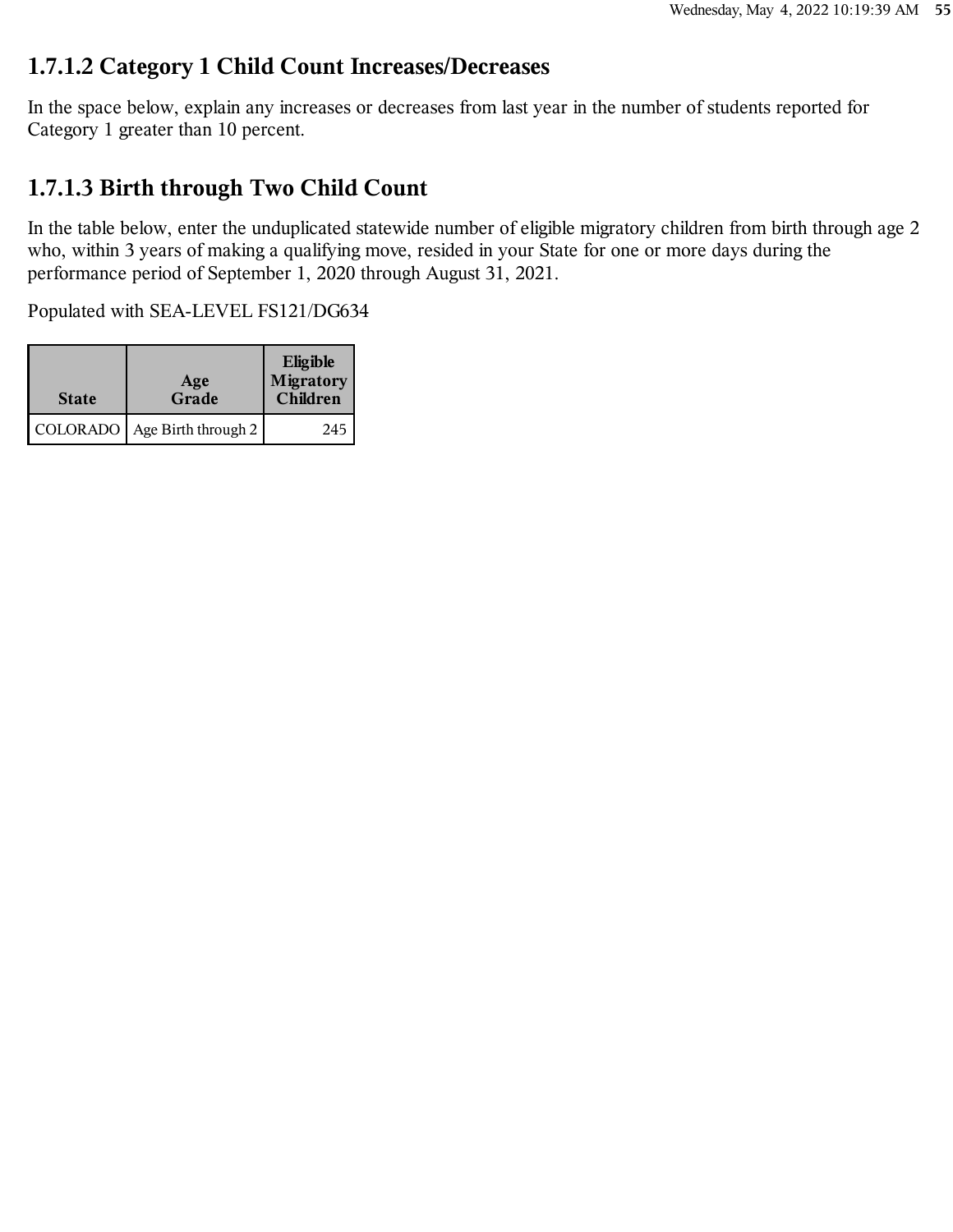### **1.7.2 Category 2 Child Count (Eligible Migratory Children Served by the MEP During the Summer/ Intersession Term)**

In the table below, enter by age/grade the unduplicated statewide number of eligible migratory children age 3 through 21 who, within 3 years of making a qualifying move, were served for one or more days in a MEP-funded project conducted during either the summer term or during intersession periods that occurred within the performance period of September 1, 2020 through August 31, 2021. Count a child who moved from one age/grade level to another during the performance period only once in the age/grade category in which s/he spent the majority of his/her time while residing in the State, during the performance period. Count a child who moved to different schools within the State and who was served in both traditional summer and year-round school intersession programs only once. The unduplicated statewide total count is calculated automatically.

Do not include:

- -Children age birth through 2 years
- -Children who received only referred services (non-MEP funded).

| <b>State</b>    | Age<br>Grade                     | <b>Eligible Migratory Children</b><br><b>Served by the MEP During</b><br>the Summer<br><b>Intersession Term</b> |
|-----------------|----------------------------------|-----------------------------------------------------------------------------------------------------------------|
| COLORADO        | Age 3 through 5 (not Kindergarte | 522                                                                                                             |
| <b>COLORADO</b> | Kindergarten                     | 201                                                                                                             |
| <b>COLORADO</b> | Grade 1                          | 210                                                                                                             |
| <b>COLORADO</b> | Grade 2                          | 200                                                                                                             |
| <b>COLORADO</b> | Grade 3                          | 185                                                                                                             |
| <b>COLORADO</b> | Grade 4                          | 202                                                                                                             |
| <b>COLORADO</b> | Grade 5                          | 192                                                                                                             |
| <b>COLORADO</b> | Grade 6                          | 205                                                                                                             |
| <b>COLORADO</b> | Grade 7                          | 206                                                                                                             |
| <b>COLORADO</b> | Grade 8                          | 199                                                                                                             |
| <b>COLORADO</b> | Grade 9                          | 154                                                                                                             |
| <b>COLORADO</b> | Grade 10                         | 164                                                                                                             |
| <b>COLORADO</b> | Grade 11                         | 159                                                                                                             |
| <b>COLORADO</b> | Grade 12                         | 34                                                                                                              |
| <b>COLORADO</b> | Out of School                    | 199                                                                                                             |
| <b>COLORADO</b> | Ungraded                         |                                                                                                                 |
| <b>COLORADO</b> | Total                            | 3032                                                                                                            |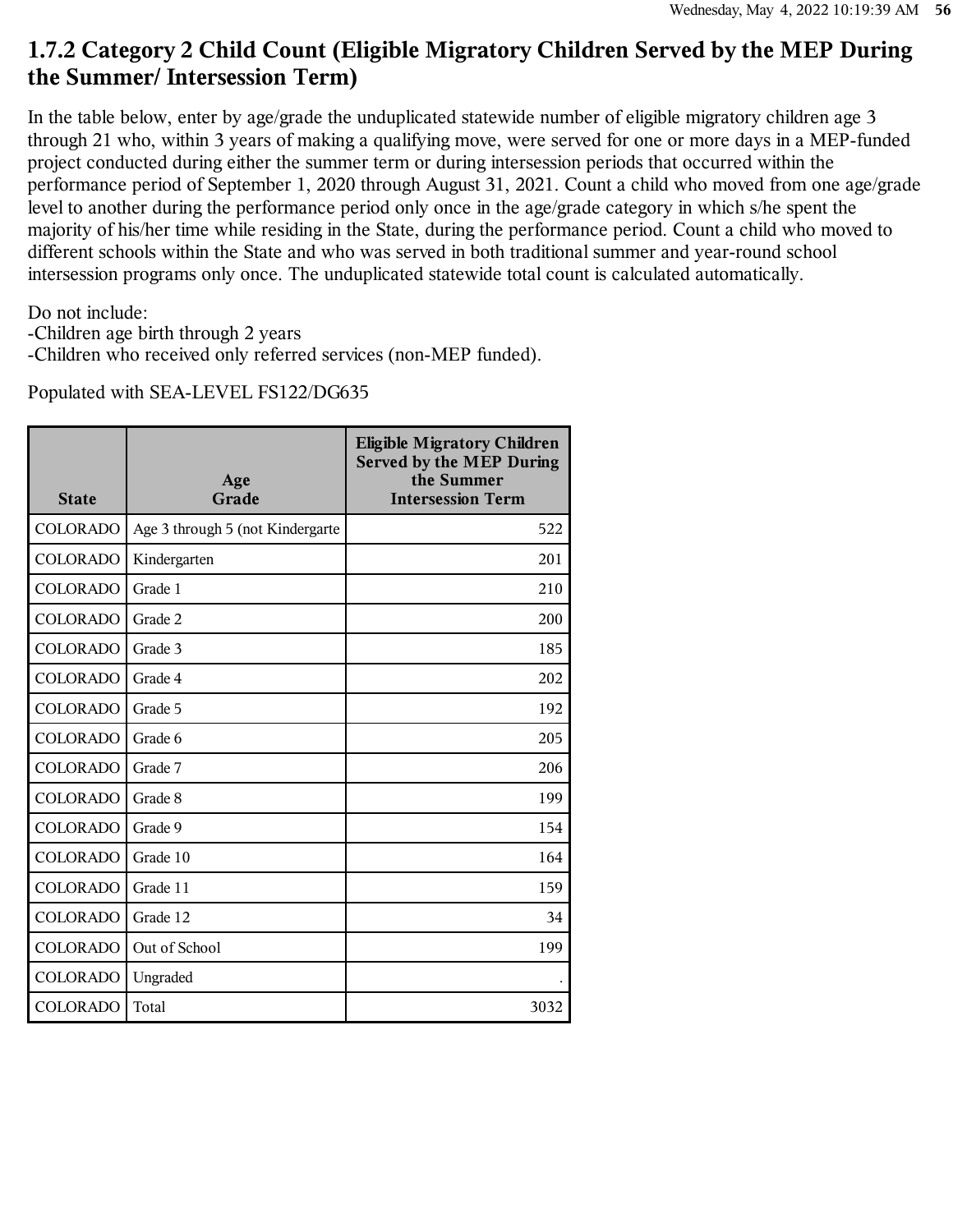#### **1.7.2.1 Category 2 Child Count Increases/Decreases**

In the space below, explain any increases or decreases from last year in the number of students reported for Category 2 greater than 10 percent.

# **1.7.2.2 Birth through Two Eligible Migratory Children Served by the MEP During the Summer/Intersession Term**

In the table below, enter the unduplicated statewide number of eligible migratory children from age birth through 2 who, within 3 years of making a qualifying move, were served for one or more days in a MEP-funded project conducted during either the summer term or during intersession periods that occurred within the performance period of September 1, 2020 through August 31, 2021. Count a child who moved to different schools within the State and who was served in both traditional summer and year-round school intersession programs only once.

Do not include:

-Children who received only referred services (non-MEP funded).

| Age<br>Grade        | <b>Eligible Migratory Children</b><br><b>Served by the MEP During</b><br>the Summer<br><b>Intersession Term</b> |
|---------------------|-----------------------------------------------------------------------------------------------------------------|
| Age Birth through 2 | 181                                                                                                             |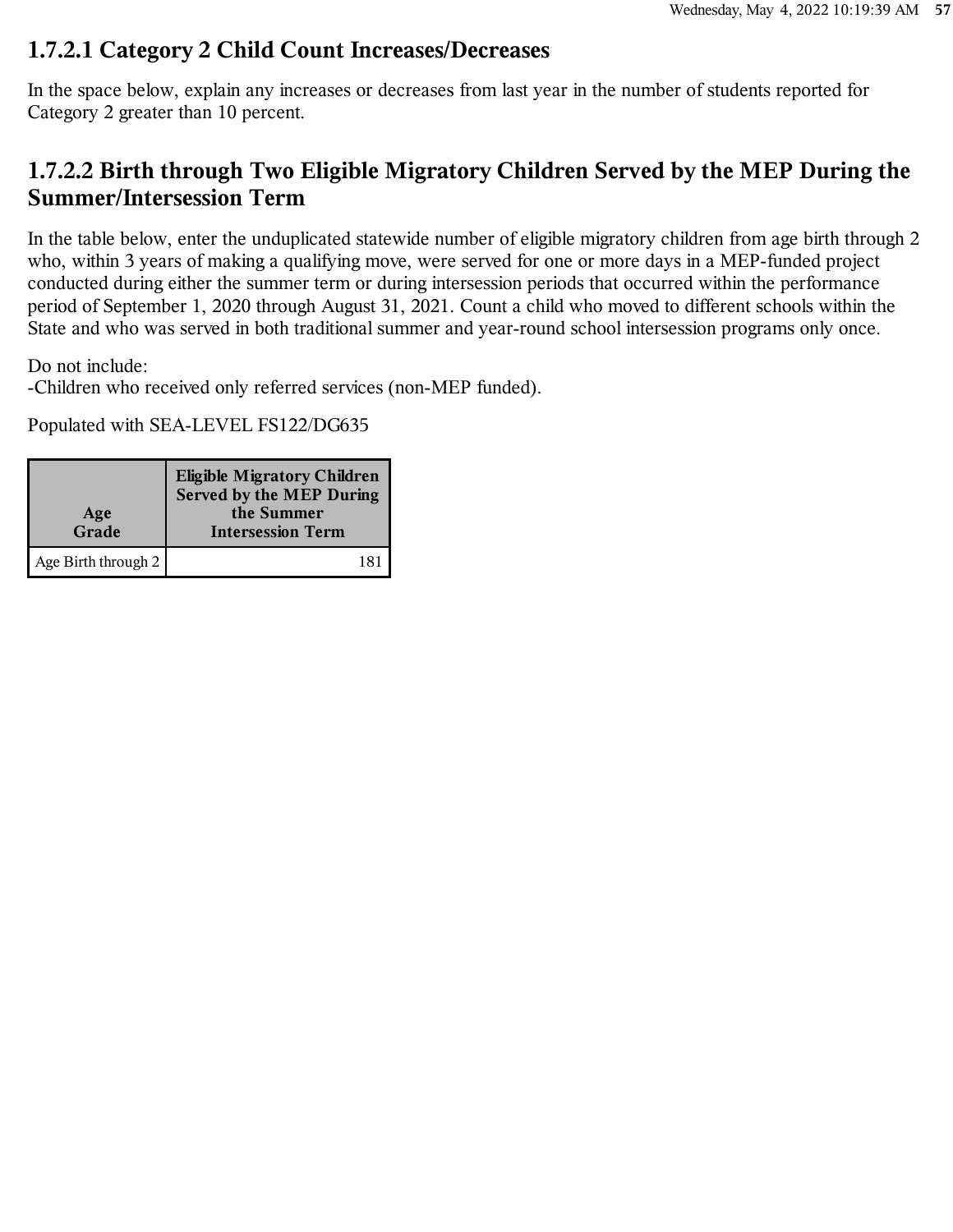## **1.7.3 Child Count Calculation and Validation Procedures**

The following questions request information on the State's MEP child count calculation and validation procedures.

# **1.7.3.1 Methods Used to Count Children**

In the space below, please describe the procedures and processes at the State level used to ensure all eligible children, ages 3-21 are reported. In particular, describe how the State includes and counts only:

-The unduplicated count of eligible migratory children, ages 3-21. Only include children two years of age whose residency in the state has been verified after turning three.

-Children who met the program eligibility criteria (e.g., were within 3 years of a qualifying move, engaged or had parents engage in migratory agricultural or fishing work, and were entitled to a free public education through grade 12 in the State, or preschool children below the age and grade level at which the agency provides free public education). Children who were resident in your State for at least 1 day during the performance period (September 1 through August 31).

-Children who graduated from high school or attained a High School Equivalency Diploma (HSED) during the performance period and ensures that these children are not counted in the subsequent performance period's child -<br>count.

-Children who in the case of Category 2 were served for one or more days in a MEP-funded project conducted during either the summer term or during intersession periods.

-Children once per age/grade level for each child count category.

-Children who had an SEA approved Certificate of Eligibility (COE) and were entered in the State's migratory student database.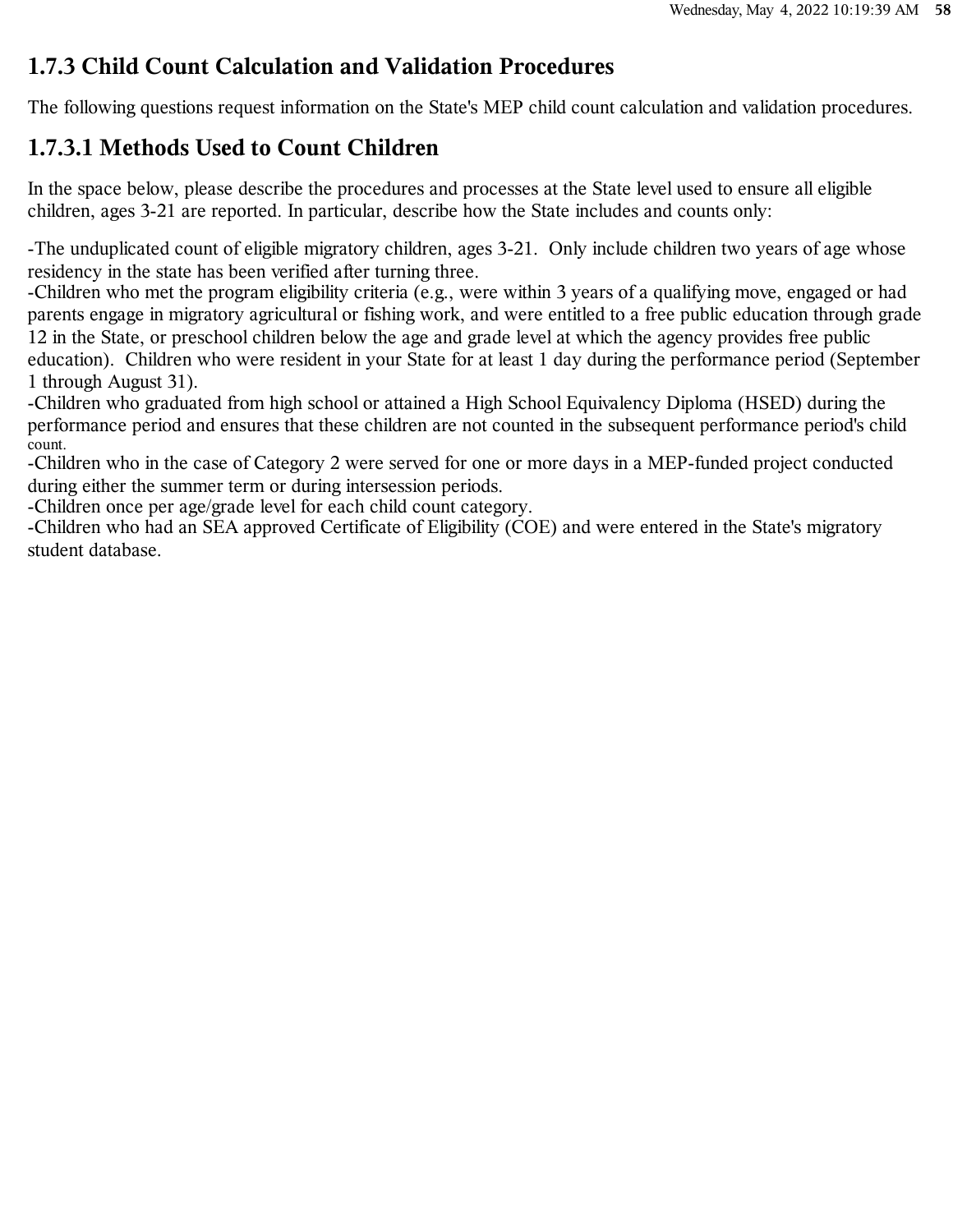Does the State ensure that the system that transmits migrant data to the Department accurately accounts for all the migratory children in every EDFacts data file? Please respond in the table below.

| The State deployed a process that ensured<br>that it transmits accurate migrant data to<br>the Department in every required EDFacts<br>data file. |
|---------------------------------------------------------------------------------------------------------------------------------------------------|
| Yes                                                                                                                                               |

**Does the State use data in the Migrant Student Information Exchange (MSIX) to verify the quality of migrant data?**

Yes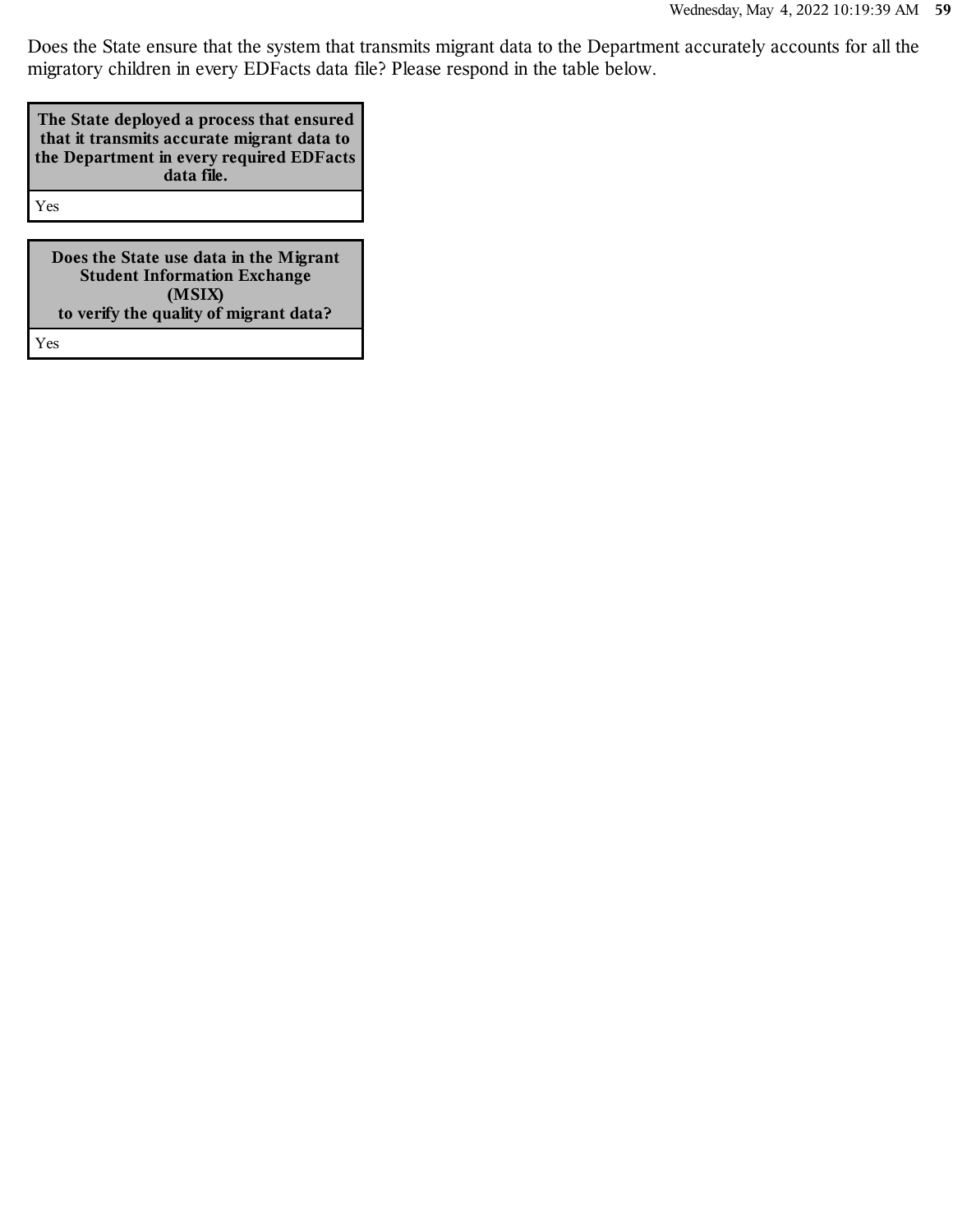If MSIX is utilized, please explain how.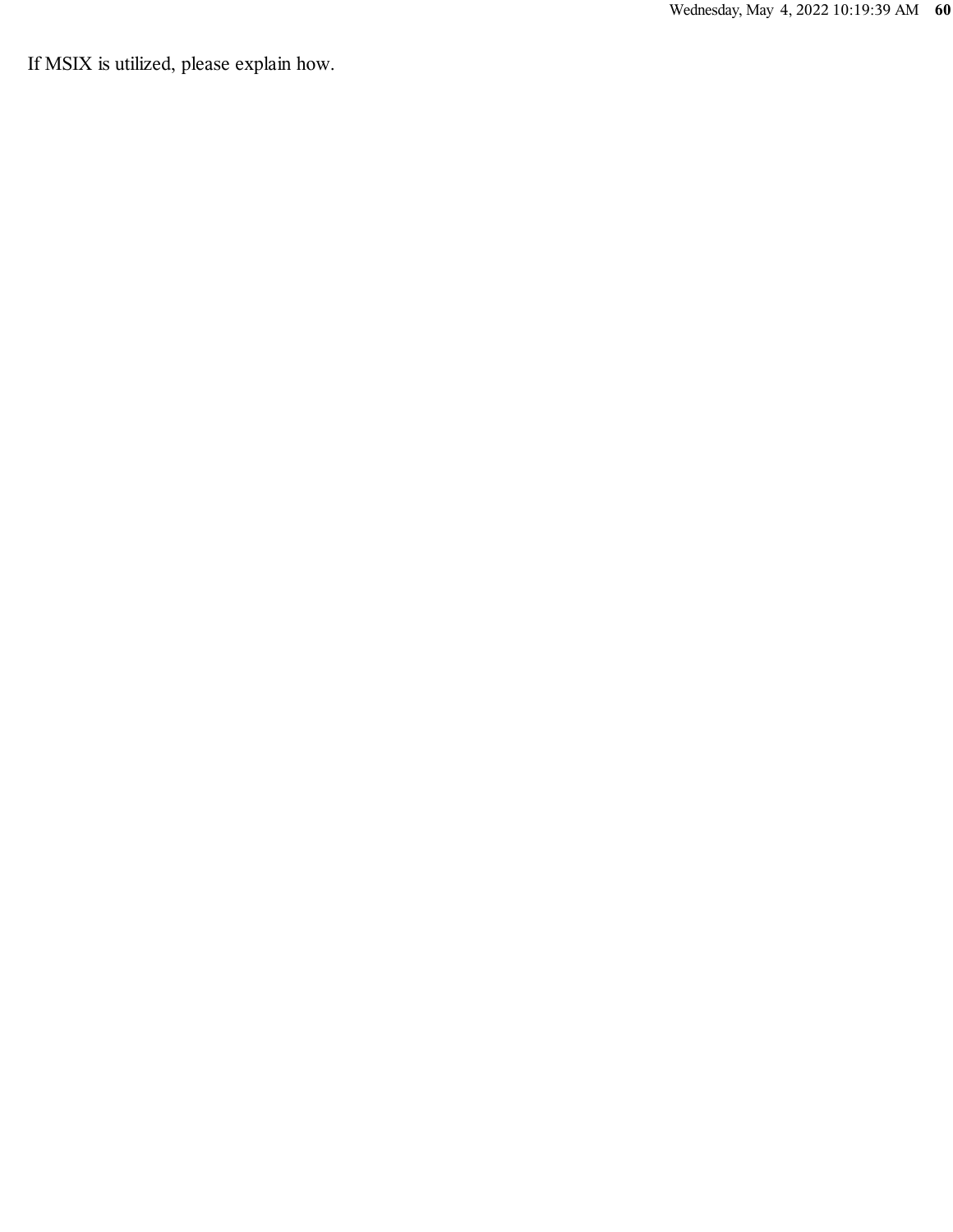# **1.7.3.2 Quality Control Processes**

In the space below, describe the results of any re-interview processes used by the SEA during the performance period to test the accuracy of the State's MEP eligibility determinations.

| <b>Results</b>                                                                                                               |    |
|------------------------------------------------------------------------------------------------------------------------------|----|
| The number of eligibility determinations sampled.                                                                            | 97 |
| The number of eligibility determinations sampled for which a re-interview was completed.                                     | 32 |
| The number of eligibility determinations sampled for which a re-interview was completed and the child was found eligible. 32 |    |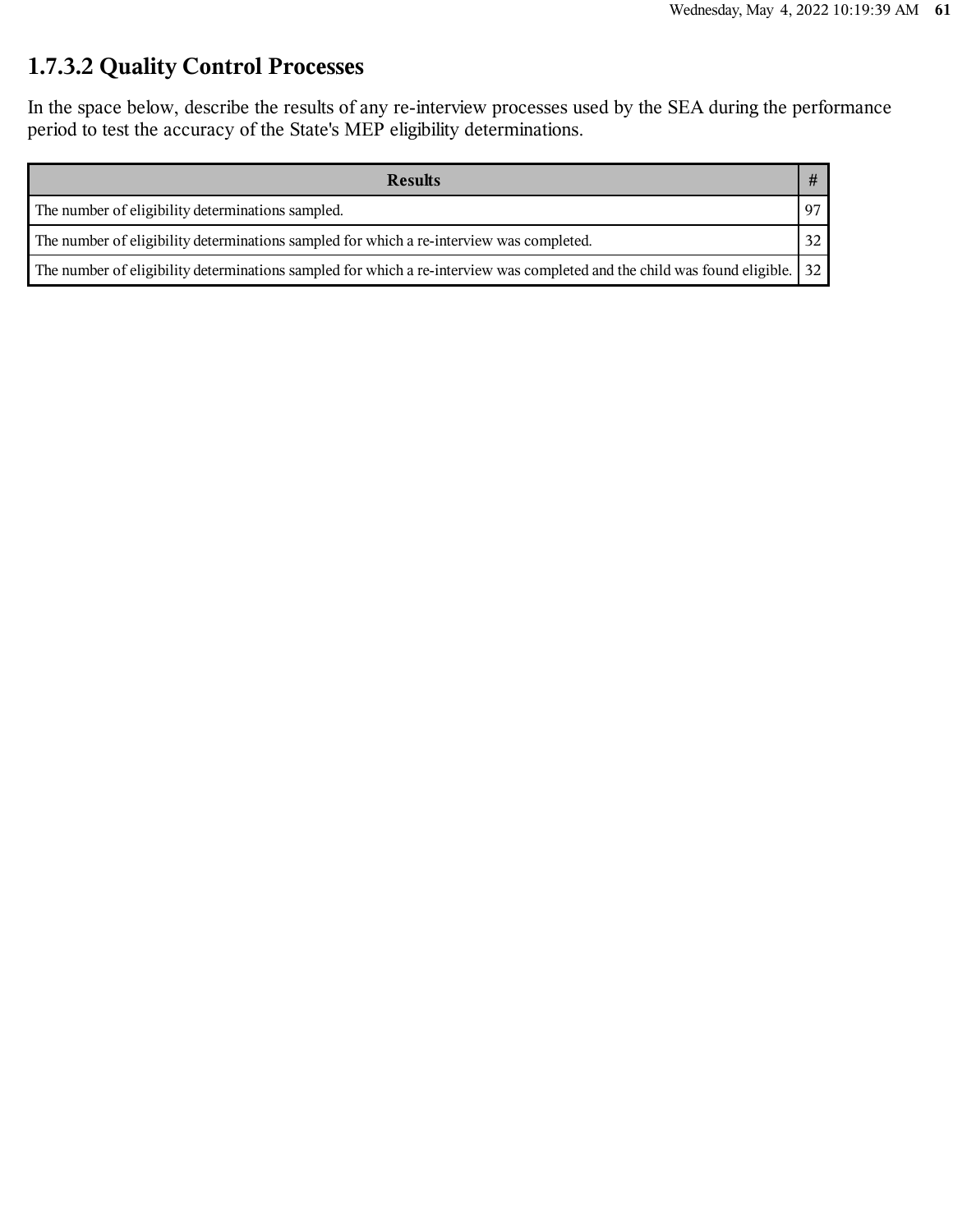#### **FAQ on independent prospective re-interviews:**

a. What are independent prospective re-interviews? Independent prospective re-interviews allow confirmation of your State's eligibility determinations and the accuracy of the numbers of migratory children in your State reports. Independent prospective interviews should be conducted at least once every three years by an independent interviewer, performed on the current year's identified migratory children.

| <b>Obtaining Data from Families</b>                                                                             | Response                   |
|-----------------------------------------------------------------------------------------------------------------|----------------------------|
| How were the re-interviews conducted                                                                            | Face-to-face re-interviews |
| Was there a protocol for verifying all information used in making the original eligibility determination?   Yes |                            |
| Were re-interviewers independent from the original interviewers?                                                | Yes                        |

If you did conduct independent re-interviews in this reporting period, describe how you ensured that the process was independent. Only enter a response if your State completed independent re-interviews in SY2020-21.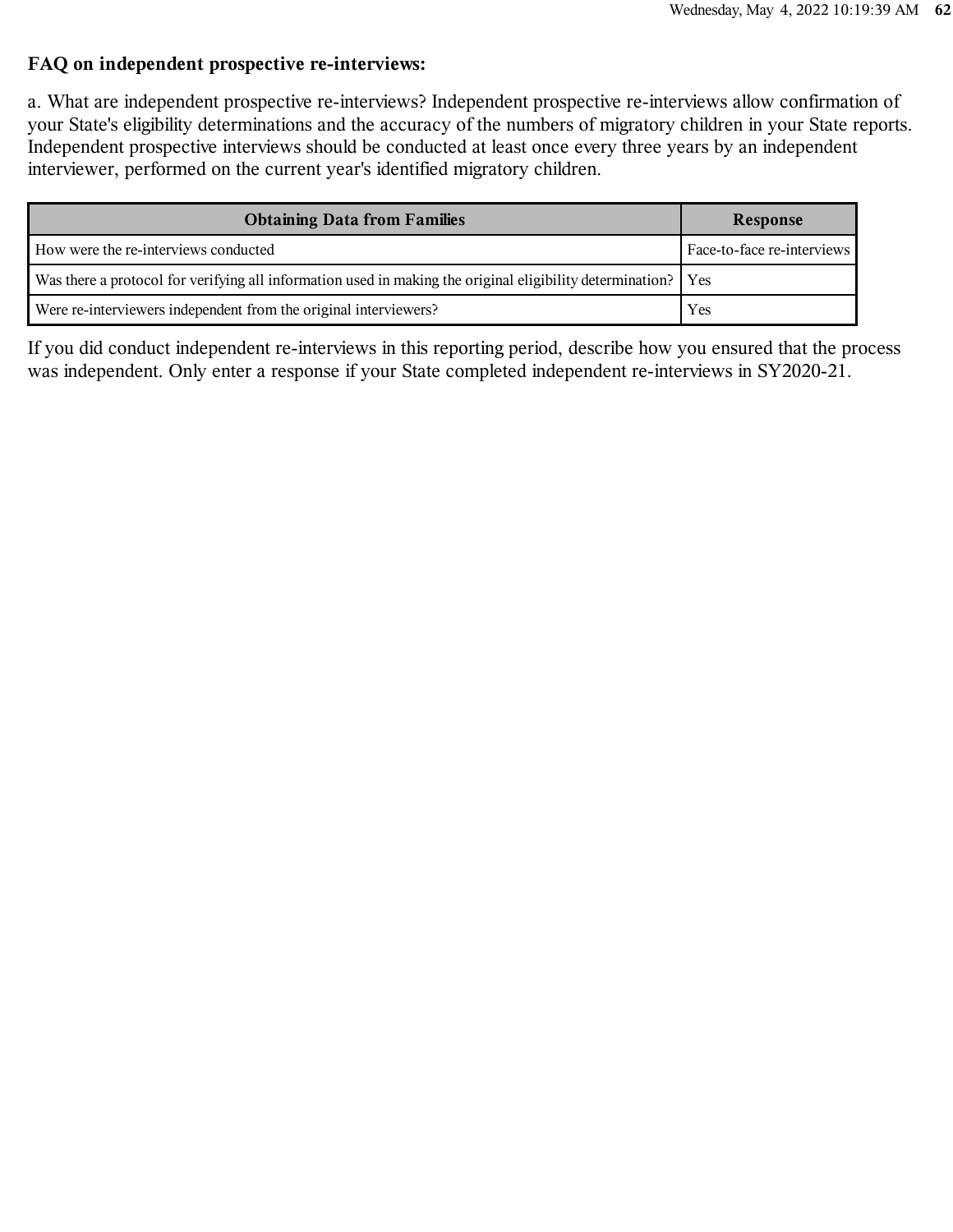In the space below, refer to the results of any re-interview processes used by the SEA, and if any of the migratory children were found ineligible, describe those corrective actions or improvements that will be made by the SEA to improve the accuracy of its MEP eligibility determinations.

In the space below, please respond to the following question:

**Does the state collect all the required data elements and data sections on the National Certificate of Eligibility (COE)?** Yes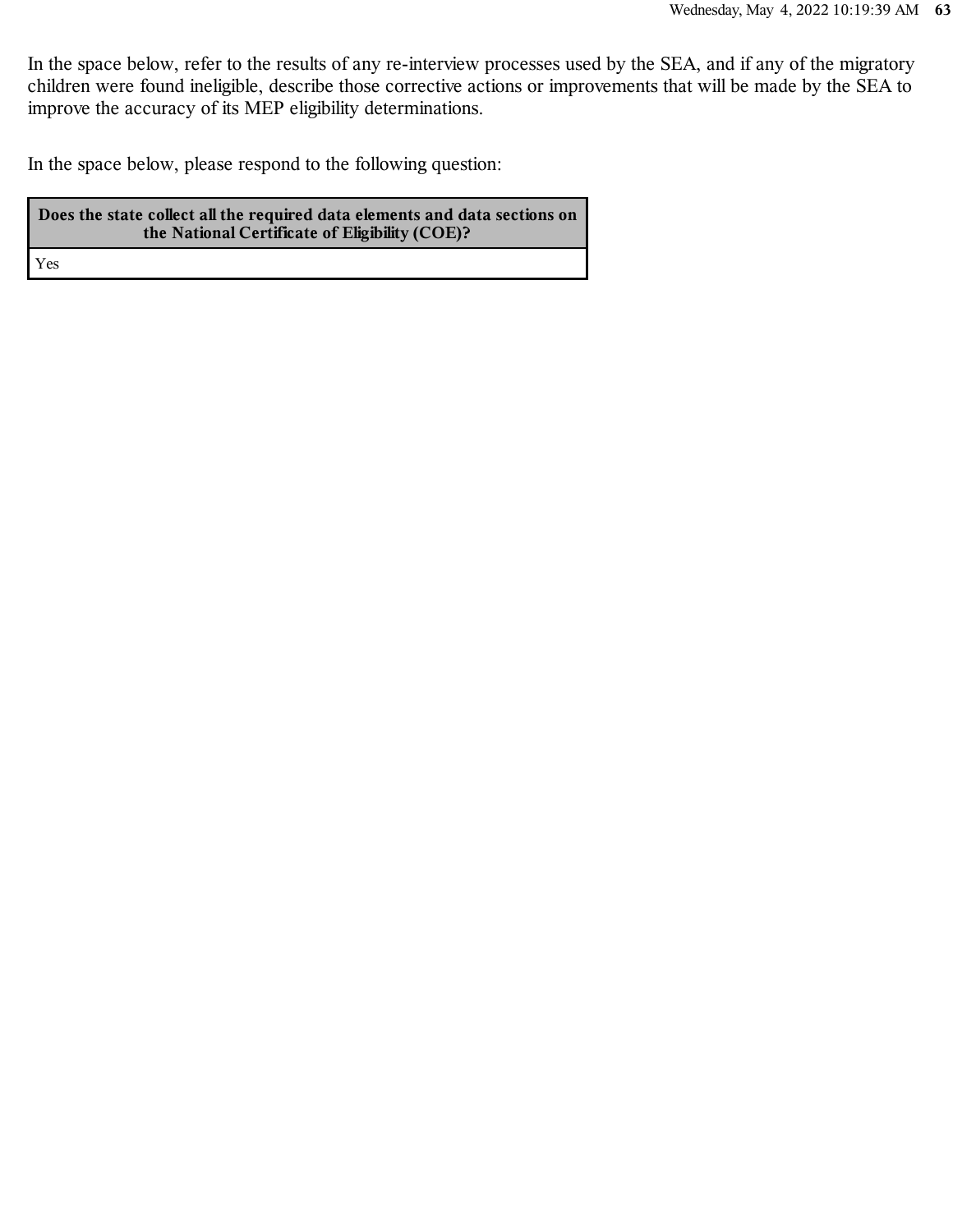# **1.7.4 Eligible Migratory Children**

### **1.7.4.1 Priority for Services**

In the table below, provide the unduplicated number of eligible migratory children who have been classified as having 'Priority for Services'. The total is calculated automatically.

Populated with SEA-LEVEL FS121/DG634

| Age<br>Grade                     | <b>Priority for Services</b><br>During the<br><b>Performance Period</b> |
|----------------------------------|-------------------------------------------------------------------------|
| Age 3 through 5 (not Kindergarte | 297                                                                     |
| Kindergarten                     | 116                                                                     |
| Grade 1                          | 123                                                                     |
| Grade 2                          | 117                                                                     |
| Grade 3                          | 115                                                                     |
| Grade 4                          | 101                                                                     |
| Grade 5                          | 113                                                                     |
| Grade 6                          | 110                                                                     |
| Grade 7                          | 115                                                                     |
| Grade 8                          | 101                                                                     |
| Grade 9                          | 117                                                                     |
| Grade 10                         | 86                                                                      |
| Grade 11                         | 90                                                                      |
| Grade 12                         | 57                                                                      |
| Out of School                    | 239                                                                     |
| Ungraded                         |                                                                         |
| Total                            | 1897                                                                    |

#### **FAQ on priority for services:**

Who is classified as having 'priority for service'? Migratory children who have made a qualifying move within the previous 1-year period and who1) are failing, or most at risk of failing to meet challenging State academic standards, or 2) have dropped out of school.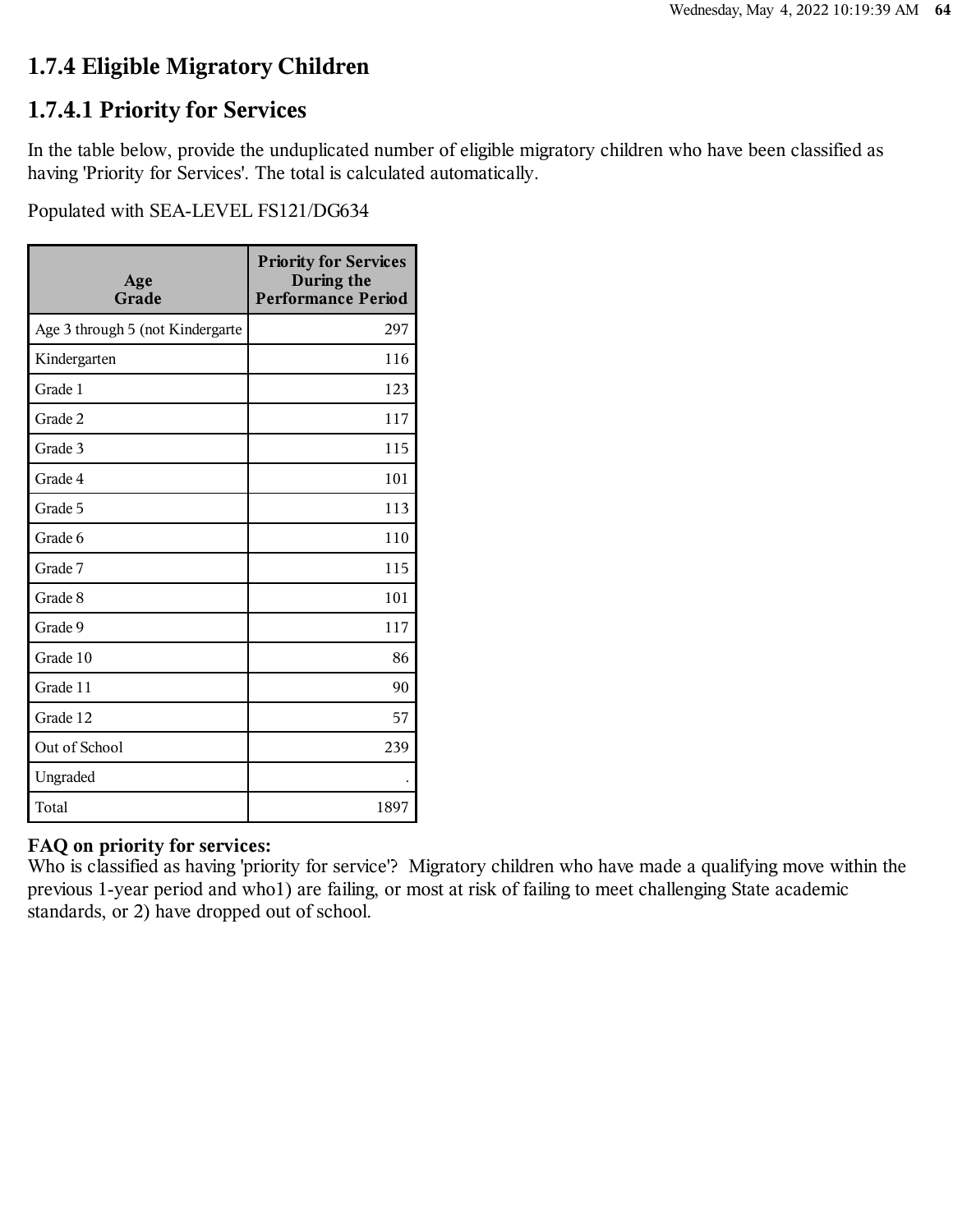# **1.7.4.2 English Learners (ELs)**

In the table below, provide the unduplicated number of eligible migratory children who are also ELs. The total is calculated automatically.

| Age<br>Grade                     | <b>ELs During</b><br>the<br>Performance<br>Period |
|----------------------------------|---------------------------------------------------|
| Age 3 through 5 (not Kindergarte | 6                                                 |
| Kindergarten                     | 144                                               |
| Grade 1                          | 191                                               |
| Grade 2                          | 191                                               |
| Grade 3                          | 174                                               |
| Grade 4                          | 155                                               |
| Grade 5                          | 141                                               |
| Grade 6                          | 119                                               |
| Grade 7                          | 130                                               |
| Grade 8                          | 143                                               |
| Grade 9                          | 115                                               |
| Grade 10                         | 103                                               |
| Grade 11                         | 106                                               |
| Grade 12                         | 76                                                |
| Out of School                    | 3                                                 |
| Ungraded                         |                                                   |
| Total                            | 1797                                              |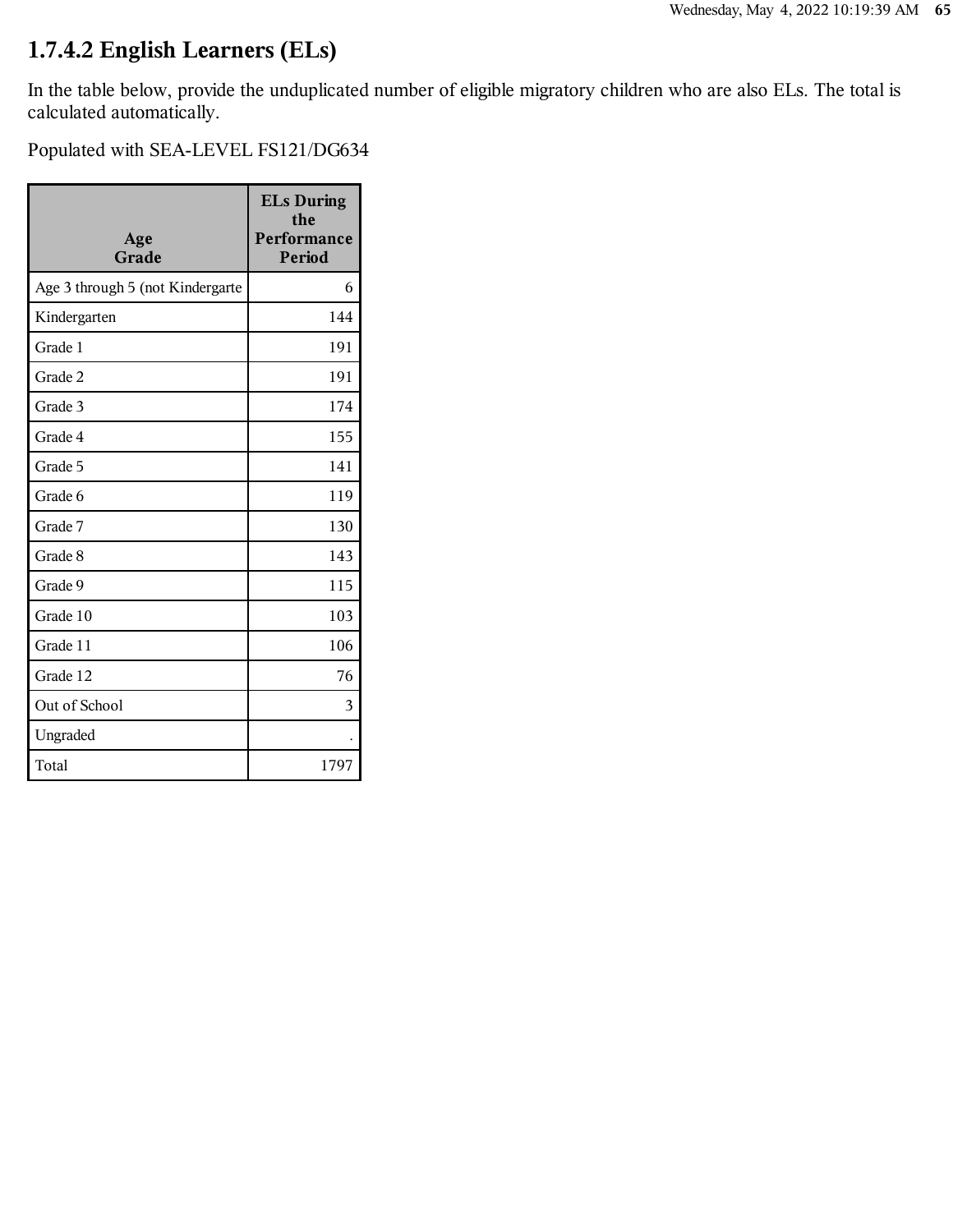## **1.7.4.3 Children with Disabilities (IDEA)**

In the table below, provide the unduplicated number of eligible migratory children who are also children with disabilities (IDEA) under Part B or Part C of the IDEA. The total is calculated automatically.

| Age<br>Grade                     | <b>Children</b> with<br><b>Disabilities</b><br>(IDEA)<br>During the<br><b>Performance Period</b> |
|----------------------------------|--------------------------------------------------------------------------------------------------|
| Age Birth through 2              |                                                                                                  |
| Age 3 through 5 (not Kindergarte | 23                                                                                               |
| Kindergarten                     | 20                                                                                               |
| Grade 1                          | 20                                                                                               |
| Grade 2                          | 23                                                                                               |
| Grade 3                          | 19                                                                                               |
| Grade 4                          | 28                                                                                               |
| Grade 5                          | 24                                                                                               |
| Grade 6                          | 30                                                                                               |
| Grade 7                          | 32                                                                                               |
| Grade 8                          | 19                                                                                               |
| Grade 9                          | 14                                                                                               |
| Grade 10                         | 13                                                                                               |
| Grade 11                         | 12                                                                                               |
| Grade 12                         | 14                                                                                               |
| Out of School                    |                                                                                                  |
| Ungraded                         |                                                                                                  |
| Total                            | 291                                                                                              |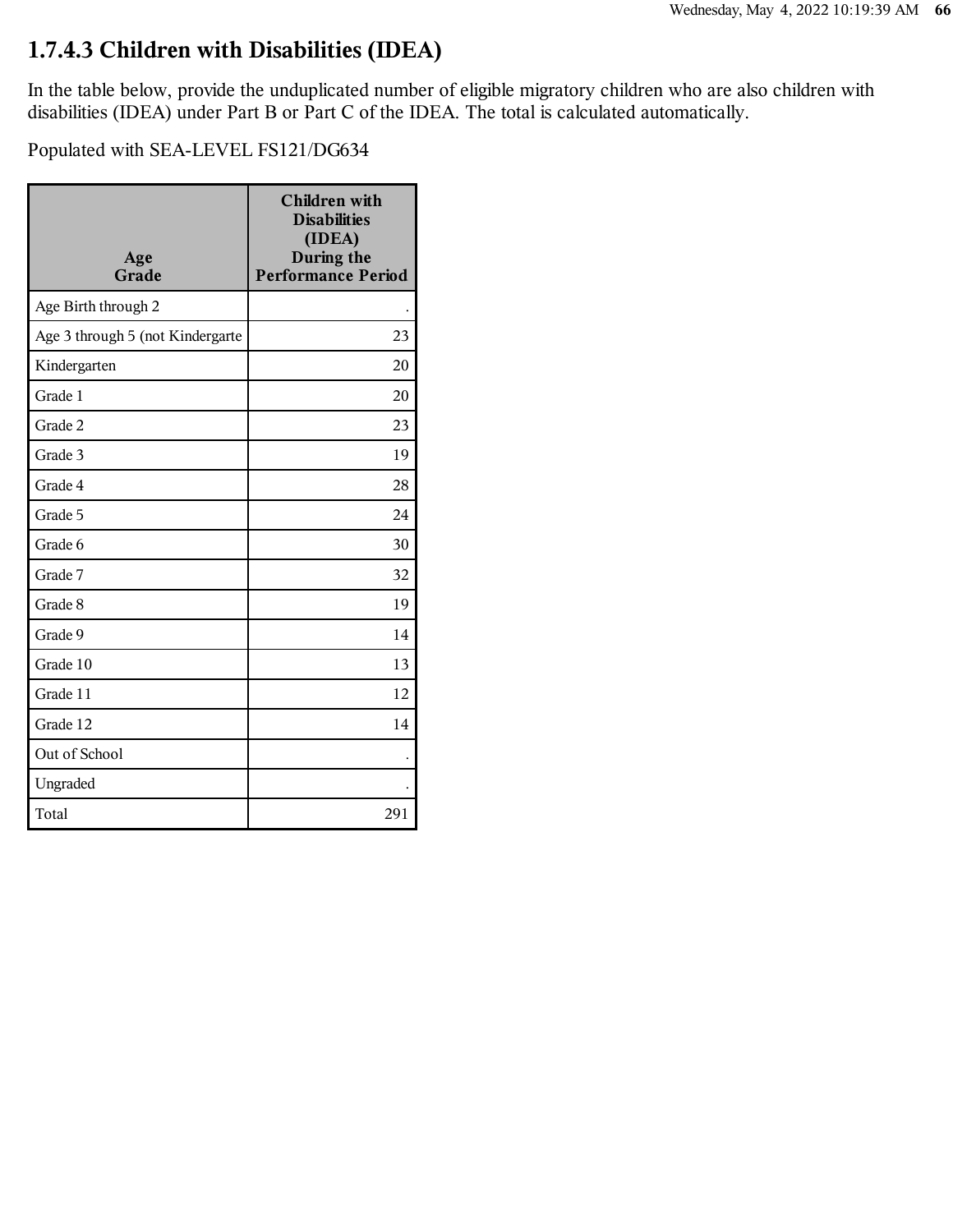# **1.7.4.4 Qualifying Arrival Date (QAD)**

In the table below, provide the unduplicated number of eligible migratory children whose QAD occurred within 12 months from the last day of the performance period, August 31, 2021 (i.e., QAD during the performance period). The total is calculated automatically.

| Age<br>Grade                     | <b>QAD During</b><br>the<br>Performance<br>Period |
|----------------------------------|---------------------------------------------------|
| Age Birth through 2              | 133                                               |
| Age 3 through 5 (not Kindergarte | 198                                               |
| Kindergarten                     | 75                                                |
| Grade 1                          | 85                                                |
| Grade 2                          | 71                                                |
| Grade 3                          | 70                                                |
| Grade 4                          | 62                                                |
| Grade 5                          | 61                                                |
| Grade 6                          | 67                                                |
| Grade 7                          | 74                                                |
| Grade 8                          | 67                                                |
| Grade 9                          | 77                                                |
| Grade 10                         | 55                                                |
| Grade 11                         | 48                                                |
| Grade 12                         | 24                                                |
| Out of School                    | 153                                               |
| Ungraded                         |                                                   |
| Total                            | 1320                                              |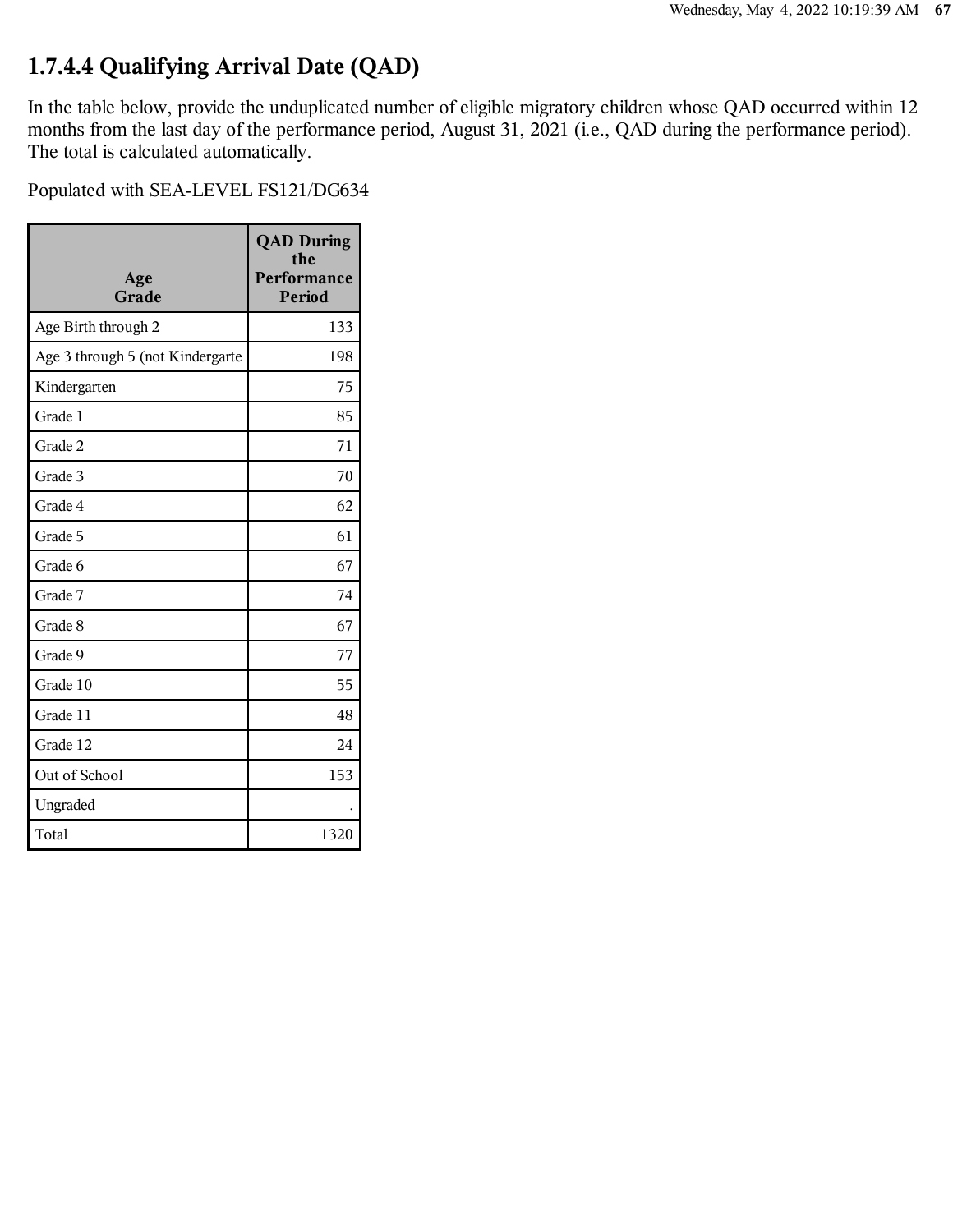#### **1.7.5 Academic Status**

The following questions collect data about the academic status of eligible migratory students.

## **1.7.5.1 Dropouts**

In the table below, provide the unduplicated number of eligible migratory students who dropped out of school. The total is calculated automatically.

Populated with SEA-LEVEL FS032/DG326

| Grade    | <b>Dropouts</b><br>During the<br>Performance<br>Period |  |
|----------|--------------------------------------------------------|--|
| Grade 7  | $\theta$                                               |  |
| Grade 8  | $\theta$                                               |  |
| Grade 9  | 5                                                      |  |
| Grade 10 | 9                                                      |  |
| Grade 11 | 10                                                     |  |
| Grade 12 | 22                                                     |  |
| Total    | 46                                                     |  |

#### **FAQ on Dropouts:**

How is 'dropouts' defined? The term used for students, who, (1) were enrolled in a school for at least one day during the 2020-21 performance period, (2) were not enrolled at the beginning of the current (2021-22) performance period, (3) who have not graduated from high school or completed a State- or district-approved educational program, and (4) who do not meet any of the following exclusionary conditions: (a) transfer to another school district, private school or State- or district-approved educational program (including correctional or health facility programs), (b) temporary absence due to suspension or school-excused illness or (c) death. Students who dropped out-of-school prior to the 2020-21 performance period should not be reported in this item.

# **1.7.5.2 HSED (High School Equivalency Diploma)**

In the table below, provide the total unduplicated number of eligible migratory students who obtained a High School Equivalency Diploma (HSED) by passing a high school equivalency test that your state accepts (e.g. GED, HiSET, TASC).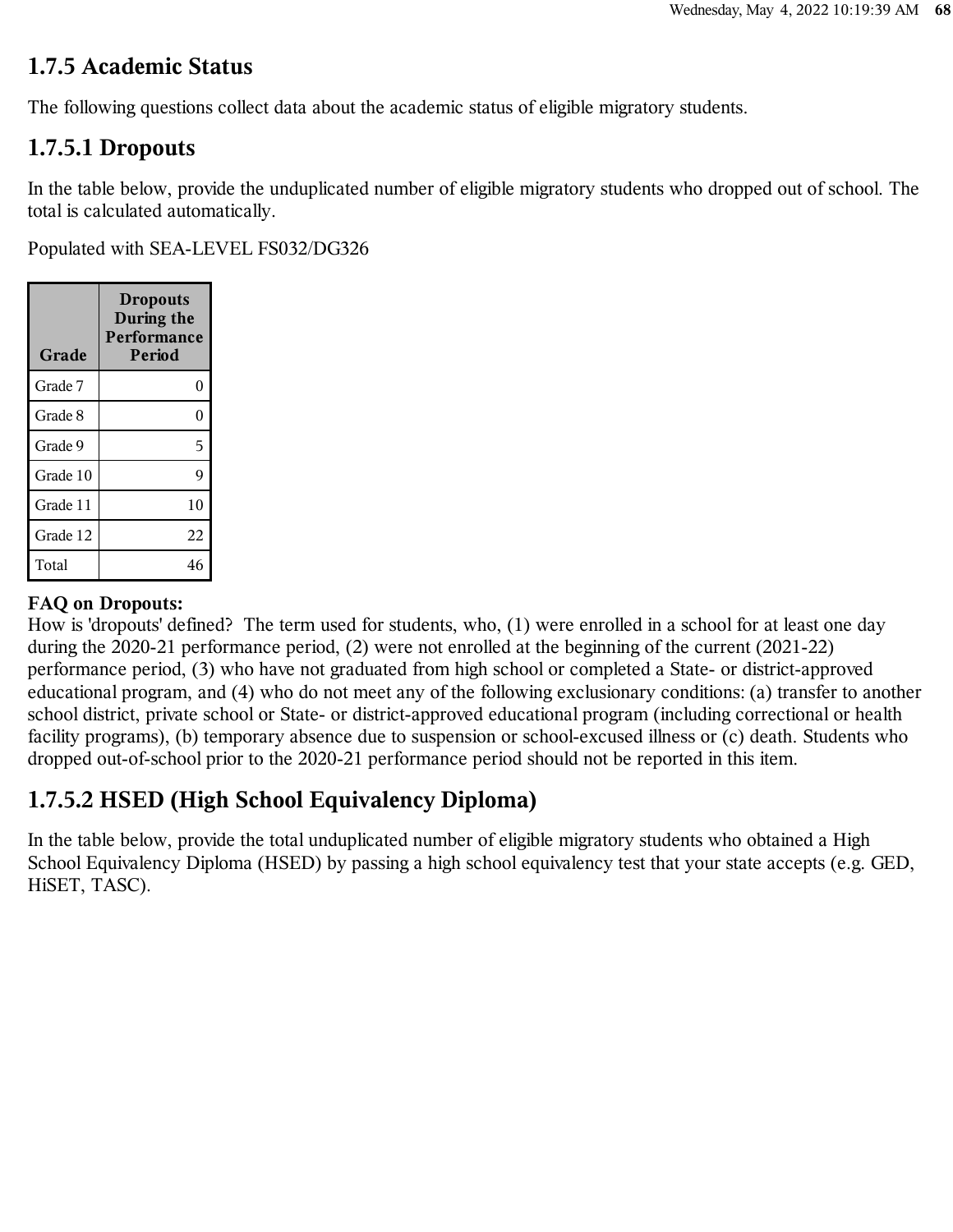## **1.7.6 MEP Services - During the Performance Period**

The following questions collect data about MEP services provided to migratory children during the performance period.

#### **FAQ on Services:**

What are services? Services are a subset of all allowable activities that the MEP can provide through its programs and projects. 'Services' are those educational or educationally related activities that: (1) directly benefit a migratory child; (2) address a need of a migratory child consistent with the SEA's comprehensive needs assessment and service delivery plan; (3) are grounded in scientifically based research or, in the case of support services, are a generally accepted practice; and (4) are designed to enable the program to meet its measurable outcomes and contribute to the achievement of the State's performance targets/annual measurable objectives. Activities related to identification and recruitment activities, parental involvement, program evaluation, professional development, or administration of the program are examples of allowable activities that are not considered services. Other examples of an allowable activity that would not be considered a service would be the one-time act of providing instructional packets to a child or family, and handing out leaflets to migratory families on available reading programs as part of an effort to increase the reading skills of migratory children. Although these are allowable activities, they are not services because they do not meet all of the criteria above.

In the table below, provide the unduplicated number of eligible migratory children who received MEP-funded instructional or support services at any time during the performance period. Do not count the number of times an individual child received a service intervention. The total number of students served is calculated automatically.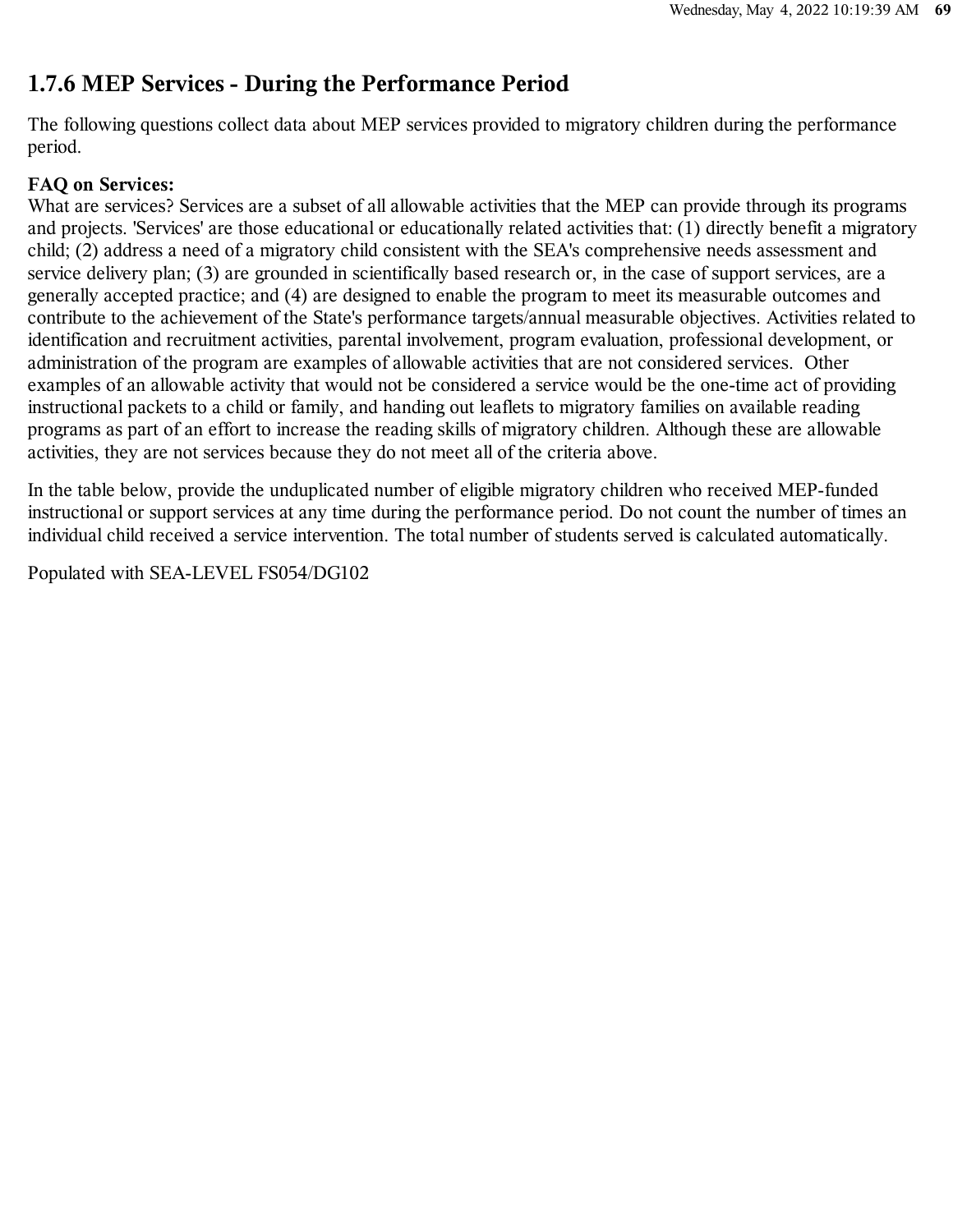| Age<br>Grade                     | <b>Served</b><br>During the<br>Performance<br><b>Period</b> |
|----------------------------------|-------------------------------------------------------------|
| Age Birth through 2              | 236                                                         |
| Age 3 through 5 (not Kindergarte | 677                                                         |
| Kindergarten                     | 282                                                         |
| Grade 1                          | 296                                                         |
| Grade 2                          | 280                                                         |
| Grade 3                          | 266                                                         |
| Grade 4                          | 261                                                         |
| Grade 5                          | 268                                                         |
| Grade 6                          | 274                                                         |
| Grade 7                          | 275                                                         |
| Grade 8                          | 294                                                         |
| Grade 9                          | 245                                                         |
| Grade 10                         | 219                                                         |
| Grade 11                         | 220                                                         |
| Grade 12                         | 175                                                         |
| Ungraded                         | 0                                                           |
| Out of School                    | 315                                                         |
| Total                            | 4583                                                        |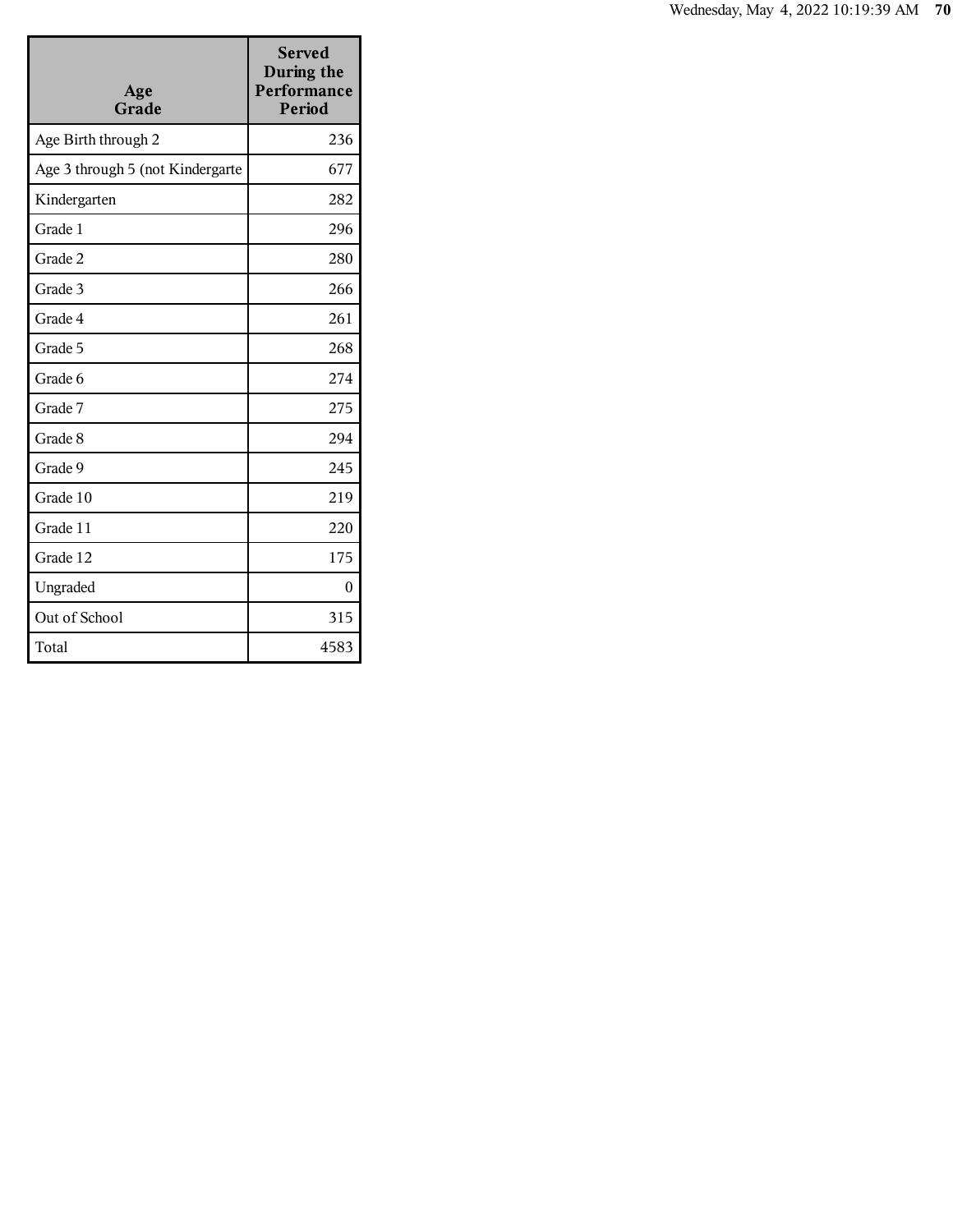# **1.7.6.1 Priority for Services During the Performance Period**

In the table below, provide the unduplicated number of eligible migratory children who have been classified as having 'priority for services' and who received MEP-funded instructional or support services during the performance period. The total is calculated automatically.

| Age<br>Grade                     | <b>Priority for</b><br><b>Services</b><br>During the<br>Performance<br><b>Period</b> |
|----------------------------------|--------------------------------------------------------------------------------------|
| Age 3 through 5 (not Kindergarte | 284                                                                                  |
| Kindergarten                     | 108                                                                                  |
| Grade 1                          | 117                                                                                  |
| Grade 2                          | 110                                                                                  |
| Grade 3                          | 110                                                                                  |
| Grade 4                          | 97                                                                                   |
| Grade 5                          | 102                                                                                  |
| Grade 6                          | 104                                                                                  |
| Grade 7                          | 111                                                                                  |
| Grade 8                          | 93                                                                                   |
| Grade 9                          | 112                                                                                  |
| Grade 10                         | 85                                                                                   |
| Grade 11                         | 86                                                                                   |
| Grade 12                         | 54                                                                                   |
| Ungraded                         | 0                                                                                    |
| Out of School                    | 237                                                                                  |
| Total                            | 1810                                                                                 |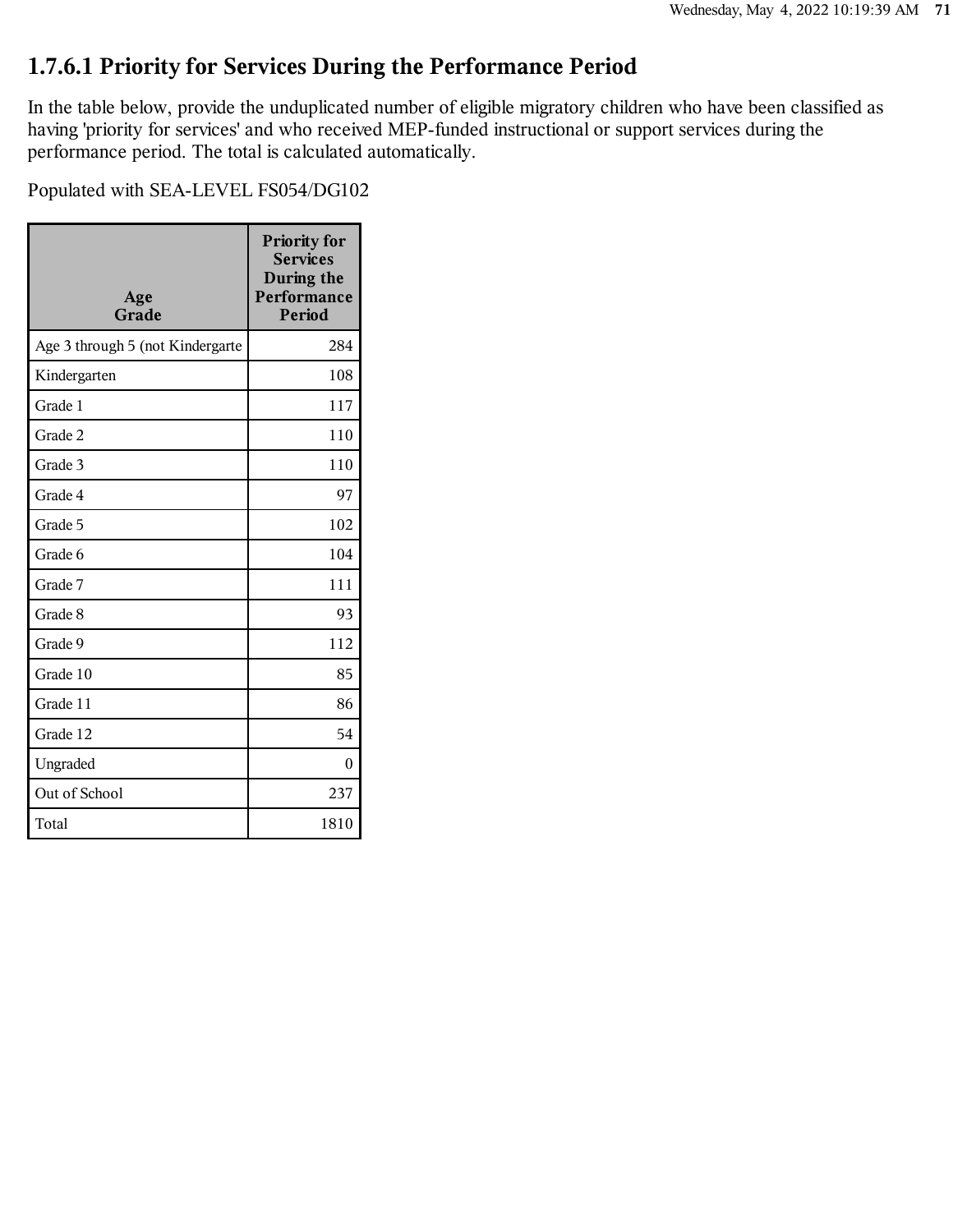## **1.7.6.2 Continuation of Services During the Performance Period**

In the table below, provide the unduplicated number of migratory children who received MEP-funded instructional or support services during the performance period under the continuation of services authority Section 1304(e)(2-3). Do not include children served under Section 1304(e)(1), which are children whose eligibility expired during the school term. The total is calculated automatically.

Populated with SEA-LEVEL FS054/DG102

| Age<br>Grade                     | <b>Continuation</b><br>of Services<br>During the<br>Performance<br><b>Period</b> |
|----------------------------------|----------------------------------------------------------------------------------|
| Age 3 through 5 (not Kindergarte | 1                                                                                |
| Kindergarten                     | 1                                                                                |
| Grade 1                          | 1                                                                                |
| Grade 2                          | 0                                                                                |
| Grade 3                          | 0                                                                                |
| Grade 4                          | 0                                                                                |
| Grade 5                          | 0                                                                                |
| Grade 6                          | 1                                                                                |
| Grade 7                          | 0                                                                                |
| Grade 8                          | 2                                                                                |
| Grade 9                          | $\overline{2}$                                                                   |
| Grade 10                         | 2                                                                                |
| Grade 11                         | 2                                                                                |
| Grade 12                         | 1                                                                                |
| Ungraded                         | 0                                                                                |
| Out of School                    | $\theta$                                                                         |
| Total                            | 13                                                                               |

#### **FAQ on Continuation of Services:**

What is Continuation of Services? The 'continuation of services' provision found in Section 1304(e) of the ESEA provides that: (1) a child who ceases to be a migratory child during a school term shall be eligible for services until the end of such term; (2) a child who is no longer a migratory child may continue to receive services for one additional school year, but only if comparable services are not available through other programs; and (3) secondary school students who were eligible for services in secondary school may continue to be served through credit accrual programs until graduation.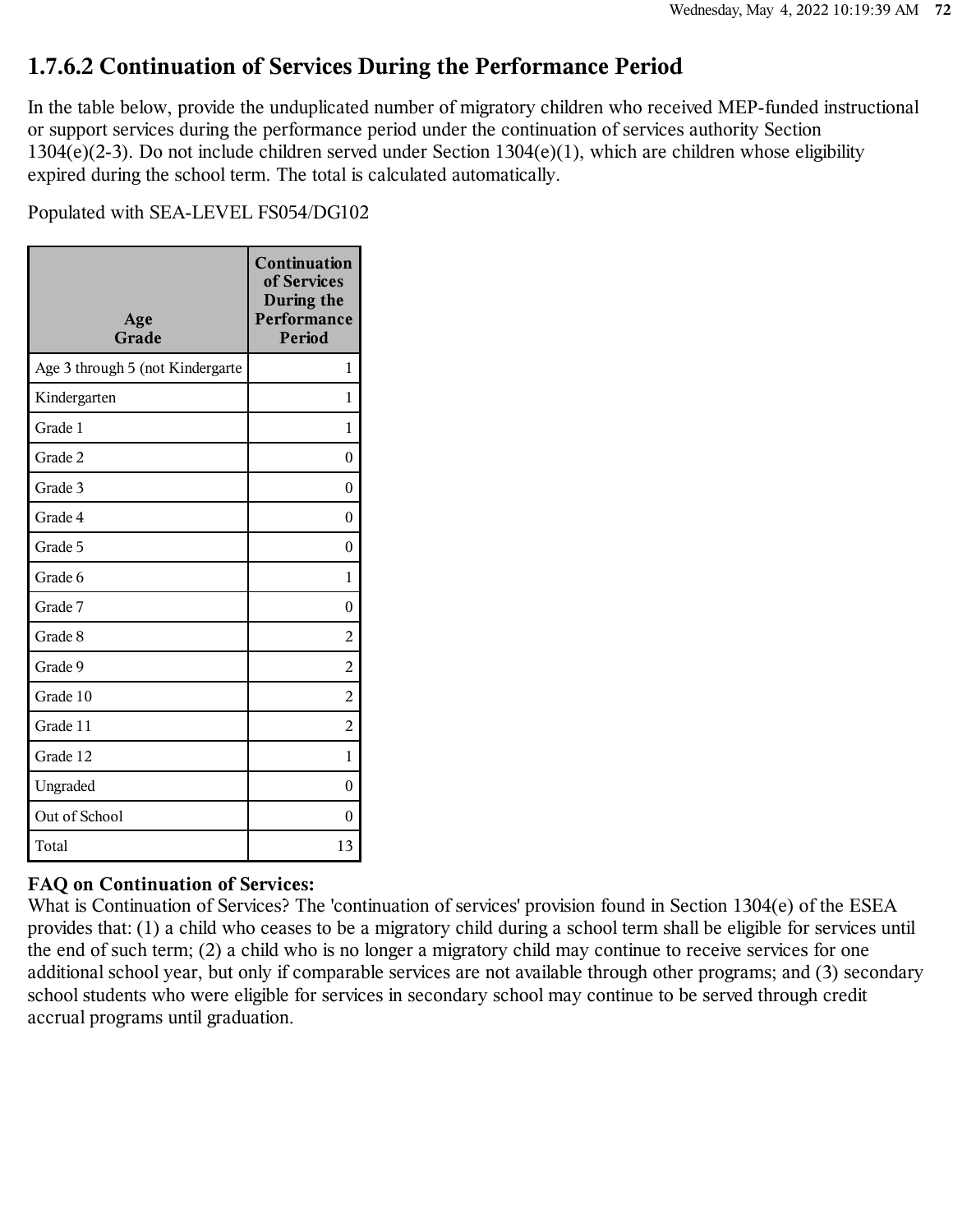### **1.7.6.3 Instructional Service – During the Performance Period**

In the table below, provide the unduplicated number of eligible migratory children who received any type of MEP-funded instructional service during the performance period. Include children who received instructional services provided by either a teacher or a paraprofessional. Children should be reported only once regardless of the frequency with which they received a service intervention. The total is calculated automatically.

Populated with SEA-LEVEL FS145/DG684

| Age<br>Grade                     | <b>Instructional</b><br><b>Service</b><br>During the<br>Performance<br><b>Period</b> |
|----------------------------------|--------------------------------------------------------------------------------------|
| Age Birth through 2              | 159                                                                                  |
| Age 3 through 5 (not Kindergarte | 552                                                                                  |
| Kindergarten                     | 168                                                                                  |
| Grade 1                          | 188                                                                                  |
| Grade 2                          | 171                                                                                  |
| Grade 3                          | 159                                                                                  |
| Grade 4                          | 166                                                                                  |
| Grade 5                          | 162                                                                                  |
| Grade 6                          | 169                                                                                  |
| Grade 7                          | 161                                                                                  |
| Grade 8                          | 172                                                                                  |
| Grade 9                          | 135                                                                                  |
| Grade 10                         | 120                                                                                  |
| Grade 11                         | 123                                                                                  |
| Grade 12                         | 90                                                                                   |
| Ungraded                         |                                                                                      |
| Out of School                    | 138                                                                                  |
| Total                            | 2833                                                                                 |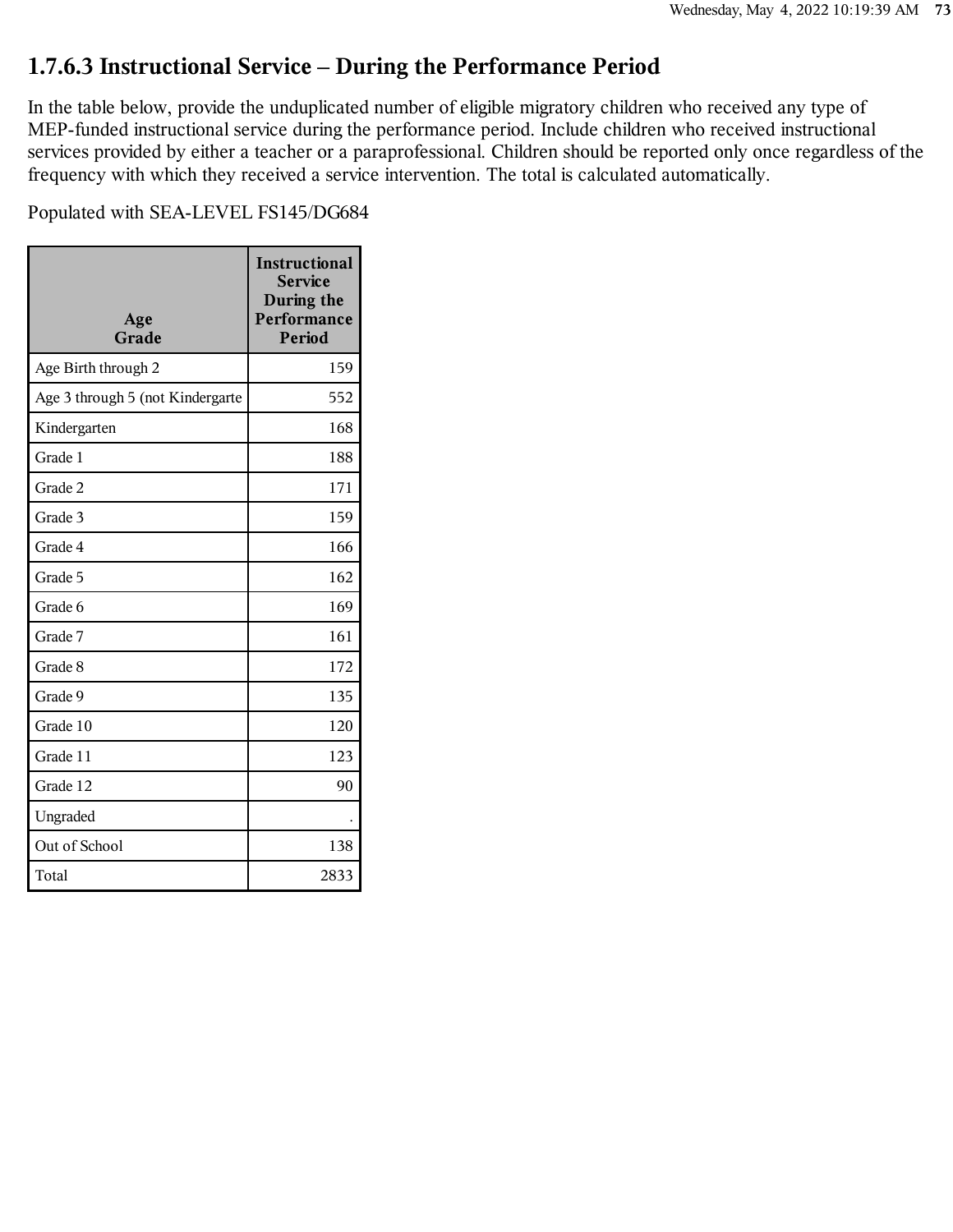### **1.7.6.4 Type of Instructional Service – During the Performance Period**

In the table below, provide the number of eligible migratory children reported in the table above who received MEP-funded reading instruction, mathematics instruction, or high school credit accrual during the performance period. Include children who received such instructional services provided by a teacher only. Children may be reported as having received more than one type of instructional service in the table. However, children should be reported only once within each type of instructional service that they received regardless of the frequency with which they received the instructional service. The totals are calculated automatically.

|  |  | Populated with SEA-LEVEL FS145/DG684 |  |  |
|--|--|--------------------------------------|--|--|
|  |  |                                      |  |  |

| Age<br>Grade                     | <b>Reading Instruction</b><br>During the<br><b>Performance Period</b> | <b>Mathematics</b><br><b>Instruction During</b><br>the Performance<br>Period | <b>High School Credit</b><br><b>Accrual During the</b><br><b>Performance Period</b> |
|----------------------------------|-----------------------------------------------------------------------|------------------------------------------------------------------------------|-------------------------------------------------------------------------------------|
| Age 3 through 5 (not Kindergarte |                                                                       | 5                                                                            |                                                                                     |
| Age Birth through 2              |                                                                       | 1                                                                            |                                                                                     |
| Grade 1                          | 8                                                                     | 6                                                                            |                                                                                     |
| Grade 10                         |                                                                       | 3                                                                            | 90                                                                                  |
| Grade 11                         |                                                                       | 7                                                                            | 103                                                                                 |
| Grade 12                         |                                                                       | $\ddot{\phantom{0}}$                                                         | 75                                                                                  |
| Grade 2                          | 4                                                                     | 4                                                                            |                                                                                     |
| Grade 3                          | 5                                                                     | 5                                                                            |                                                                                     |
| Grade 4                          | $\,8\,$                                                               | 7                                                                            |                                                                                     |
| Grade 5                          | 3                                                                     | 1                                                                            |                                                                                     |
| Grade 6                          | 6                                                                     | 8                                                                            |                                                                                     |
| Grade 7                          | 1                                                                     | 9                                                                            |                                                                                     |
| Grade 8                          |                                                                       | 14                                                                           | 130                                                                                 |
| Grade 9                          |                                                                       | 5                                                                            | 102                                                                                 |
| Kindergarten                     | $\overline{4}$                                                        | 3                                                                            |                                                                                     |
| Out of School                    |                                                                       | 1                                                                            | 98                                                                                  |
| Total                            | 39                                                                    | 79                                                                           | 598                                                                                 |
| Ungraded                         |                                                                       |                                                                              |                                                                                     |

#### **FAQ on Types of Instructional Services:**

What is 'high school credit accrual'? MEP-funded instruction, funded in whole or in part by MEP funds, in courses that accrue credits needed for high school graduation provided by a teacher for students on a regular or systematic basis, usually for a predetermined period of time. High school credit accrual includes correspondence courses taken by a student under the supervision of a teacher. High school credit accrual may include the age/grade categories of Grade 8 through Grade 12. NOTE: Children receiving a MEP-funded high school credit accrual service should be reported only once, regardless of frequency.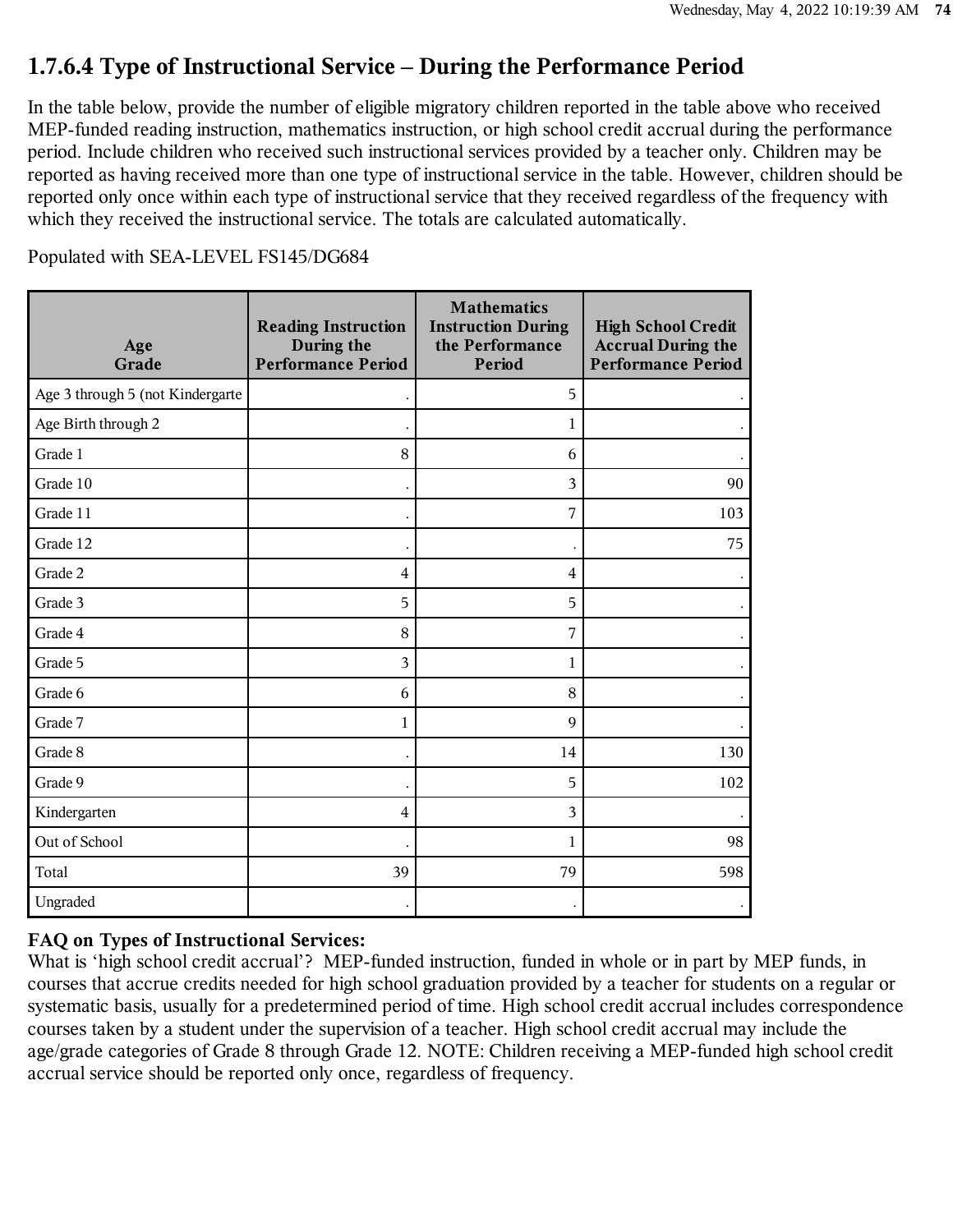### **1.7.6.5 Support Services with Breakout for Counseling Services – During the Performance Period**

In the table below, in the column titled Support Services, provide the unduplicated number of eligible migratory children who received any MEP-funded support service during the performance period. In the column titled Breakout of Counseling Services During the Performance Period, provide the unduplicated number of eligible migratory children who received a counseling service during the performance period. Children should be reported only once in each column regardless of the frequency with which they received a support service intervention. The totals are calculated automatically.

Populated with SEA-LEVEL FS145/DG684

| Age<br>Grade                     | <b>Support</b><br><b>Services</b><br>During the<br>Performance<br>Period | <b>Breakout of</b><br><b>Counseling Services</b><br>During the<br><b>Performance Period</b> |
|----------------------------------|--------------------------------------------------------------------------|---------------------------------------------------------------------------------------------|
| Age 3 through 5 (not Kindergarte | 602                                                                      | 102                                                                                         |
| Age Birth through 2              | 212                                                                      | 20                                                                                          |
| Grade 1                          | 286                                                                      | 58                                                                                          |
| Grade 10                         | 217                                                                      | 115                                                                                         |
| Grade 11                         | 212                                                                      | 119                                                                                         |
| Grade 12                         | 158                                                                      | 97                                                                                          |
| Grade 2                          | 269                                                                      | 72                                                                                          |
| Grade 3                          | 257                                                                      | 56                                                                                          |
| Grade 4                          | 247                                                                      | 62                                                                                          |
| Grade 5                          | 261                                                                      | 69                                                                                          |
| Grade 6                          | 269                                                                      | 97                                                                                          |
| Grade 7                          | 265                                                                      | 102                                                                                         |
| Grade 8                          | 286                                                                      | 151                                                                                         |
| Grade 9                          | 234                                                                      | 118                                                                                         |
| Kindergarten                     | 270                                                                      | 47                                                                                          |
| Out of School                    | 274                                                                      | 94                                                                                          |
| Total                            | 4319                                                                     | 1379                                                                                        |
| Ungraded                         |                                                                          |                                                                                             |

#### **FAQs on Support Services:**

a. What are support services? These MEP-funded educationally-related services are provided to students. These services include, but are not limited to, health, nutrition, counseling, and social services for migratory children; necessary educational supplies, and transportation. Activities related to identification and recruitment, parental involvement, professional development, program evaluation, and the one-time act of providing instructional or informational packets to a child or family does not constitute a support service.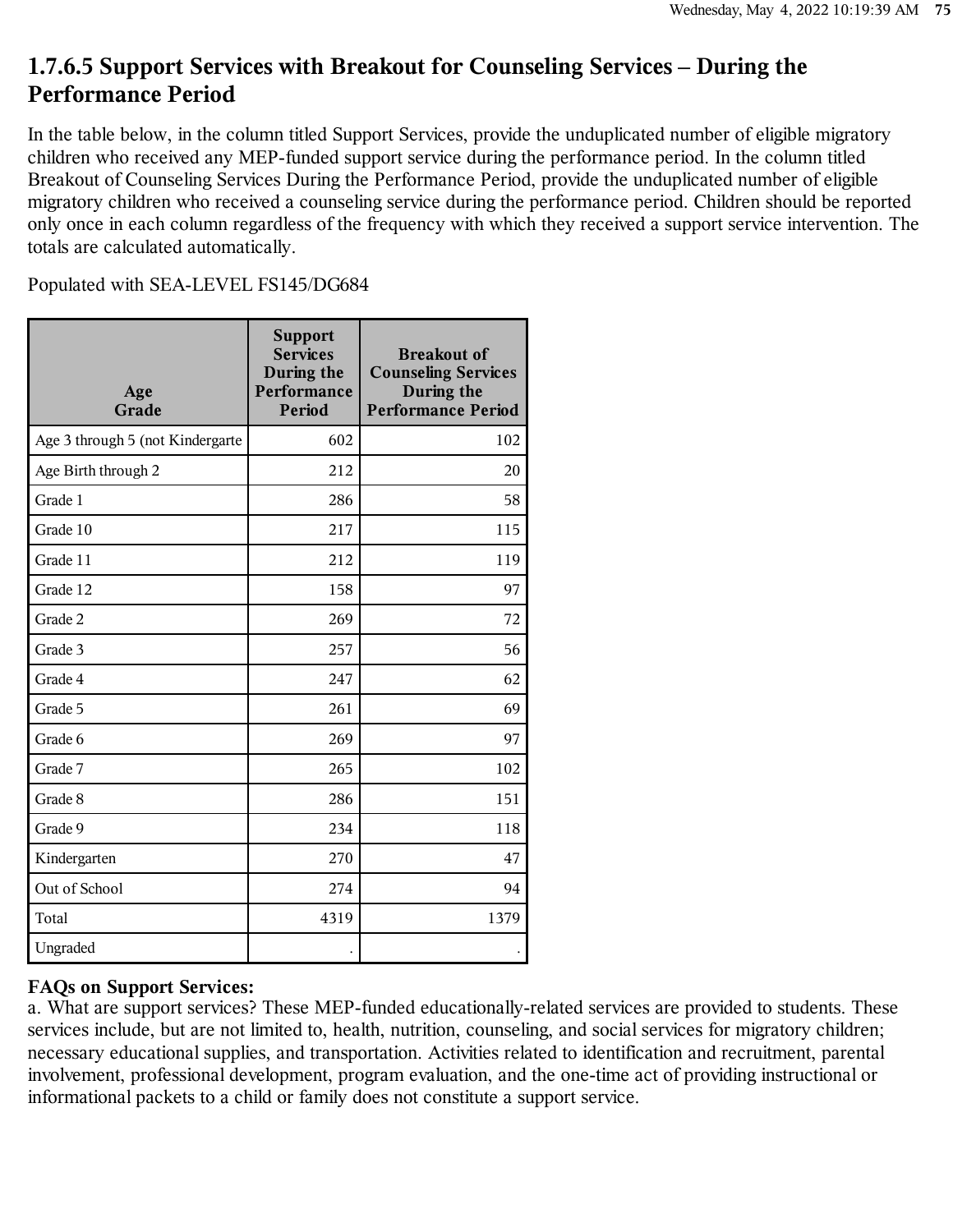b. What are counseling services? Services to help a student to better identify and enhance his or her educational, personal, or occupational potential; relate his or her abilities, emotions, and aptitudes to educational and career opportunities; utilize his or her abilities in formulating realistic plans; and achieve satisfying personal and social development. These activities take place between one or more counselors and one or more students as counselees, or between students and students in MEP peer-to-peer counseling activities, or between students and MEP-funded staff members. The services can also help the child address life problems or personal crisis that result from the culture of migrancy. NOTE: Children who receive a MEP-funded counseling service should be reported only once, regardless of frequency.

### **1.7.7 School Data during the Regular School Year**

The following questions are about the enrollment of eligible migratory children in schools during the regular school year.

## **1.7.7.1 Schools and Enrollment – During the Regular School Year**

In the table below, provide the number of public schools that enrolled eligible migratory children at any time during the regular school year. Schools include public schools that serve school age (e.g., grades K through 12) children. Also, provide the number of eligible migratory children who were enrolled in those schools. Since more than one school in a State may enroll the same migratory child at some time during the regular school year, the number of children may include duplicates.

Populated with SCH-LEVEL FS165/DG110

| <b>Number of schools</b><br>that enrolled eligible<br>migratory children | Number of eligible<br>migratory children<br>enrolled in those<br>schools |
|--------------------------------------------------------------------------|--------------------------------------------------------------------------|
| 685                                                                      | 4043                                                                     |

### **1.7.7.2 Schools Where MEP Funds Were Consolidated in SWPs – During the Regular School Year**

In the table below, provide the number of schools where MEP funds were consolidated in an SWP. Also, provide the number of eligible migratory children who were enrolled in those schools at any time during the regular school year. Since more than one school in a State may enroll the same migratory child at some time during the regular school year, the number of children may include duplicates.

Populated with SCH-LEVEL FS165/DG110 and FS165/DG514